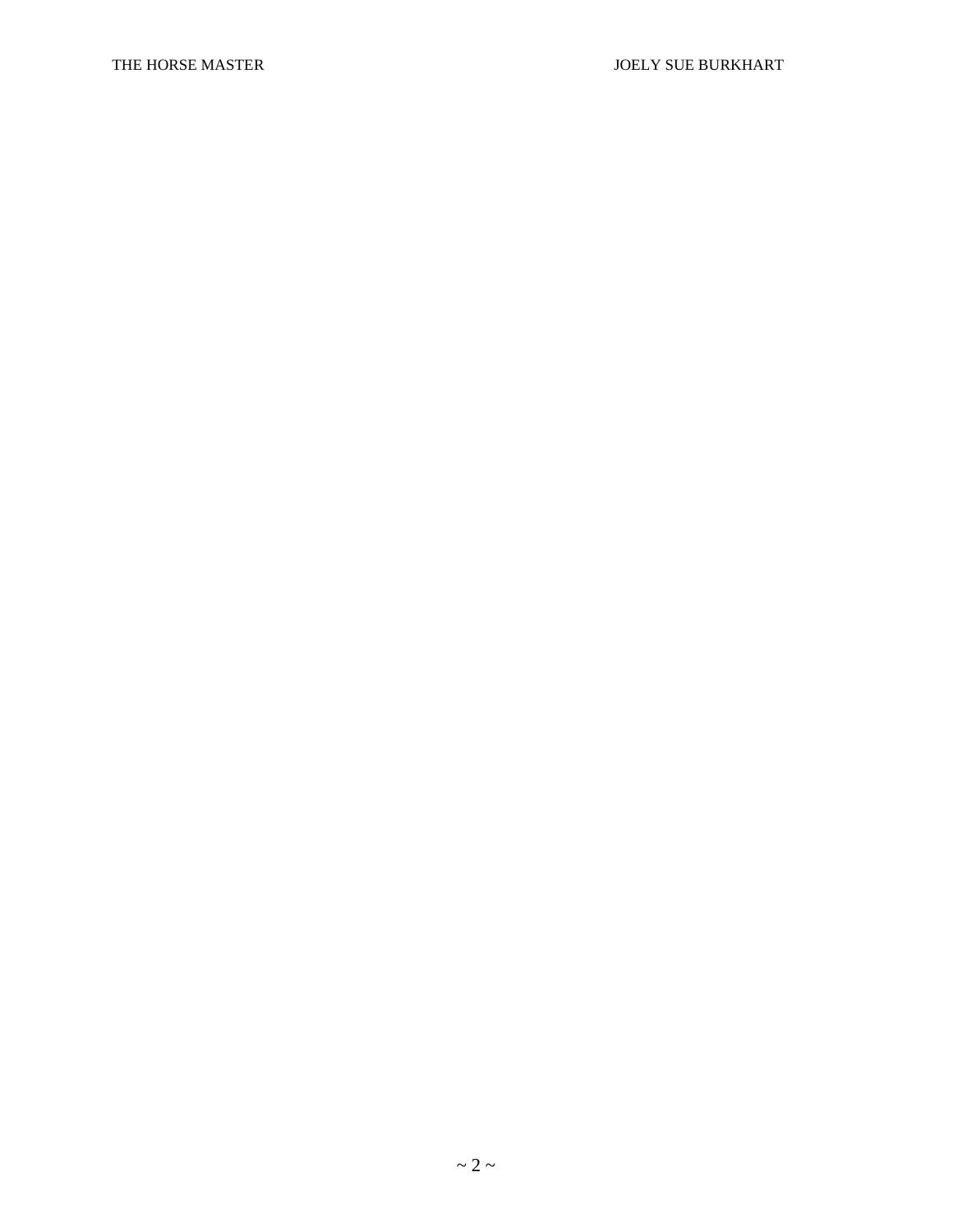# **THE HORSE MASTER**

### **By Joely Sue Burkhart**

## **Chapter One**

He was running out of time.

Instead of mucking out stalls as he'd done for the last five years, Jake stood inside the shining white marble Palace. Again. Praying frantically. Again, although for different reasons this time.

*Please, please, don't send me away. Not yet.*

A smartly-dressed servant opened the gleaming mahogany door and inclined his head. "His lordship will see you now."

Aware of the manure and straw encrusting his boots, Jake hesitated a moment, then shrugged. Even if the Lord Steward dismissed him, he would find another way to remain in Shanhasson until the last possible moment. Besides, he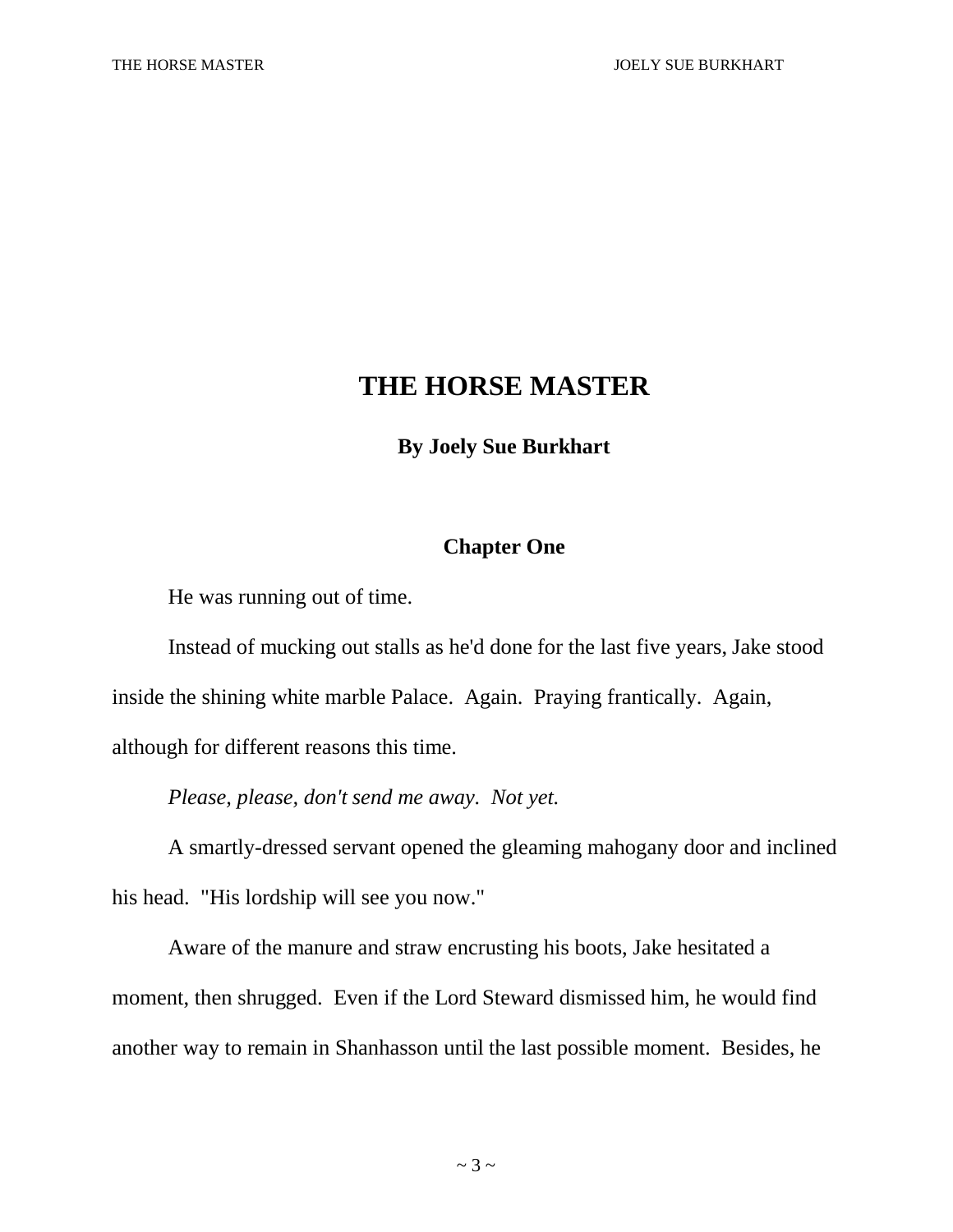was proud of his work in Her Majesty's Royal Stables, even if that meant tracking horse droppings on the spotless marble.

Jake smoothed the queued black tail of hair falling down his back to his thighs, pleased he decided to oil it just this morning. His hair was unusually long for the Green Lands, but he refused to cut it, even for the High Queen. Although if she were to ask, he would cut it, pride be damned.

Taking a deep breath, he stepped inside the darkened room. The impressive display of wealth and treasures overwhelmed him. Shelf upon shelf of fine gilded books, supple leather chairs that made his carefully oiled saddles look like peddler fare, and a massive desk larger than the tent in which Jake was born. Exactly as he remembered, although the man waiting for him looked as if he aged a lifetime instead of a few years.

Without rising, the Lord Steward gestured to a delicate chair placed before the desk. "Please, take a seat. This discussion is rather. . . delicate. We might be here some time, and I would be pleased to offer you refreshment."

Jake pulled his hair over his shoulder and perched very carefully on the chair. Wincing, he waited for the flimsy frame to explode beneath his bulk, but the chair was made of sterner stuff than it appeared.

The Lord Steward poured liqueur into a crystal glass and held it out to him until he accepted it. The fragile wisp of glass didn't shatter, either, despite his

 $\sim$  4  $\sim$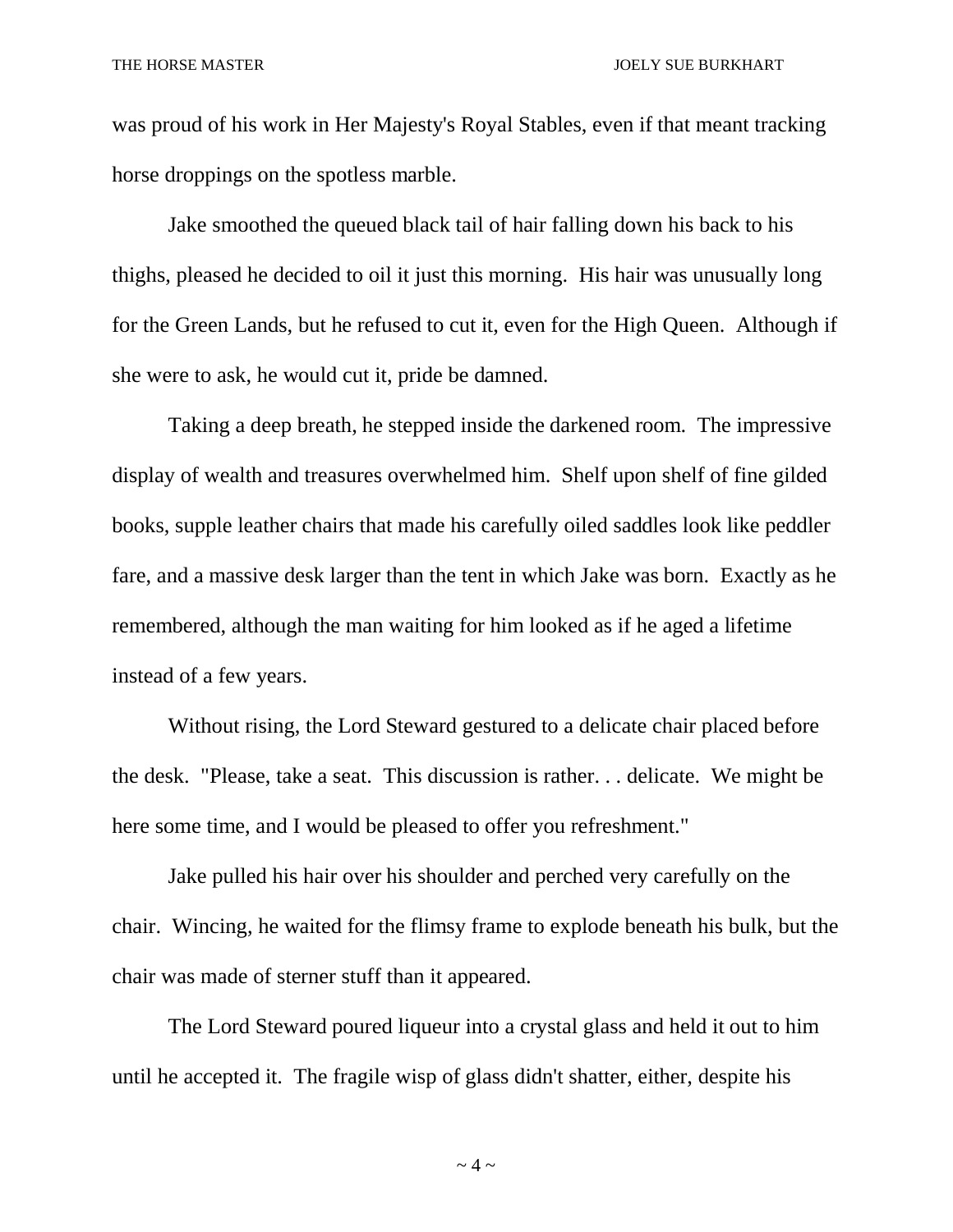rough paws manhandling such finery. He didn't dare take a sip. Looking at the whiskey was pleasure enough. The darkly golden liquid reminded him of Her Majesty's hair, twisted and coiled at the base of her neck, gleaming like silk against the fine golden cloth of her riding gown.

Dangerous pleasure, such thoughts, in more ways than one. Heat crackled inside him, a fire he dared not release. Fire enough to destroy this very Palace and all who lived here, including her.

Throwing his head back, the Lord Steward drained his small portion of liqueur and cleared his throat, breaking the silence. "As I said, this is a delicate matter. Whether you accept my proposal or not, I must demand your utmost discretion."

"Certainly, my lord."

"This is not something in which I would normally take a personal interest, but circumstances being as they may. . ." Sighing, the Lord Steward poured himself another glass of liqueur, more this time.

Dismay roiled in Jake's stomach, twisting the fire in his gut toward uncontrollable rage. Not yet, he couldn't bear to leave yet! But the rising heat and violent emotions told him he might have already waited too long. He should have returned to the desert months ago. "I'm to be dismissed, then?"

 $\sim$  5  $\sim$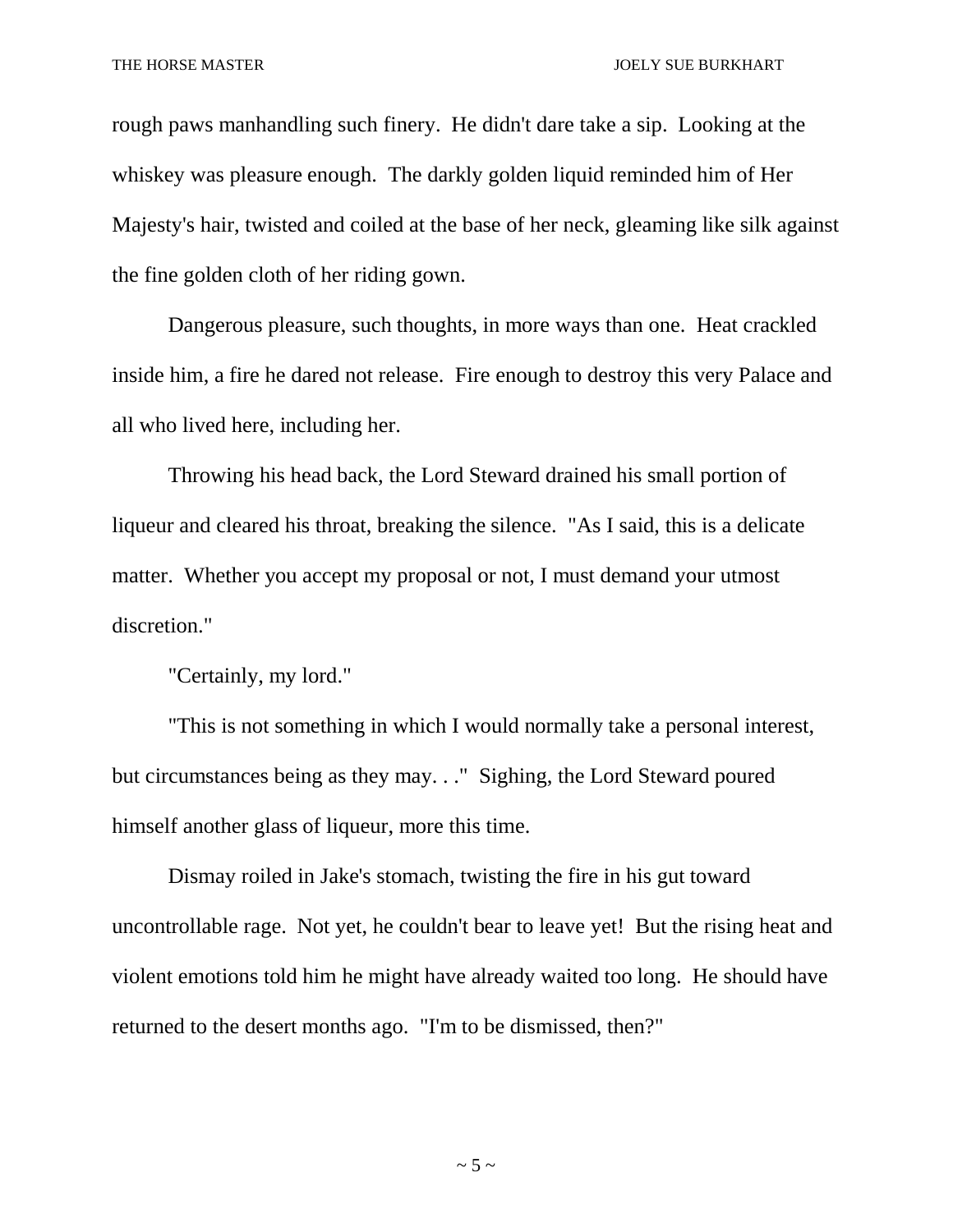Startled, the Lord Steward laughed shakily. "Blessed Lady, no. We already owe you great honors that you refuse to accept. We certainly will not dismiss you out of turn."

Relief made him dizzy. At least in the stables he could take care of the horses, even the Queen's own mare. A chance to touch her boot while helping her mount. One last glimpse of her face before he must leave her forever.

The Lord Steward's gaze sharpened on Jake. "Have you given much thought to your future?"

"Serving Her Majesty is an honor, my lord. I wish only to remain in her service as long as possible, in whatever position she can make some small use of me."

"Indeed." The Lord Steward's steely gaze pinned him, weighing and measuring until he came to some decision. "In Her Majesty's name, I would ask a boon from you."

"Anything."

"You haven't heard the task I would set you. You might find it repugnant, and rightfully so." Looking away, the Lord Steward frowned. "From everything I've seen of you, Jakon Rav'tellan, you might very well be the only man capable of this task."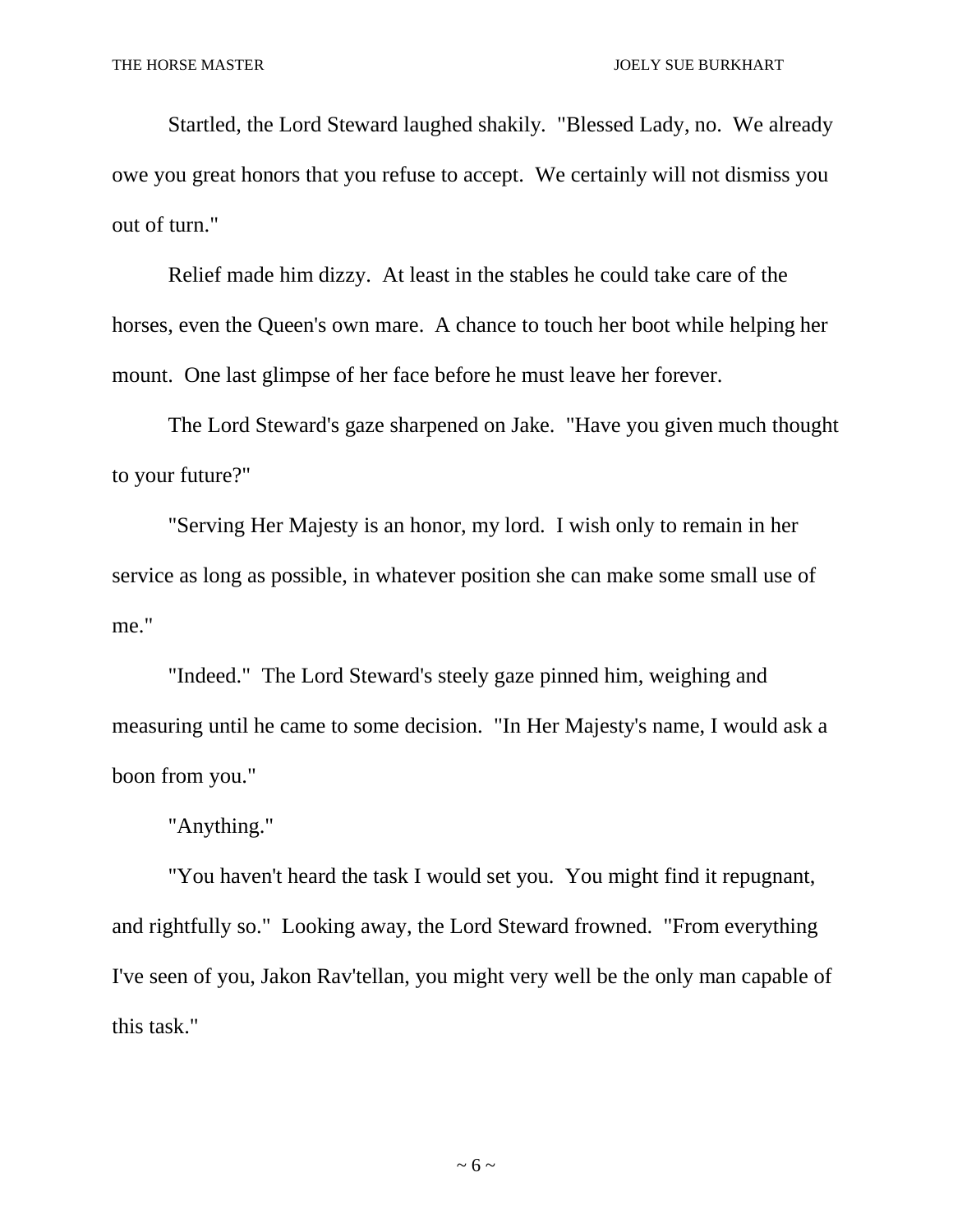Jake slipped his hand down to the whip coiled on his hip, clutching the leather he lovingly braided himself. Few here in these Green Lands knew his true clan name. Did the Lord Steward know of the fire inside? The danger?

Surely not. If these people knew the monstrous blaze stoking inside him with each passing year, they would execute him immediately.

"The whip, yes. I watched you in the courtyard this morning while Her Majesty's carriage was readied. You knocked a fly from the lead horse's ear with that whip and the gelding never even twitched."

"Of course not," Jake retorted. "A Master would never injure the horses in his care."

The Lord Steward stood, turning to gaze out the window at the sprawling village below the Palace. "Could you do. . . damage. . . with that whip? Intentionally?"

Carefully, Jake set the crystal cup on the desk before he crushed it. "*Iyeh*. I could strip the skin off your back with a surgeon's precision, but I've no taste for such cruelty."

"Not such damage as all that. I meant. . ." The Lord Steward turned back, and Jake recoiled from the man's grief-stricken face. "You must understand. To tell you all you need to know will break a very sacred trust. Long ago, I swore to

 $\sim$  7  $\sim$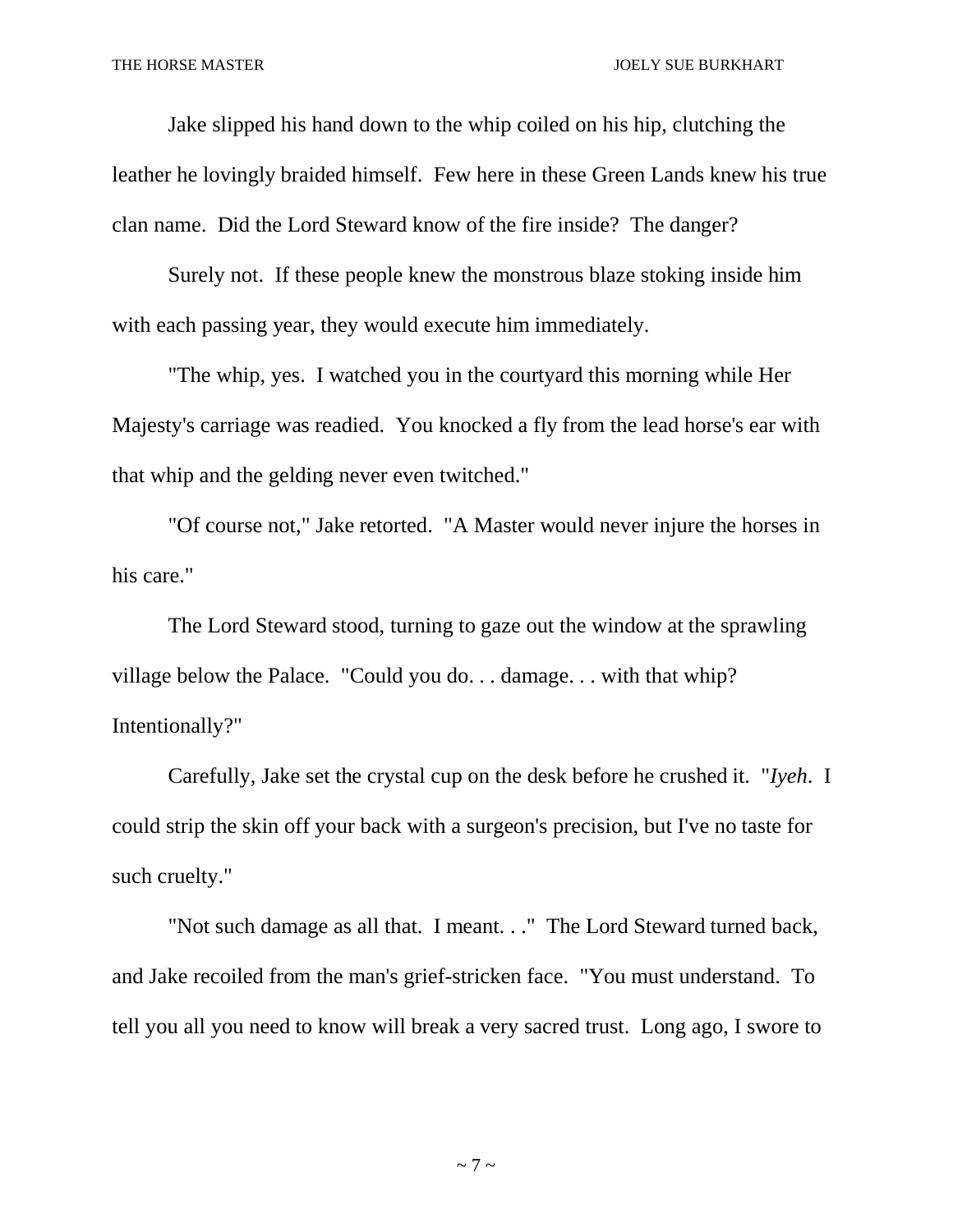never tell another soul this secret, and the one who holds my oath could very well destroy me. She could destroy us all."

"Who?"

"Imagine a young girl on the very edge of womanhood, a high-born lady with a great and heavy responsibility. A rose bud, so very, very fragile, taken by the foulest, darkest creature ever spawned in hell. He abused her, horribly. She endured every torture imaginable. Yet she survived to escape, riding for help and even leading the soldiers back to destroy the evil who took her."

His heart pounding, Jake hardly dared to breathe. He knew this woman and her story. He even played a part, though extremely minor. She was the only reason he lingered instead of facing the fire in his desert homeland.

The Lord Steward dropped heavily into his chair, staring at his hands trembling on the polished wood. "You were the first to see her, the one who raised the alarm. You even stayed behind when the envoy from Keldar left, refusing all reward for your service."

Jake opened his mouth, but no words would come. His throat was closed off, strangled with swirling emotion and remembered agony. He tried to join the Guard and protect her, but they refused him. He had no talent with the short sword, and horses whickered a welcome to him and his whip. The stables were his

 $~\sim 8~\sim$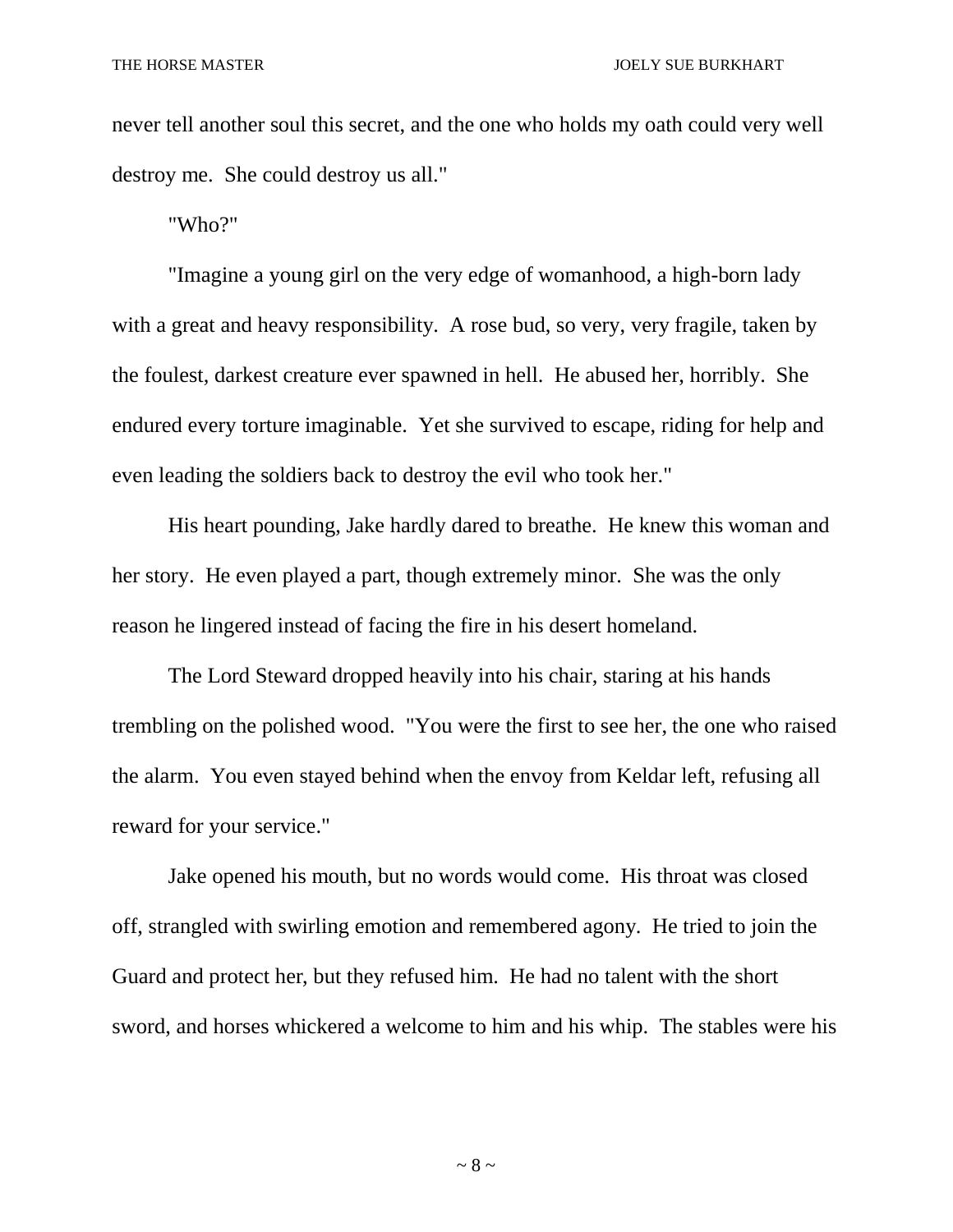home, and if he happened to catch a glimpse of her, even occasionally, well, that was reward enough.

"Everyone believes her to be fully recovered from that terror. And for the most part, she is. She lives every day, performing her duty, surviving, as always. Yet there is a kernel of darkness in her, a chain of evil wound about her heart that she can't dissolve. We killed the filthy bastard who hurt her, but he damaged her. Shadow rejoices in the crippling of the Lady's Daughter.

"No magic, no heirs." Lowering his voice, the Lord Steward glanced about the room despite their privacy, as if he feared eavesdroppers. "No hope. She is considering the unthinkable."

Abdication. He didn't have to say it. Only a Daughter of the Blessed Lady could wear the Rose Crown and protect the land with her magic. Jake knew that if she truly thought she was incapable of ruling, the High Queen would step down for the sake of her people.

"Always doing her duty, always in control, always straining to pretend that she is well and strong, while the pain grows inside her. She believes even a distant cousin with little of the Lady's blood would be better than a broken rose." The Lord Steward raised his gaze back to Jake's. "I won't say her name. But you know of whom I speak, yes?"

 $\sim$  9  $\sim$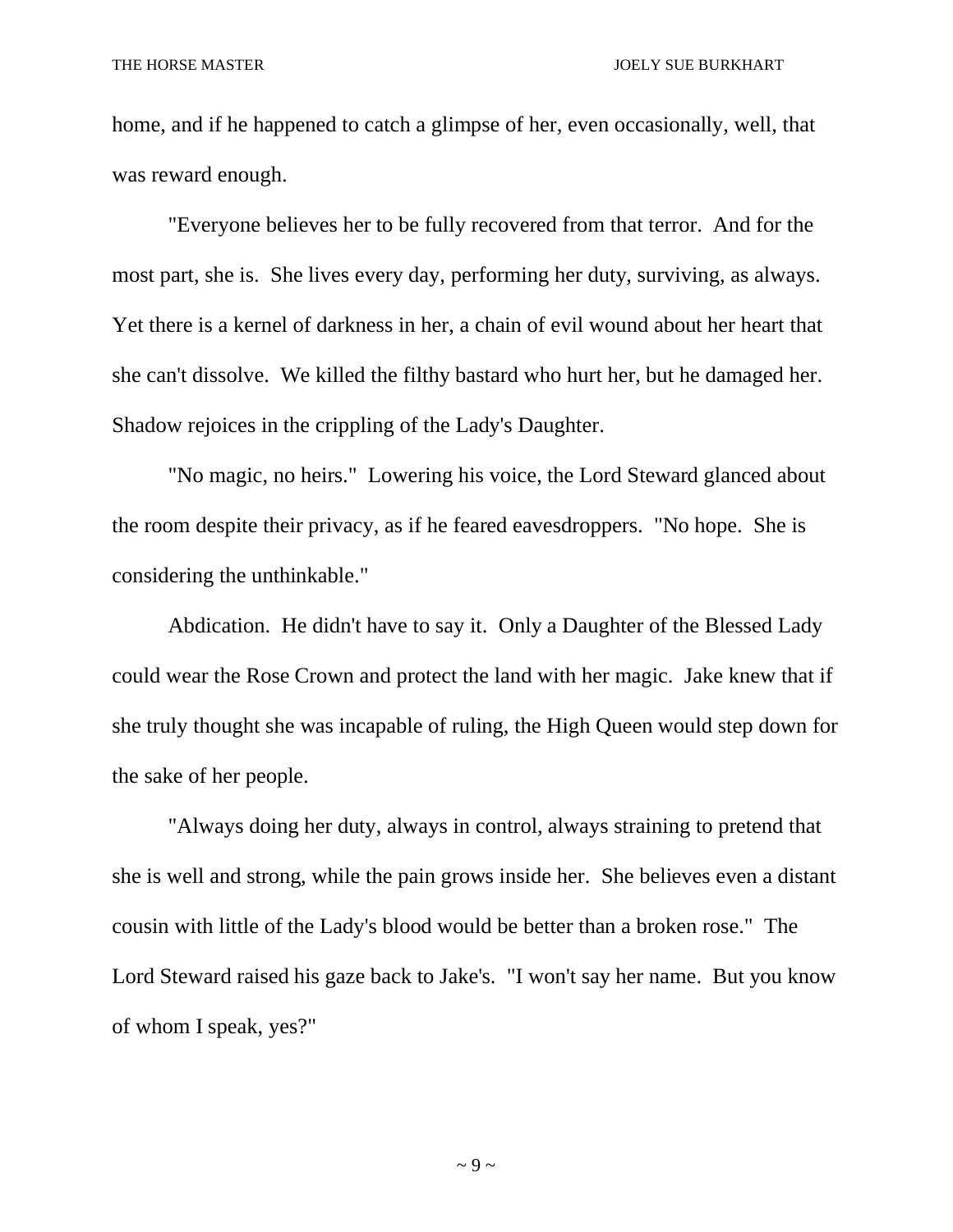Jake nodded. He knew. He dreamed of her every single night. "I would do anything for her."

"Would you hurt her to help her?"

His palms were sweaty, his fingers cramping from the furious grip he maintained on the whip. Releasing it to wipe his hands on his trousers, he wondered again at the Lord Steward's mention of the whip. Of damage. Of hurting. . .

"*La*, no!"

"According to the High Priest, her abuser imprinted on her so strongly, so foully, that she's incapable of. . ." His voice cracked under the strain. "Incapable of normal. . . intercourse with a man. Her magic is trapped inside her, warped by the attack all those years ago. Until she can truly experience love with another, enjoy a man instead of fear him, she'll never rule as Our Blessed Lady intended, let alone continue the bloodline. Our only hope is to find a man who can. . . Who's willing to.  $\ldots$ "

Jake threw himself to his feet, overturning the chair in his haste. "Never! You're asking me to hurt her. *Her!* When I would rather die than lay a cruel hand on even her mare!"

The older man's face was ravaged with grief, his voice harsh. "The bastard used a cat-o'-nine-tails on her."

 $\sim$  10  $\sim$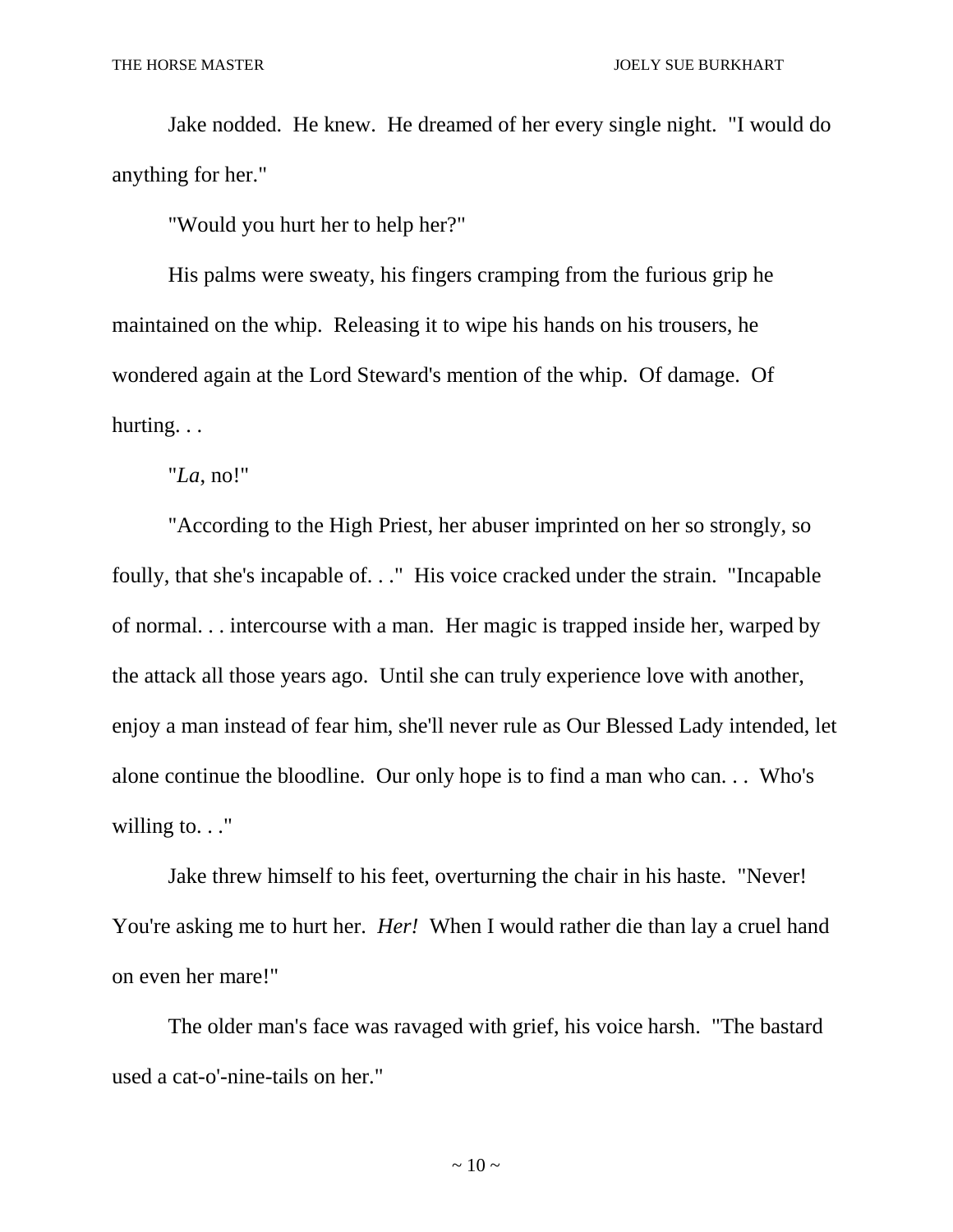Jake squeezed his eyes shut, but that didn't stop his mind from picturing what horrors had been done to her. What must her delicate body look like beneath the gorgeous gowns she wore if such a vicious whip was used on her? How had she even survived?

"She still bears the scars, inside and out. The High Priest swears that the appropriate use of. . . of. . . pain will help conquer her terror. That she'll--"

Jake wheezed, struggling to draw breath. Wavering, he wobbled on his feet. Flames danced before his eyes. Sweat poured down his face. Dreams of loving her tormented him often, but this? The risk was too great.

"You're so skilled with the whip, I thought maybe. . ." The Lord Steward made a horrible sound, raw, aching, full of self loathing and despair. "We've tried others, but I'm afraid they're only worsening her phobia."

"Others?" Jake croaked. He imagined her small, glorious body, and some oaf raising leather to her flesh. "Take me to her."

"She can't know that you're aware of this secret," the Lord Steward said urgently, coming around the massive desk. "She doesn't know that I've been looking for someone outside the priesthood. She would be mortified, furious..."

"I won't tell her, but--" Jake scrubbed his jaw, his hand trembling. With fear? Or something worse? Something darker. He should have ridden hard for the desert years ago and let the fiery beast consume him.

 $\sim$  11  $\sim$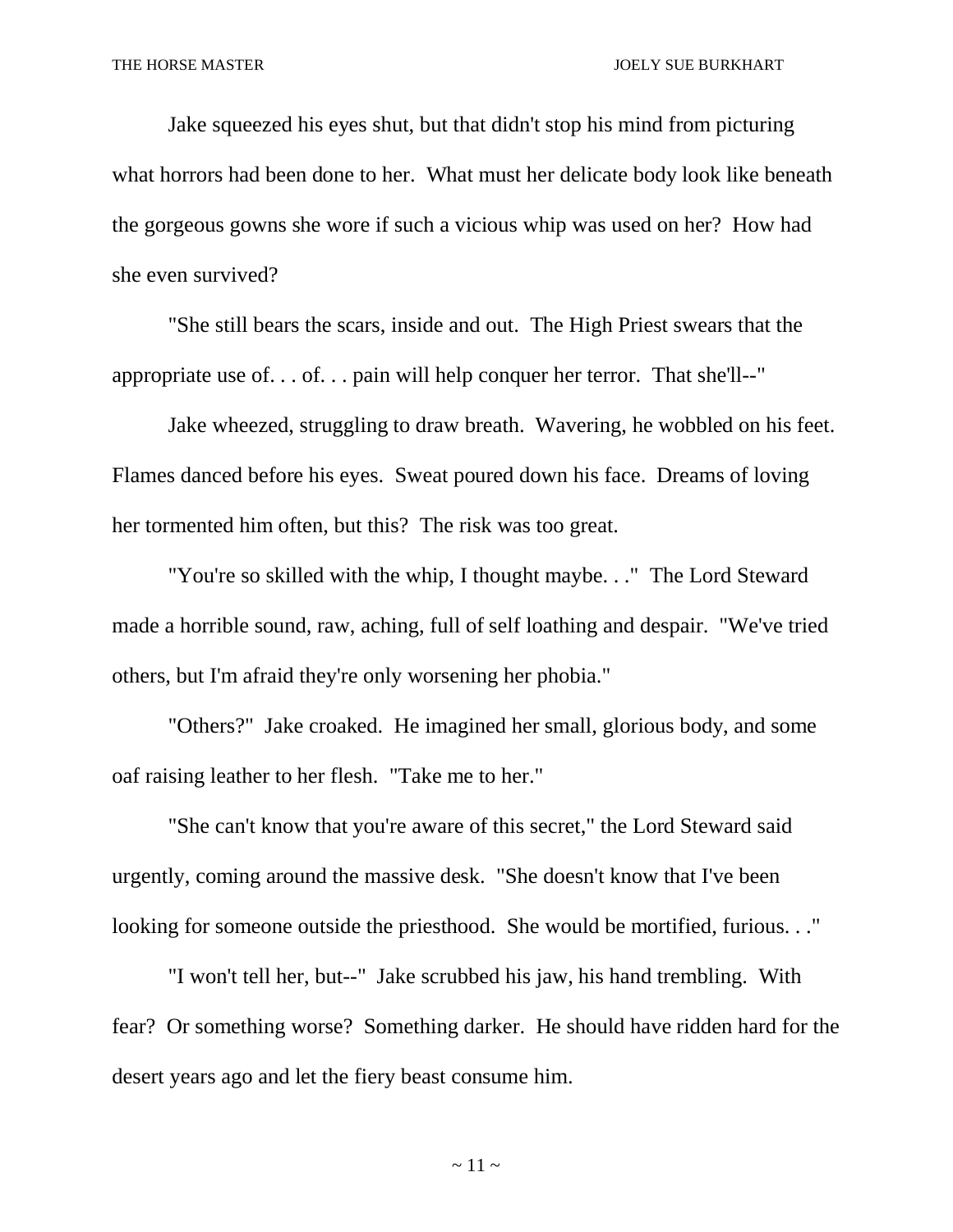"I don't even know if she'll accept you. We've been trying different tactics for weeks to no avail. Her patience has run thin. If you can help her, no matter what happens, I beg you to do it. Whatever you desire, I will personally make sure you receive it as a reward."

"I want nothing." Nothing but her. Shame thickened his voice, burned his eyes. He must tell them the risk. If the fire escaped his control, if the beast rose in him, he would do worse than the foul bastard who hurt her years ago. He could easily kill her himself. "I--"

The older man placed his hand on Jake's shoulder. "I've seen small signs over the years that she recognizes you. Only duty and her terrible fear keep her from acknowledging you."

"It doesn't matter. She's untouchable, and I'm. . . nothing. She shouldn't remember me at all."

"Everyone swears you're the finest Horse Master we've ever seen. Use that gift to help her, and all the Green Lands will be forever in your debt."

"Whatever she needs, I'll give her." *Blessed Somma, forgive me.*

#

The Lord Steward led him to the cleanest dungeon he'd ever seen. Jake was torn between wildest hope and darkest recrimination. He was a fool to risk her life just to touch her. The Gods must have a cruel sense of humor. To dangle her, the

 $\sim$  12  $\sim$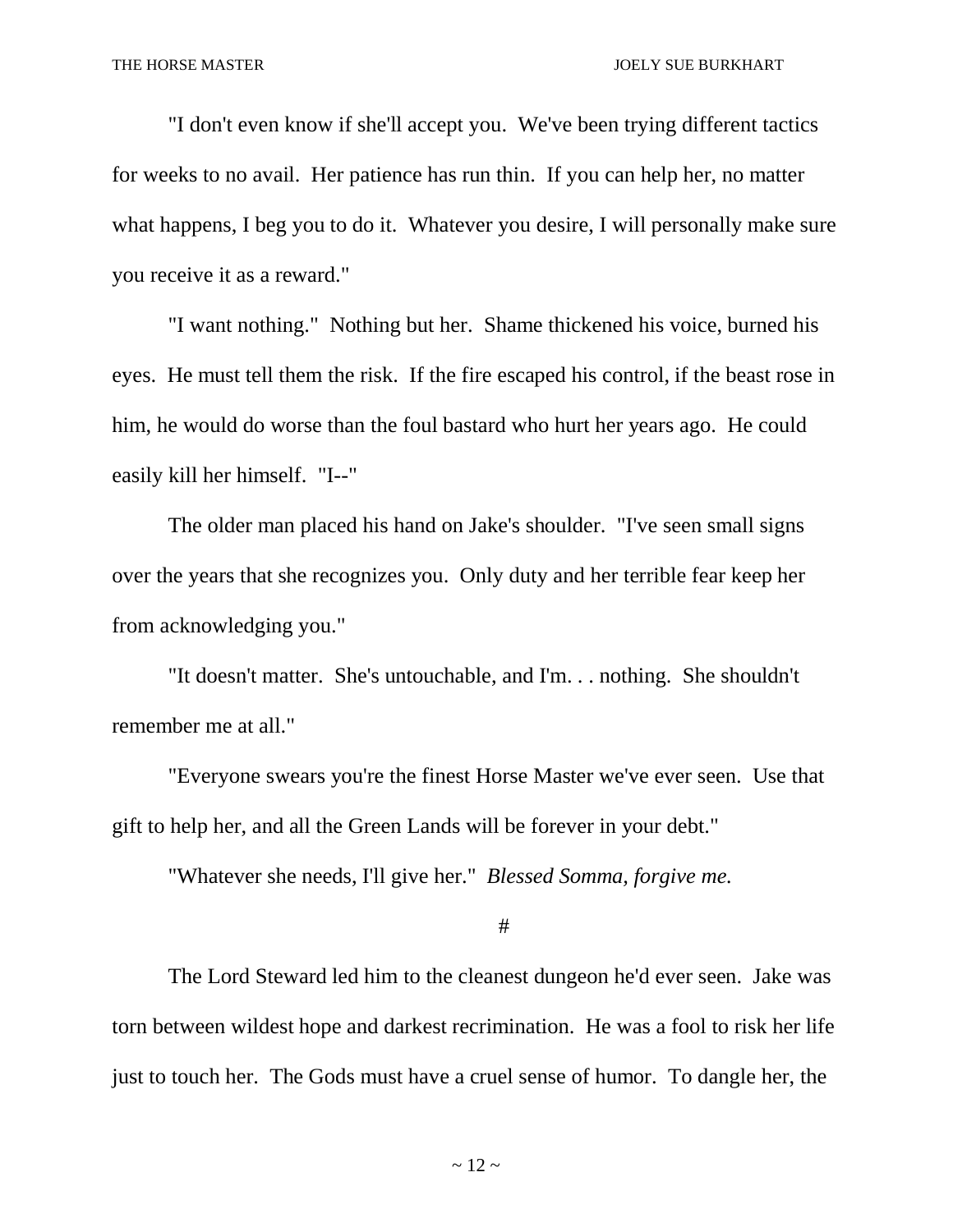High Queen herself, before him, a *dra'gwar* savage from the desert on the verge of annihilating everyone around him in a horrendous inferno.

Even if he managed to control the rising flames, could he truly use the whip on a woman? Let alone her, no matter what the priests said.

Torches flickered on the cold stone walls, reminding him of the dangerous flames inside him. His heart thumped frantically and sweat dampened his shirt. Too close, the fire was too close. He should leave, immediately, before he--

"Remember, don't reveal you know her true identity in any way, unless she tells you herself." The Lord Steward paused before a heavy oaken door. "She agreed to try one last time. One of the Lady's priests is with her now, trying to. . . to. . ."

A muffled sound reached him. A sob. Jake threw open the door.

A red-robed priest hesitated, his arm slung back over his head with a flogger at the ready. Her naked back gleamed in the soft candlelight. Her arms were stretched above her head, tied to bedposts; her ankles spread, tied to the footboard. Scarves were tied around her head, blindfolding her and concealing most of her face.

They made some effort to turn the dungeon cell into a safer, more wholesome place of forbidden pleasure, but even the blazing fire and fine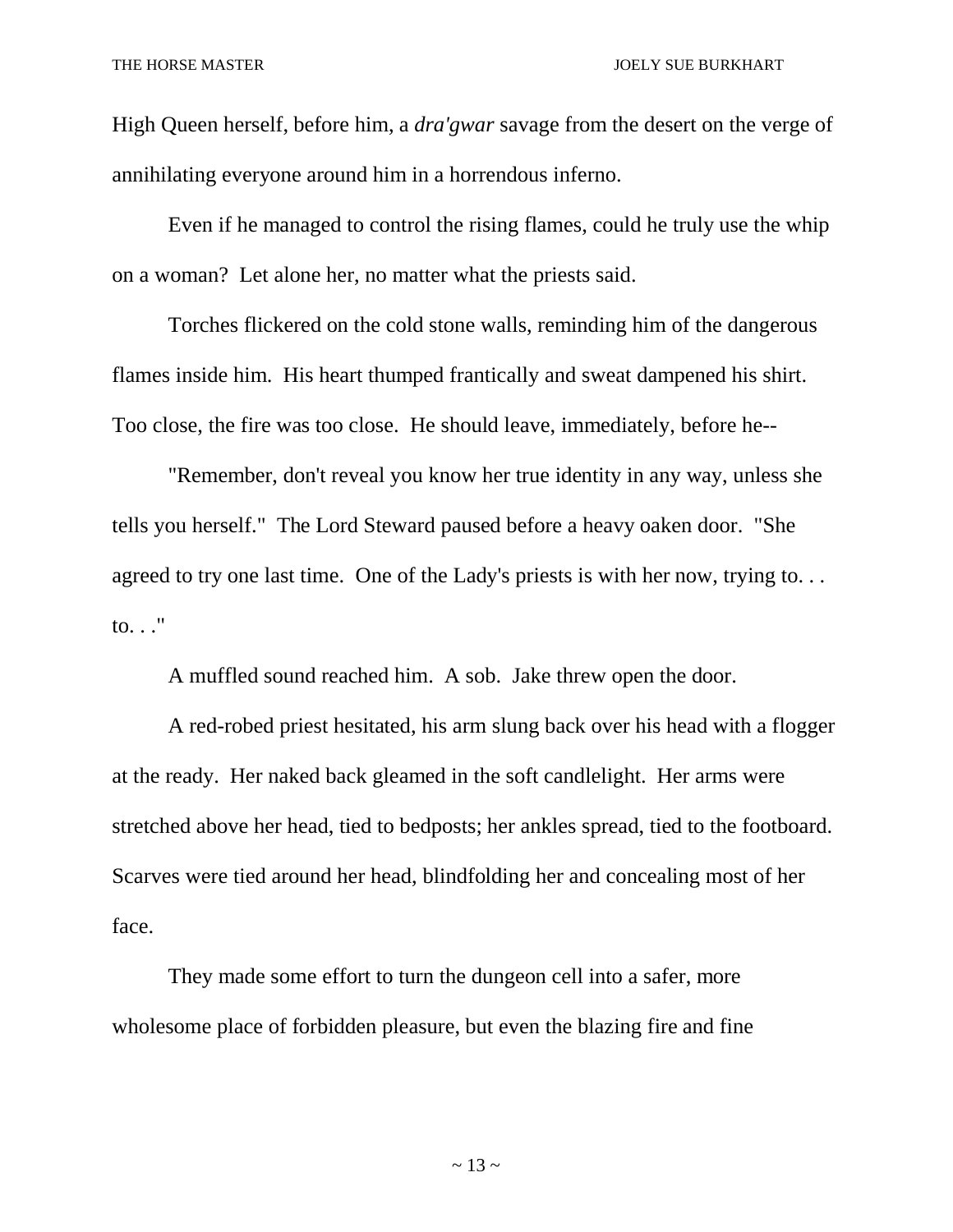furnishings couldn't dispel the chill entirely. Shadows pooled in the corners, reminding him of exactly where they were. A dungeon, deep beneath the Palace.

A place of darkness.

The priest's arm moved, preparing to lash her again.

"Stop!" Jake strode to the priest and ripped the flogger from his grasp. "Somma help me, I'll strip the flesh from your bones if you lay a hand on her again."

Panic shattered through her body at the sound of his voice. She bucked in the restraints, fighting the ropes binding her. "Out! Get out immediately! Father, free me at once!"

Jake ignored the startled priest and even the Lord Steward. All he saw was her. The golden ivory flesh, the brutal scars across her back and thighs. Rage pulsed through him, dark and ugly. That anyone could maim such a gorgeous, proud woman sickened him. She was like a terrified wild horse, beaten into a killing frenzy.

Suddenly, he knew exactly how to proceed. How best to approach her. Whispering as he would to an injured, crazed mare, he eased closer, using the traditional sing-song chant of the Keldari to tame their mounts.

"I am come to conquer. I am come to tame. I honor your pride and courage."

 $\sim$  14  $\sim$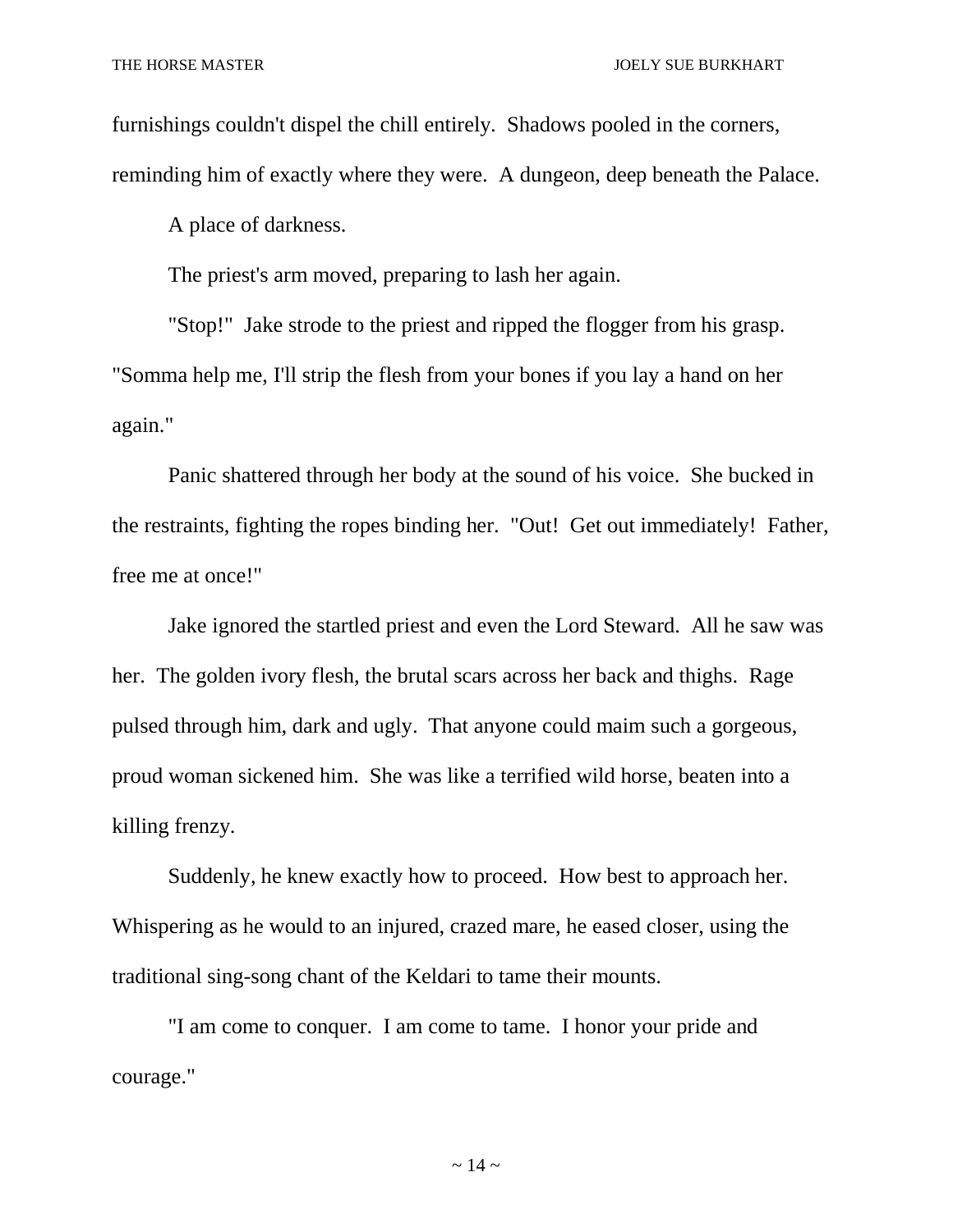She froze, her head cocking to the side. He placed his palm on her shoulder and she shuddered. This close, he could smell the trademark scent of roses all Daughters were said to bear. Faint, fragile, barely present above the sharp scent of terror rolling from her, tainted by darkness.

"Shhh, *za'hira*, lovely one. Shhh now. I come with rope and whip, with bridle and saddle, with sure hand, strong and full of tenderness. With heart open and mind clear, I command you. I tame you. I claim you. I, Jakon Rav'tellan, am your Master."

He jerked his head at the priest, motioning him toward the door. The priest looked to the Lord Steward for confirmation, and then left Jake alone with her, shutting the door behind them.

"They're gone, *za'hira*. No one shall intrude again."

"Your voice is familiar." Her own was raw, ragged, as if she'd been weeping. Or screaming. The thought enraged him all the more, but he pushed the blackening fury away. Right now, she needed calm mastery, not a savage bent on revenge.

Casting his gaze about the room, he noted a basin on a washstand and a steaming bucket on the floor. He stripped off his shirt and washed his hands, face, and chest thoroughly, then prepared a fresh basin for her.

 $\sim$  15  $\sim$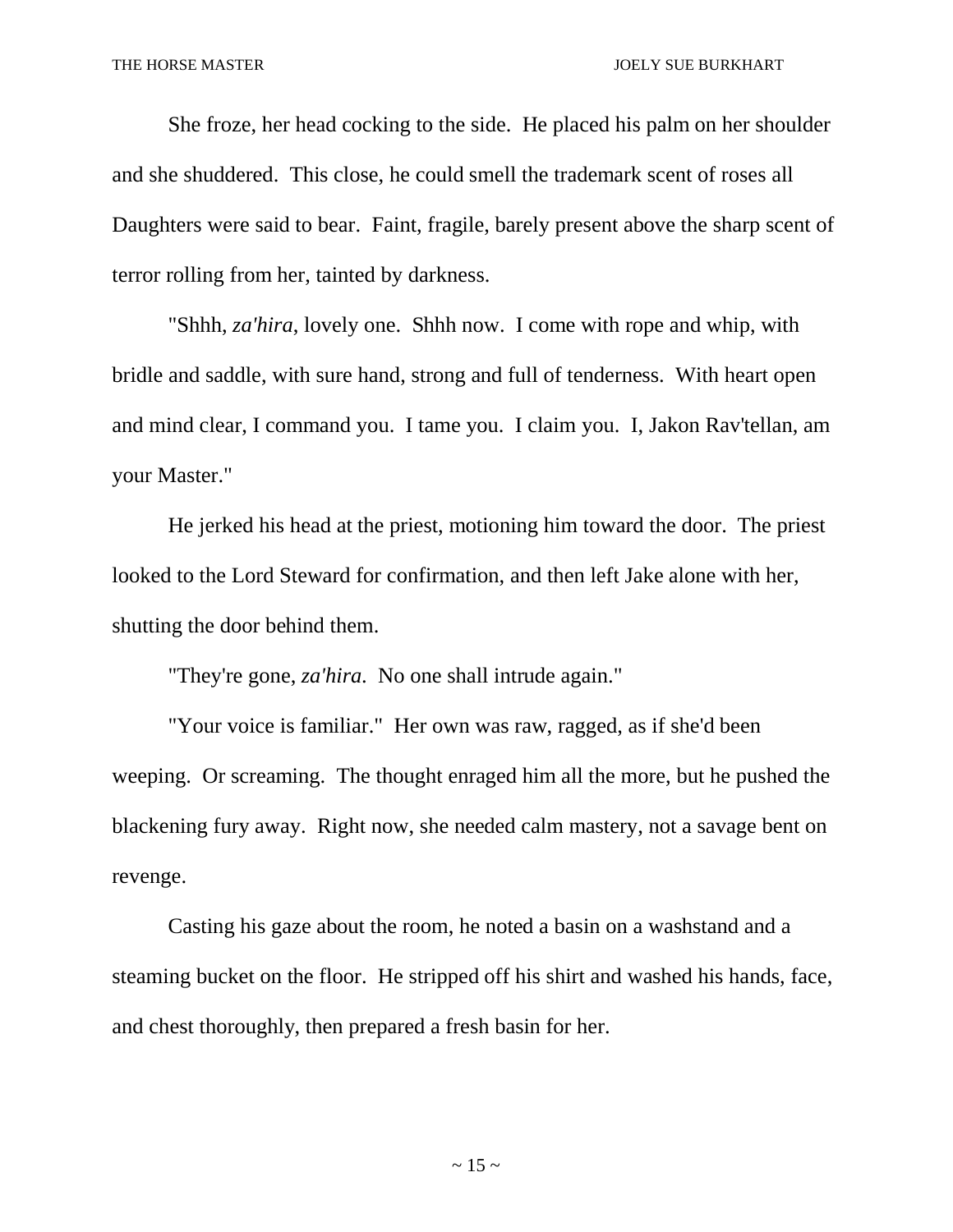When he touched her with the warm cloth, she jerked away, straining at the ropes again. "Shhh, *za'hira*. I'm merely washing away the lather the fool brought to your flanks. Then I'll check your hobbles and make sure no injury has come to you. These fools know nothing of taming a mare."

"Do you know who I am?"

Terror sharpened her voice, and shame so thick his own heart felt wounded. "You're a mare in need of a Master. I'm a Master sorely in need of a wild mare to heal and tame."

"Damn Petrand. I'll see him banished from Shanhasson for this. Whatever he told you, I don't want this. You must release me at once."

He gently wiped her back and sides. The bastard hadn't drawn blood yet, but some of the welts were quite angry and red. Trapping her with her own desire for anonymity, he asked, "By whose authority?"

Mulish, she tossed her head, drawing his attention to the luxurious mane coiled at the base of her neck. Sinking his fingers into her hair, he worked it loose until the golden sable silk flowed down her back. He would delight in brushing it for long hours. Every mare enjoyed a good currycombing, even his wild-eyed Queen.

She spoke again, her voice fragile. "Do you know why they brought you here?"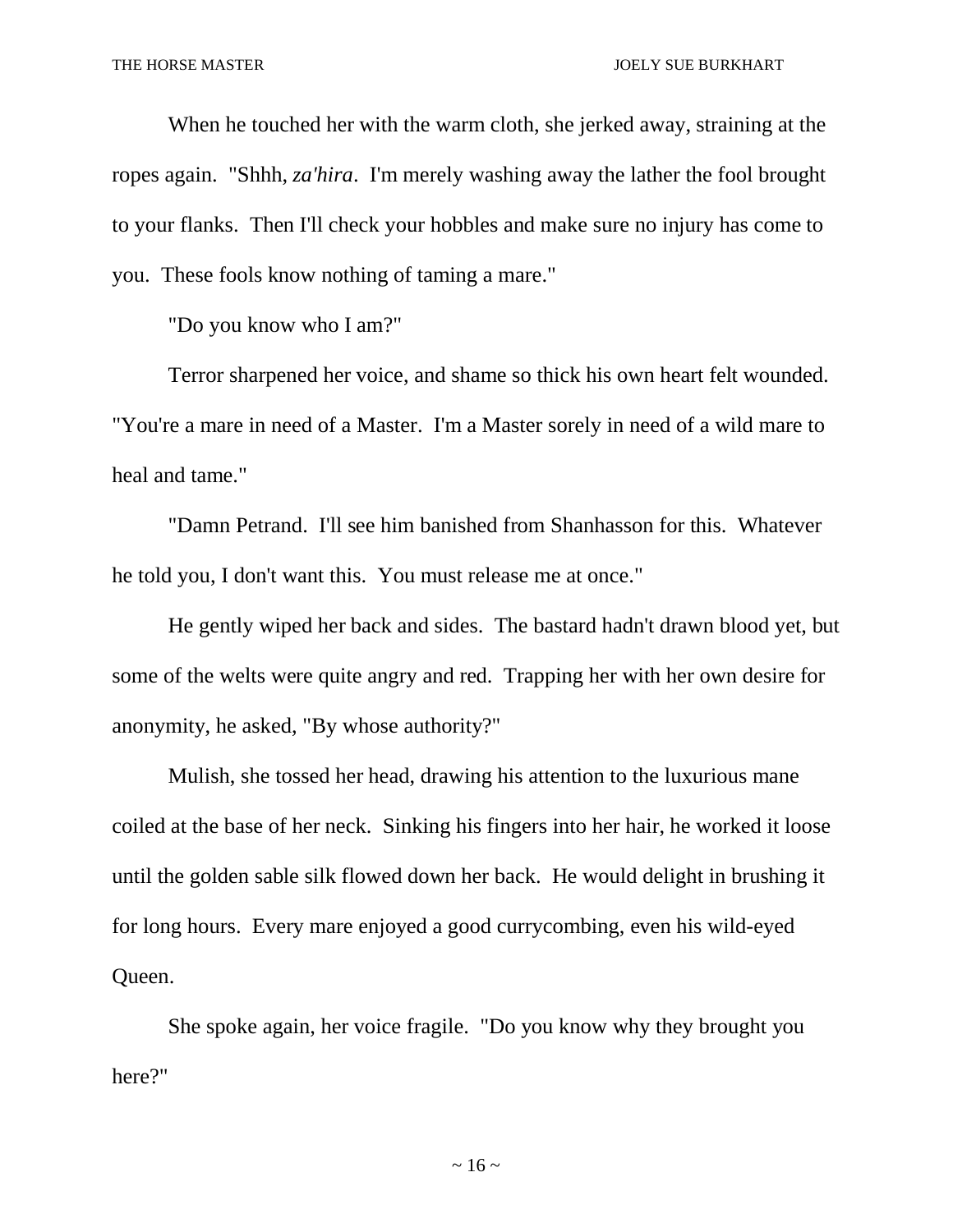His heart crumpled with this woman's courage. "I need no explanations. If I can please you in this one small thing, then I shall die the happiest of Masters."

"Please," she choked. "I don't want to do this."

"Fear must be faced, not fled. I'm your Master, and I'll turn your head to face the fear. We must gallop forward, fearless and proud, until we trample this fear beneath your hooves."

"Are you going to torture me?"

"Never," he whispered. He trailed his fingertips over the fragile skin of her wrists, checking for chaffing or binding. Silken ropes wrapped in another layer of silk bound her wrists and ankles, luxurious and strong yet soft enough that not a single mark would be left on her skin. "Are you thirsty? Hungry?"

She shook her head, lifting her chin but turning her face away from him. Despite his cursory bath, she must smell the stable odors, and worse, the raw sweat and rising heat of a *dra'gwar*. Did he repulse her? She likely preferred perfumed nobles and baby-soft skin, not massive paws and a great hulking brute of a body.

A small sound escaped her throat. Dread, fear, shame, he wasn't sure which, but he felt as though a bucket of icy water sloshed into his face, dousing the fiery urge to risk all for this chance of heaven.

He couldn't do it. She already suffered so much. How could they ask her to endure his touch, even if he kept the dangerous fire at bay?

 $\sim$  17  $\sim$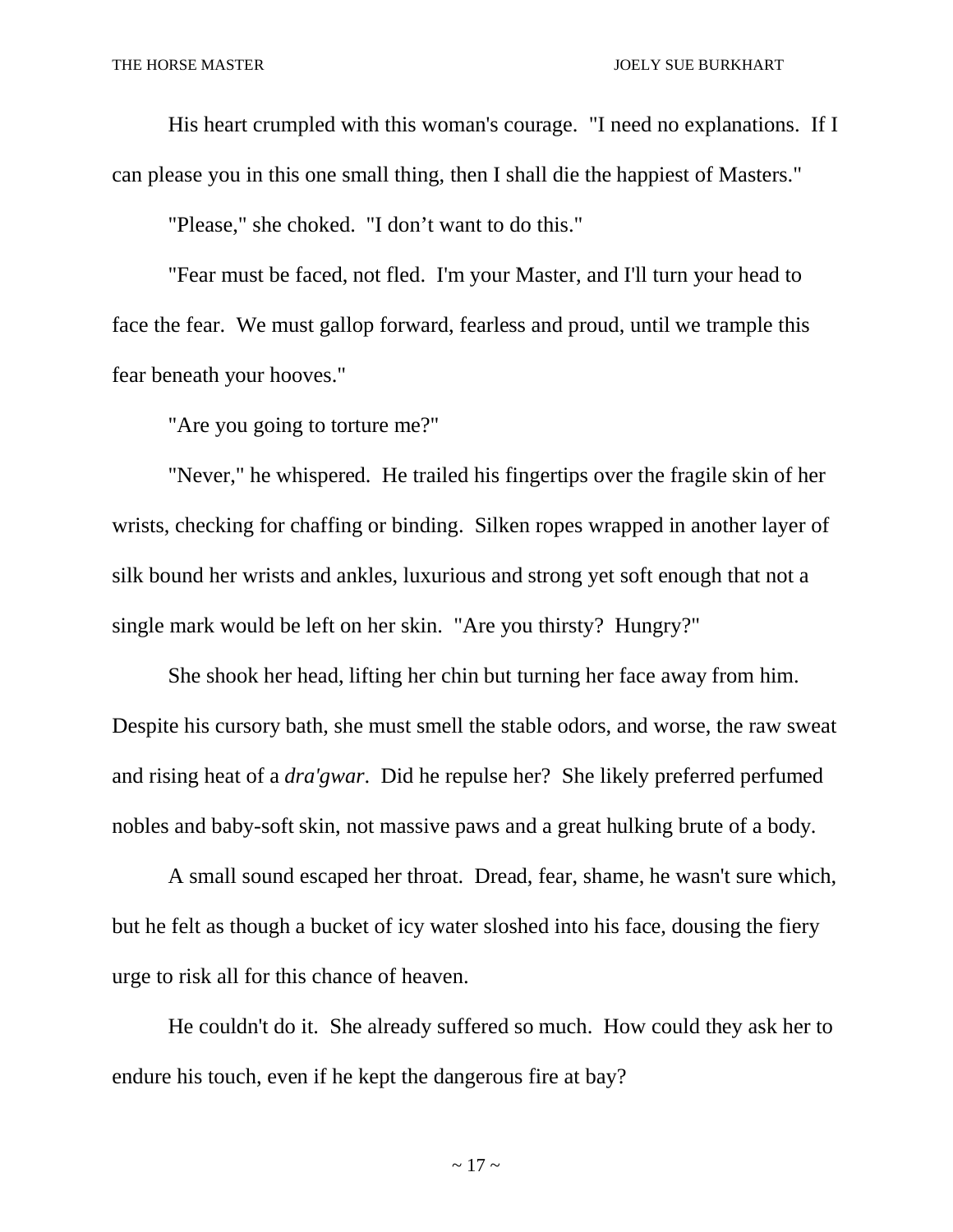"I know you." She jerked her head around, breathing deeply. "I can't see you, but. . . Lady help me, I know your voice. I know your scent."

Her breasts rose and fell more rapidly with her breathing, entrancing him. Blessed Somma, she was perfect. All velvet skin, lush body, silken mane, pride and fire and spirit to excite any man. The scars merely reflected her courage, enhancing her steely core of strength. How he longed to kiss each scar, to erase any lingering hurt and shame she might bear.

Flames licked across his skin.

Desperately, he concentrated on her fear, firming the image of an injured mare in his mind. He must help her through this without forcing himself on her, without the singe of flames injuring her even more. The last thing she needed after surviving such a horrible nightmare was to endure an inferno of blood and violence.

"Come closer."

Eyes narrowed, he hesitated. She must accept him as her Master for this to have any chance of working. While every muscle in his body demanded that he obey his Queen, he couldn't for that very reason.

"Please?"

The quaver in her voice brought him another step closer. She leaned toward him, her lips brushing his chest, her breath fanning his skin. He shuddered,

 $\sim$  18  $\sim$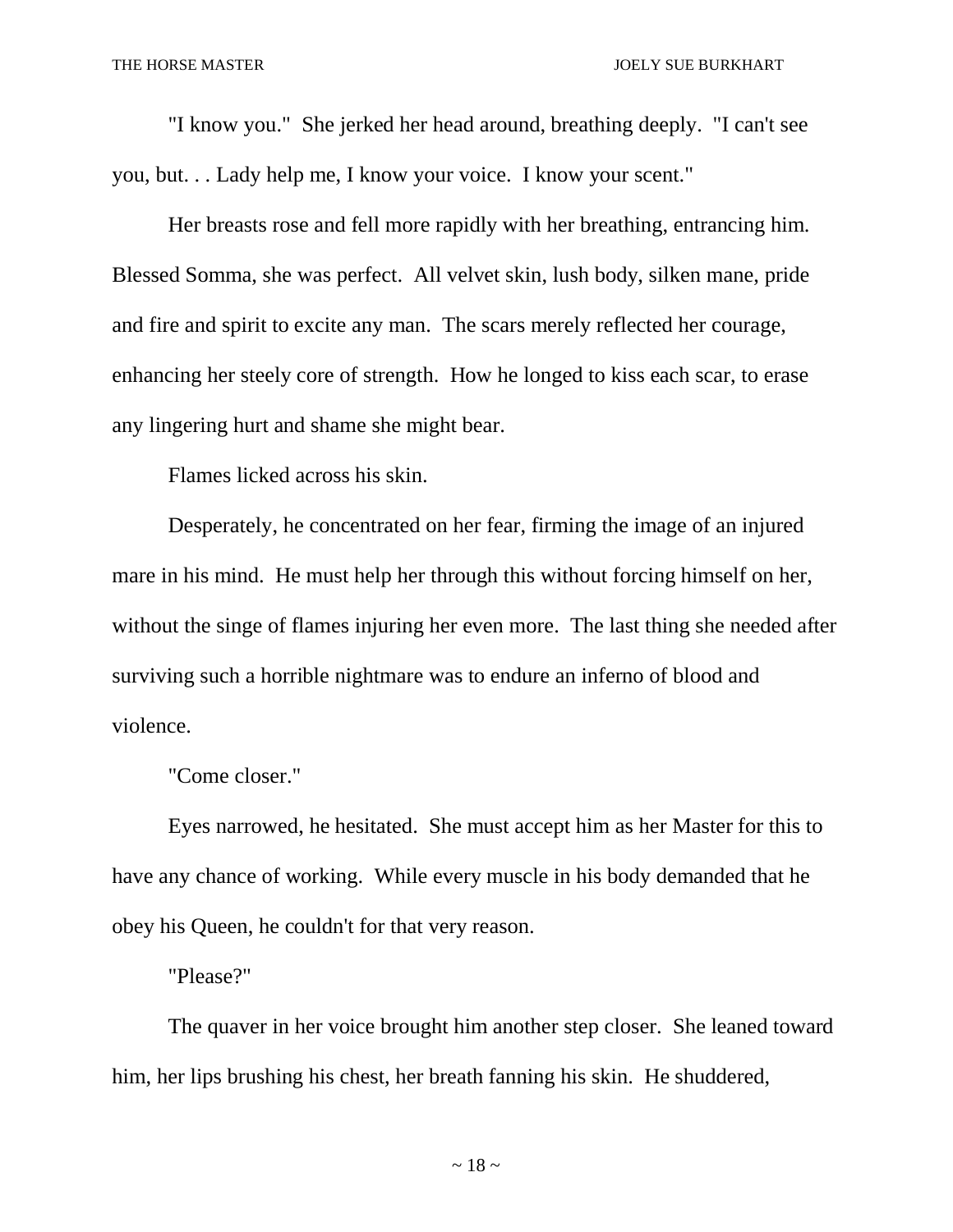gripping his hands into fists. His skin felt scorched and too damned tight. Flames curled through him.

"You."

Eyes closed, he fought the dark memories with her. He remembered pulling her from the lathered horse's back, her fingers tangled in the mane so badly he used a knife to cut her free. Naked, bleeding, torn flesh, eyes wild and huge like Somma's full moon above. She clung to him, trembling like a flimsy tent in a sandstorm, but no tears. Not from her.

She wobbled, her head darting from side to side, panic increasing her breathing again. It wasn't the whip she feared, or whatever torture she thought the Lord Steward advised him to employ. It was fear that he knew exactly who she was that sent the spasms of terror screaming through her.

"Shhh, *za'hira*. I work in the stables. Of course I smell familiar. Safe and warm stall, sweet bed of hay."

"Leather," she breathed, swallowing down her fear. "I smell leather."

"*Iyeh*, saddles, bridles, harnesses, braided ropes."

Her voice came out strangled. "Whips."

Uncoiling the supple leather on his hip, he trailed the tassled tip against her cheek tenderly. She jerked back, blowing hard, flanks quivering. When no harsh word or blow came from him or the whip, she edged her head forward, breathing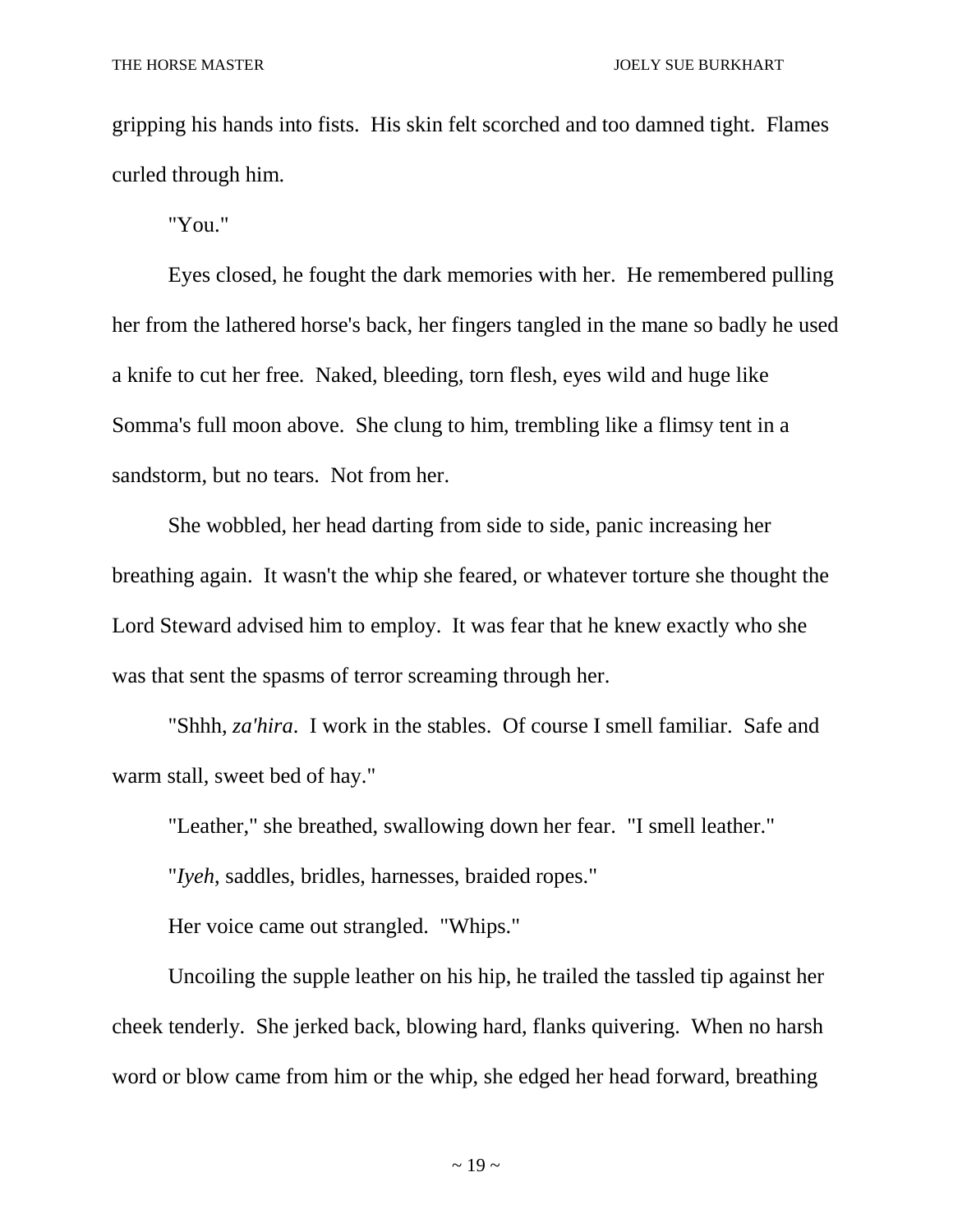deeply of the leather and oil he rubbed into all his tack each and every night to keep it supple.

"In the miserable heat of the desert, leather dries up to brittle hide if not properly cared for." He spoke softly, letting her smell and feel the leather against her cheek and chin and mouth. "When a mare is first introduced to restraints, a Master rubs her down with each piece to help her accept his command."

He trailed the whip across her neck, her shoulder, down her arm. Muscles bunched, she strained away to the limits of the ropes binding her. Keeping his voice gentle, his touch even more so, he continued the slow and deliberate stroking. No hands, no pain, nothing sexual, just the leather touching her. He listened to her breathing, watched her body, just as he would a mare.

When she ceased fighting the restraint and the touch of whip, he added his hand. He smoothed his palm down her back, across her shoulders, gently kneading her flesh. "When we're finished here, I'll rub you down head to toe with liniment. My own secret recipe, passed down from my mother's mother. Every ache and pain will disappear, and on the morrow you can gallop miles and miles without stopping."

"Your hands." She swallowed again, shifting beneath his palm. "So big. Powerful. Calloused."

 $\sim$  20  $\sim$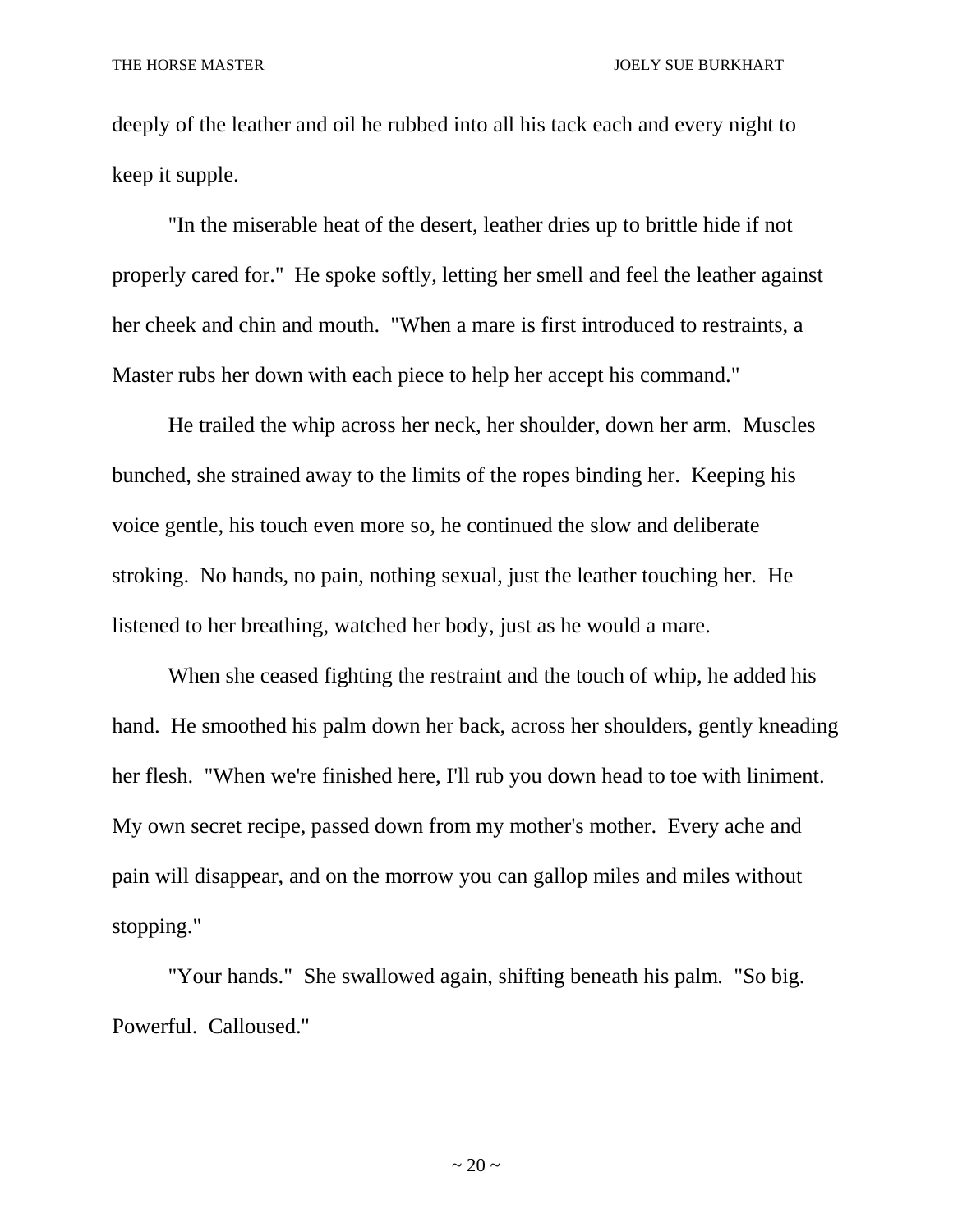He removed his hand, hot shame flooding his face. He mustn't forget that she was his High Queen, and he, the lowly stable hand, work-roughed hands and all. "Forgive me." Barely, he bit back the words, *Your Majesty*.

"No." She turned her face toward him, dipping her head slightly. "I didn't mean. . . Please don't stop." Her voice quivered, shyness trembling through her body. "It's the first time I've been able to bear a man's touch in years. Your hands feel. . . wonderful."

Her scent swirled, ripened, a rose blossoming in the summer sun. Heating. Immediately, all pretenses of wild mare and Master fled from his mind and all he could see was woman. The woman he dreamed of all these years, maimed more than his darkest worries, yet desiring his hands above any other's.

Tears trickled down her cheeks, wetting the silken scarves blinding her. Crying softly, she whispered, "Blessed Lady."

Horror clutched his heart in a vice, fear that he had offended her, hurt her, worsened her terror in some way.

"Thank you."

He sagged, nearly falling to his knees with relief.

"Touch me, Jakon Rav'tellan. Take away this fear I have." A smile curved her soft, full lips, stoking his blood even more. "Tame me, Master. Please."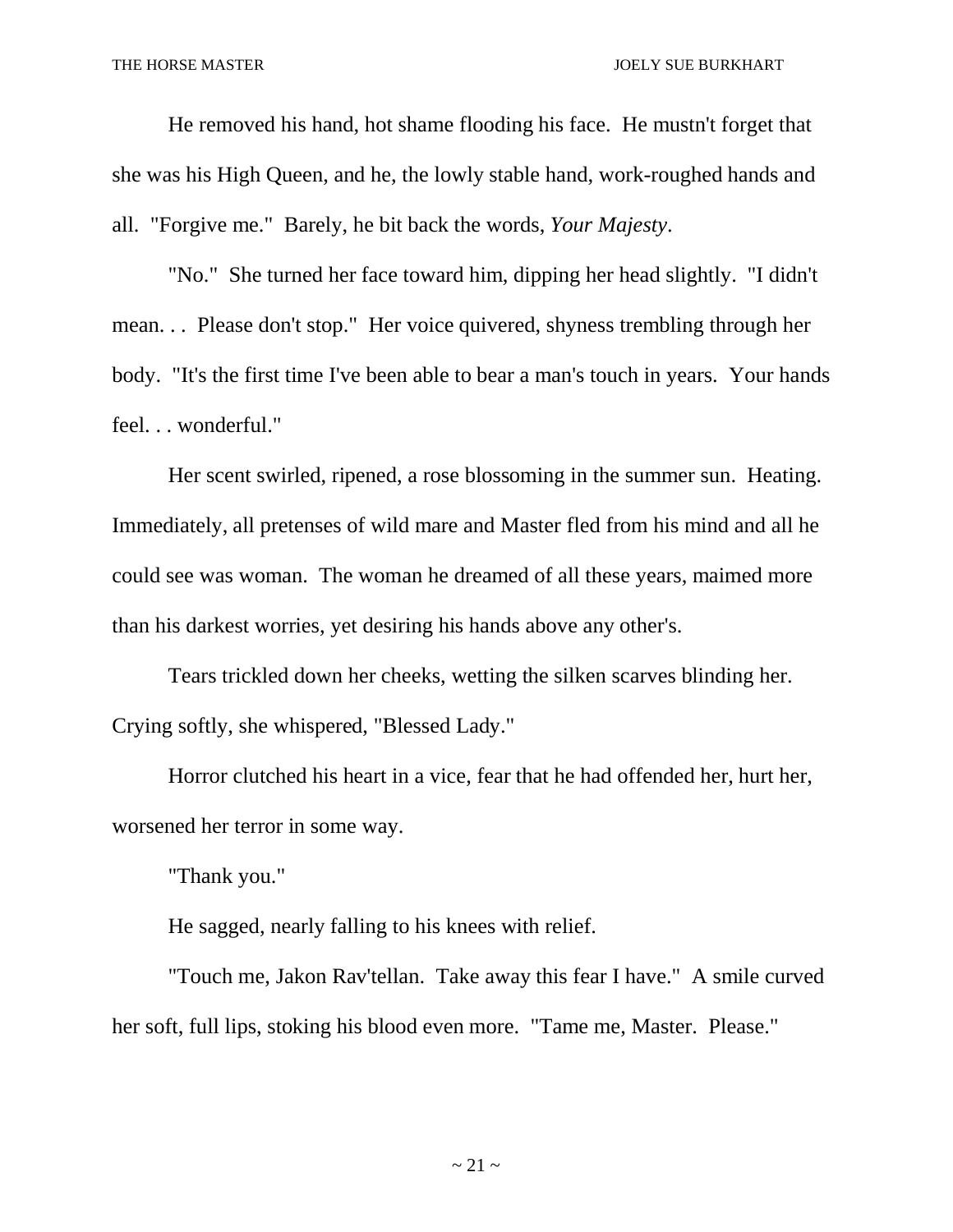#### **Chapter Two**

"Trust," he breathed into her ear. Standing behind her as closely as possible without actually touching her, he simply let her feel his heat, the breadth and strength of his body so near. "It all begins with trust."

Restless, she made a sound of yearning. She leaned backward toward his voice, but he carefully prevented their bodies from touching.

"You must trust that as your Master, I'll not let any harm come to you. When I touch you with whip or rope or hand, you must trust my guidance, safe and secure that I will not injure you in any way. If I release your bonds but leave you blinded, you should go when I say, turn at my command, confident in step and full of grace, for I will never lead you astray."

"I'll try." Her voice was faint, still shaking despite her awareness of him as a man. The scent of roses was thick in his nose, pure heady temptation.

Hardening his control and his voice, he retorted, "No try."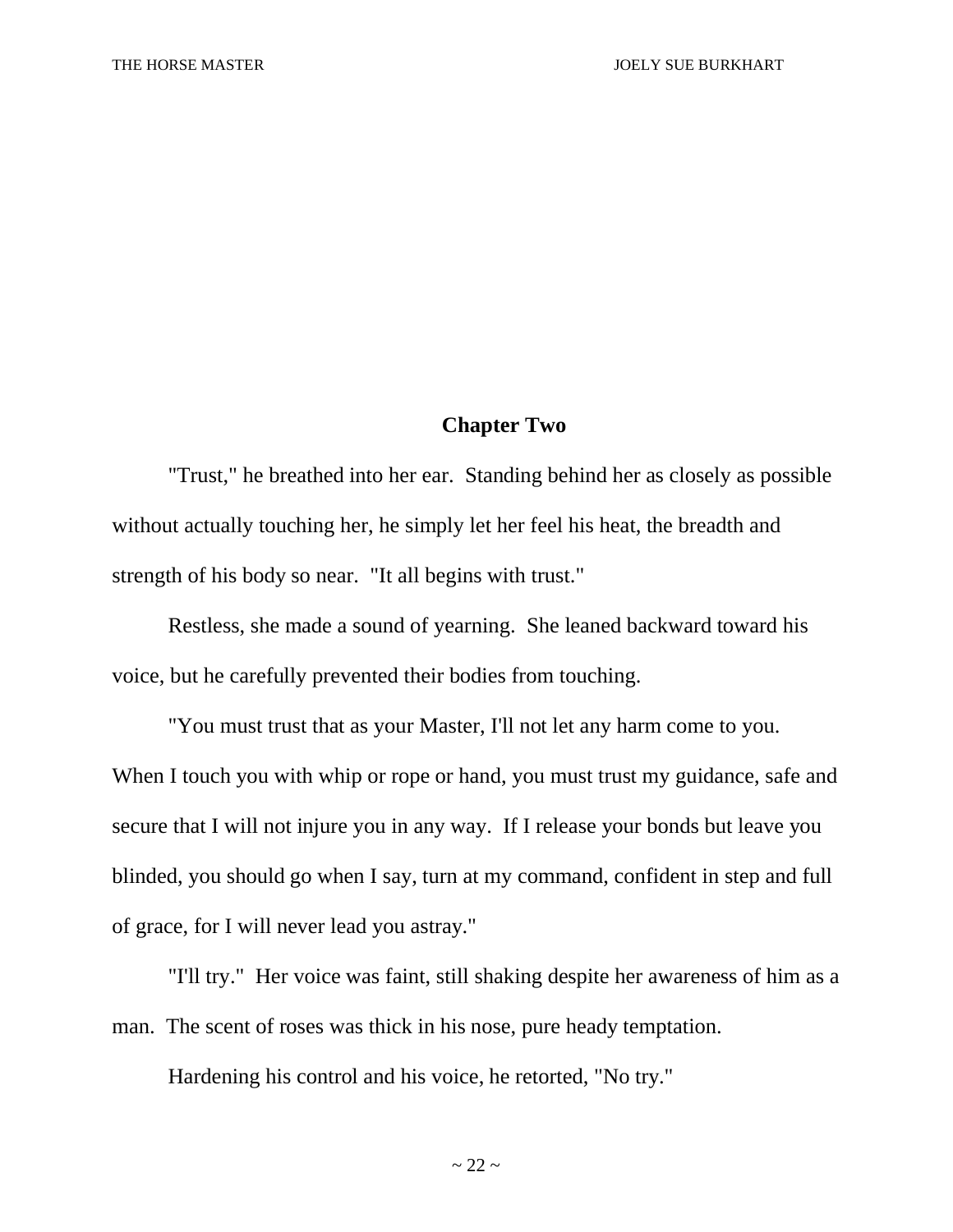She jerked, flinching at his tone.

"We shall do this together, over and over, until you obey me without thought or question. Until you trust me in every way. Until you can hear me shout and curse, until the whip cracks at your ear, and you never so much as twitch. Because one thing you must believe, deep in your soul, *za'hira*. Never will any harm come from my hand to you."

Never. He repeated the vow in his heart, tamping the raging desire down. He must control the fire. He must, or leave her now. This would be his greatest test as Master in his entire life.

He repeated the rubdown with the leather whip, followed by his hands. Massaging her back, her thighs, her calves, he finally untied her ankles. He lifted one foot, rubbing the sole with his thumbs in firm, deep circles, and then gave the other the same treatment.

She stood quietly, listening to him, feeling him. If she were a mare, her ears would have been flickering back and forth intently, but her tail would still be clamped tight to her legs. Calm, but not trusting. Not fully. One foolish move on his part, and she would risk a kick to his head.

"Did you ever see me exercise the horses in the Keldari tradition?"

She tensed, afraid, he was sure, that he was trying to discover her identity. "I know of what you speak."

 $\sim$  23  $\sim$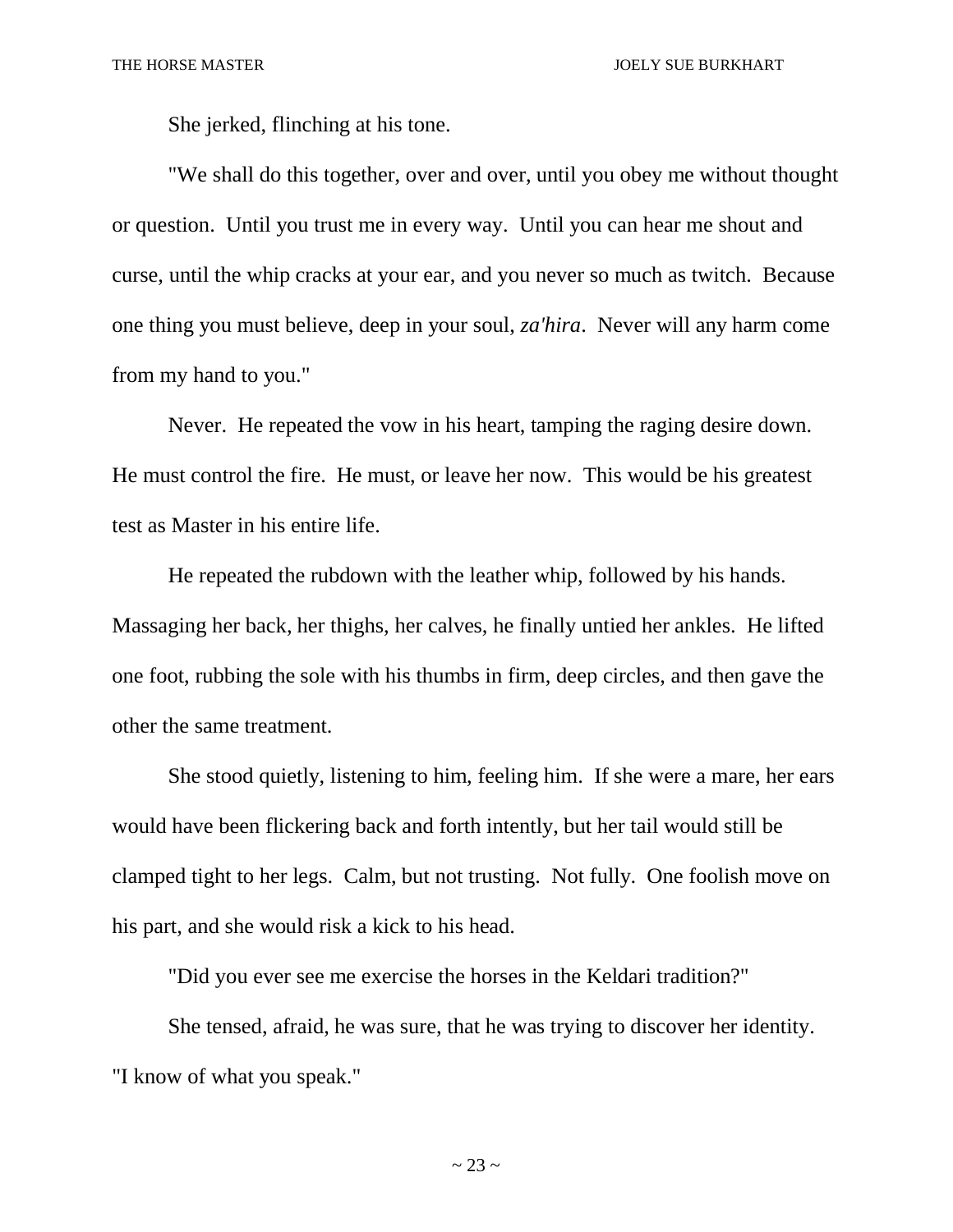"Then you know how we use the whip."

Her breathing quickened and she tugged against his hold on her ankle, one quick involuntary jerk.

"You saw when a Master lays the whip on a horse. Never in punishment. Never to harm. Merely to direct." Only when she fully surrendered to his hold did he finally release her foot and allow her to stand normally. "The brush of leather against the horse's side to turn, a flick on the rump to quicken the pace. Just a touch. A caress."

He stepped away from her, deliberately snaking the whip against the floor in an unmistakable rasp of leather against stone, letting her know it was ready in his hand. She shifted her balance but didn't retreat or fight the restraints. A good sign.

Flicking the whip gently, he let the tip graze her shoulder, a whisper of leather as soft as her hair trailing down her back.

She cried out, flinching away despite the gentle care he gave her so far, but she steadied quickly. Another good sign, a step in the right direction. He flicked the whip again, gentle grazes against her outstretched arm, her calf, the sleek curve of her side, the rounded muscle of her buttock.

She sidled, twisting against the ropes binding her hands, turning toward him, away from him, trying to guess where the whip would land. He judged her health

 $\sim$  24  $\sim$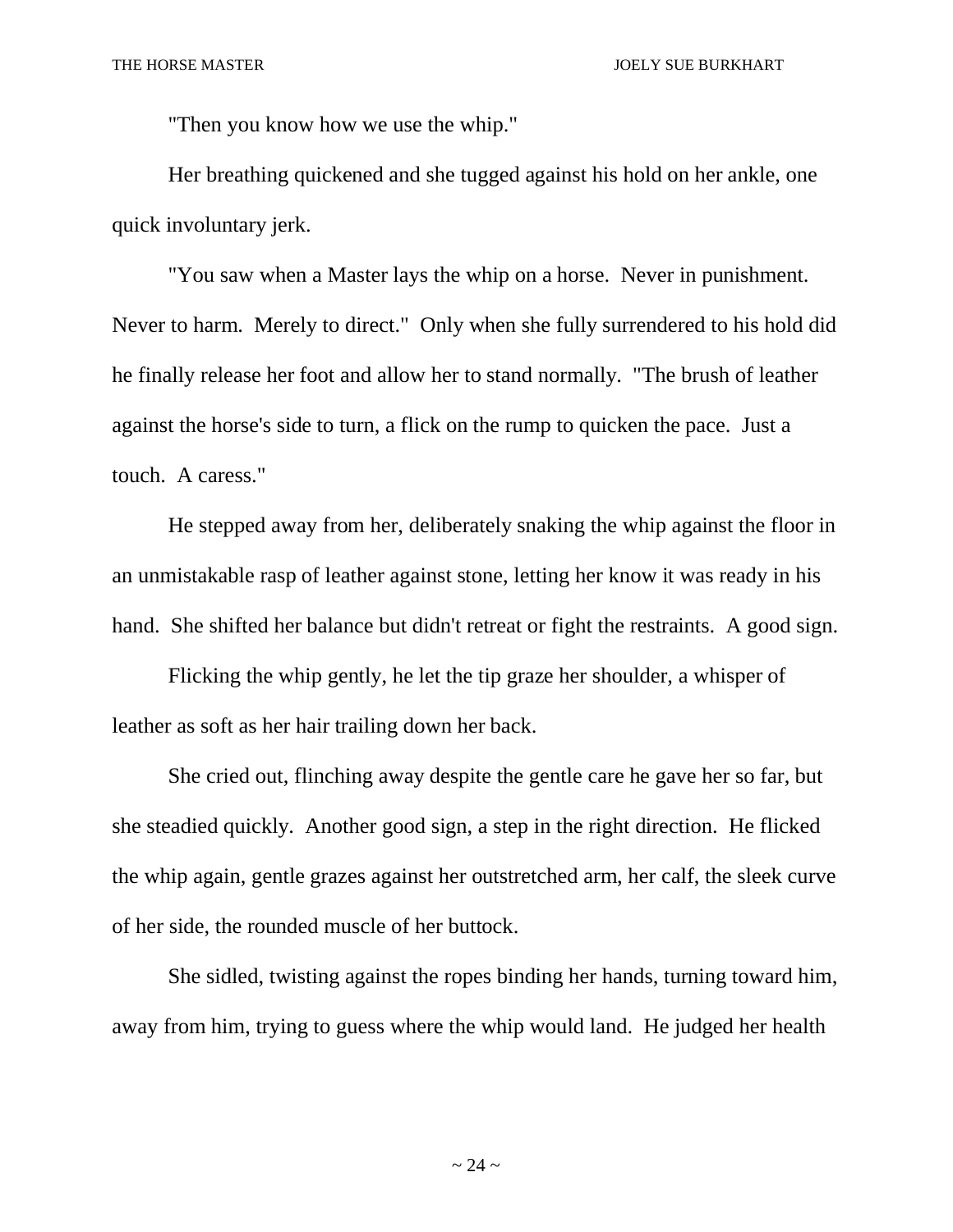and state of mind critically, keeping a sharp eye on her even as he continued the soft flicks of the whip on the front of her body.

Sweat glistened on her skin, her breathing short and fast, yet she wasn't panicked. She cried out again, more of a moan, a plea, and he couldn't resist smiling. *Iyeh*, she began to understand. He let the leather drape across her breast as it fell away.

"A caress, *za'hira*. I stroke you with the whip, and I wish my hands were on you instead. I kiss you with leather. I urge you to smolder for me, to ache for my hands and mouth to follow. Do you? Do you recognize my whip as an extension of my body?"

With a sharp crack, he snapped the whip feet away from her. She shrieked, leaping sideways to bolt from the threat. Stumbling, she fought the ropes, crying even as she came to a halt.

He went to her and stroked his hand down her sweaty back, crooning to her softly. "Shhh, *za'hira*, no harm came to you."

She sucked in great sobbing breaths. "I'm sorry. I thought I understood, that I believed. . ."

"All is well. You need this time to learn I am worthy of your trust. I must earn the right to be your Master. We shall take as much time as you need."

 $\sim$  25  $\sim$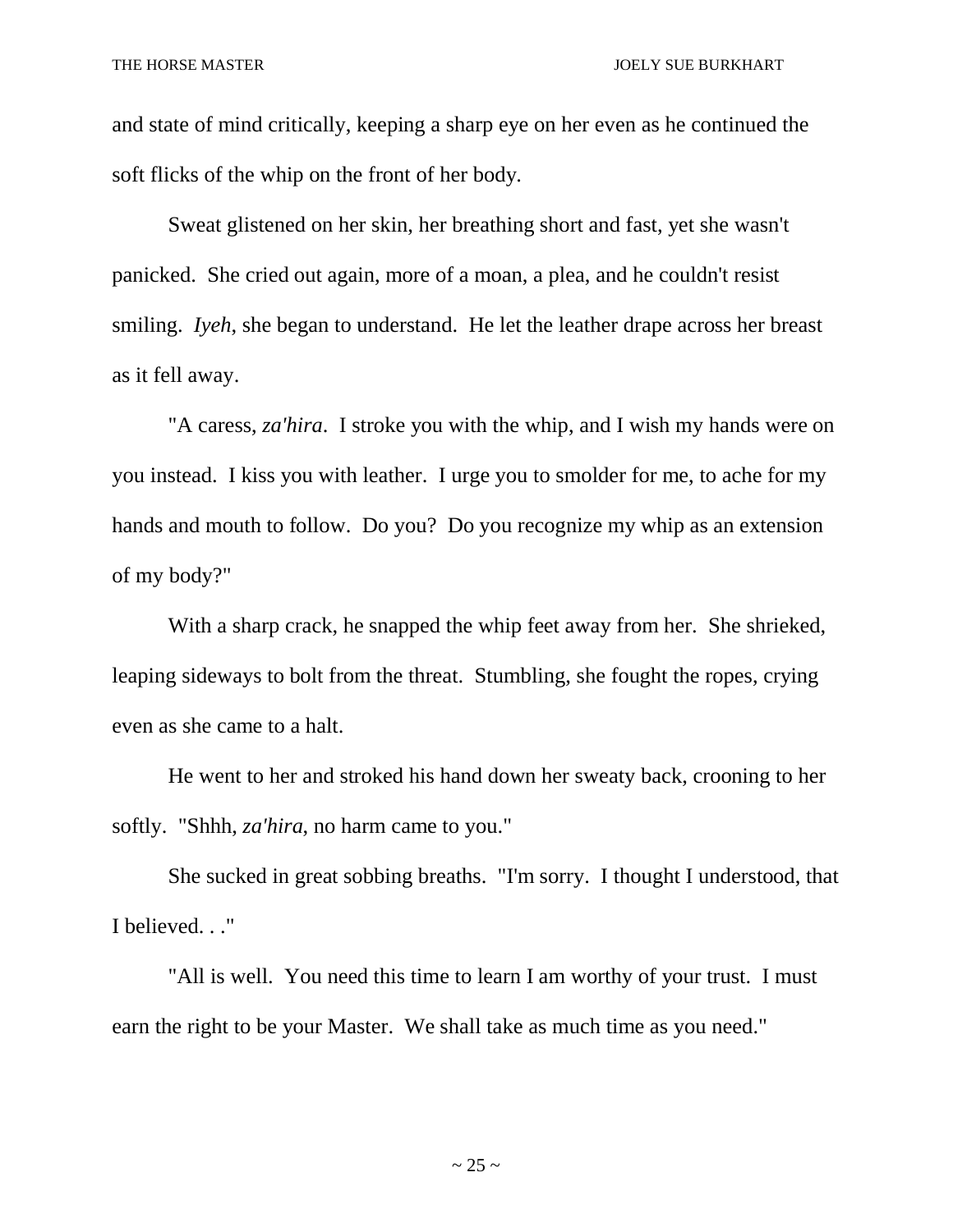He left her side to fill a cup of water for her. She drank thirstily, still breathing hard.

"Rest a moment while I ask for fresh water and food."

"Don't leave me." She dipped her head again, fighting back her ingrained sense of command and leadership. "Please, Master Jakon Rav'tellan, please don't leave me."

"You may call me Jake if you wish." Smiling, he trailed the leather over her shoulder and coiled the tail loosely around her neck. "I won't leave you until you're ready."

#

Jake opened the door and the Lord Steward nearly fell flat on his face inside the room.

"Is she. . ?" He saw her unharmed and calm, not even any blood, and he sagged against the doorway. "I heard her scream. My apologies, Jakon. It appears as though you're doing very well."

Stepping outside into the hallway, Jake left the door open. Alert yet quiet, she waited, head high, body trained on him even though she couldn't see. "I have a few requests for her."

The Lord Steward straightened, relief spreading across his face. "Absolutely. How may I help?"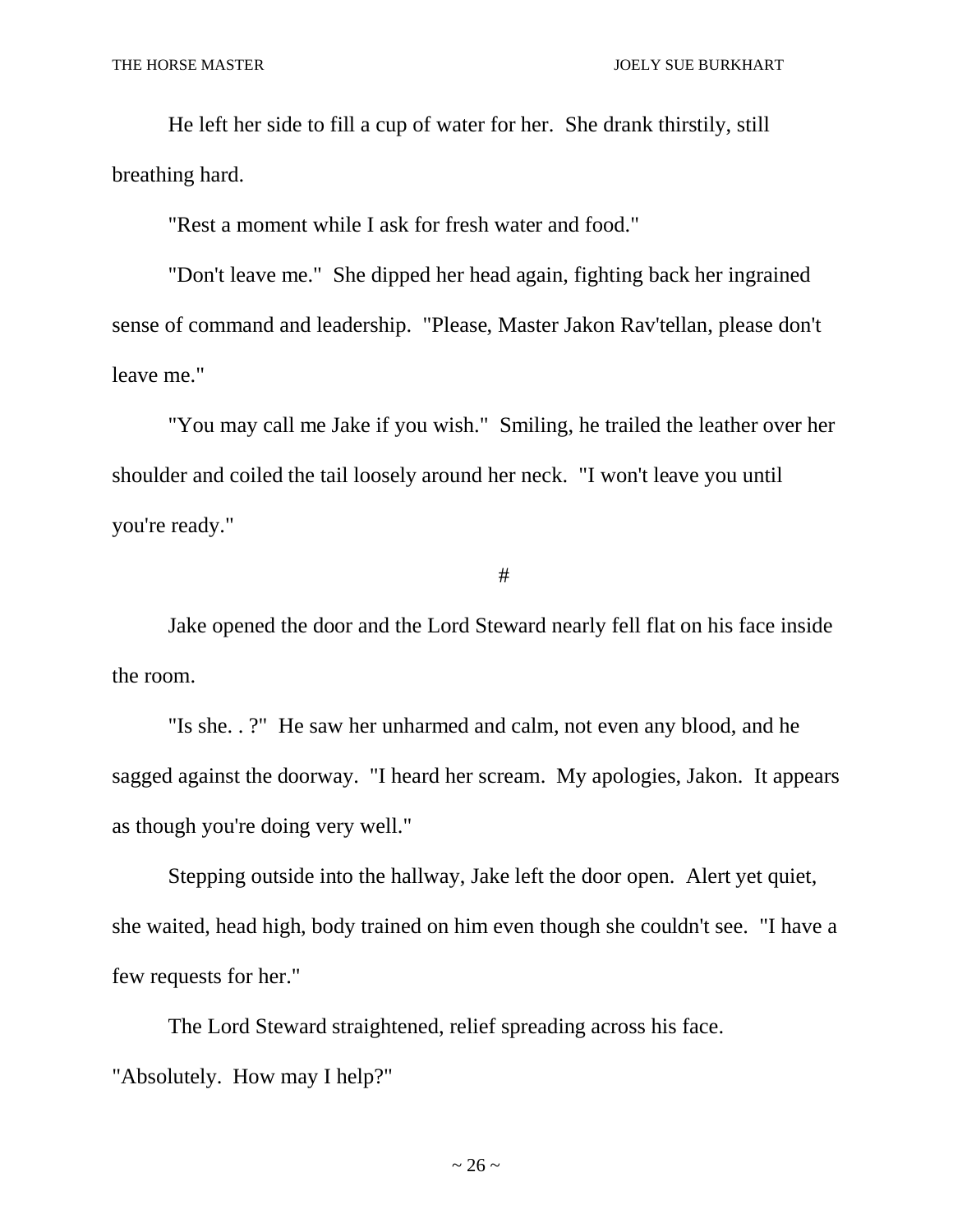Lowering his voice, Jake whispered so she wouldn't hear. "I understand her need for secrecy, but I despise this cell. She has fear and shame enough without being reminded every moment that we're in a dungeon. Can we not retire to her private chambers? It's not as though I would know the difference from hers and the guest rooms."

"Very true. We can certainly remove you both to her chambers. Give me a few minutes to clear the halls and prepare her rooms. Anything else?"

"Fresh water, perhaps her favorite wine, fruit, bread, simple, fresh food. This process will take some time, and I want to be sure she's comfortable."

"Of course, of course." The Lord Steward dropped his gaze to Jake's hip, noted the absence of the whip, the sweat trickling off him in rivulets, and likely the bulge in his trousers as well. Nothing he could do about that, yet. "Do you. . . Have you. . ?"

"She is doing well, my lord, but I refuse to rush her."

"Forgive me, I shouldn't have asked." The Lord Steward's cheeks actually colored with embarrassment. "It's truly none of my business. If she chooses to keep you forever, I'll never say a word against it."

The Lord Steward hurried down the darkened hall, calling for a guard. Jake blinked with shock. Breaking her fear was a dream come true. The possibility of one night with her sent his blood roaring in his veins. But forever?

 $~27~\sim$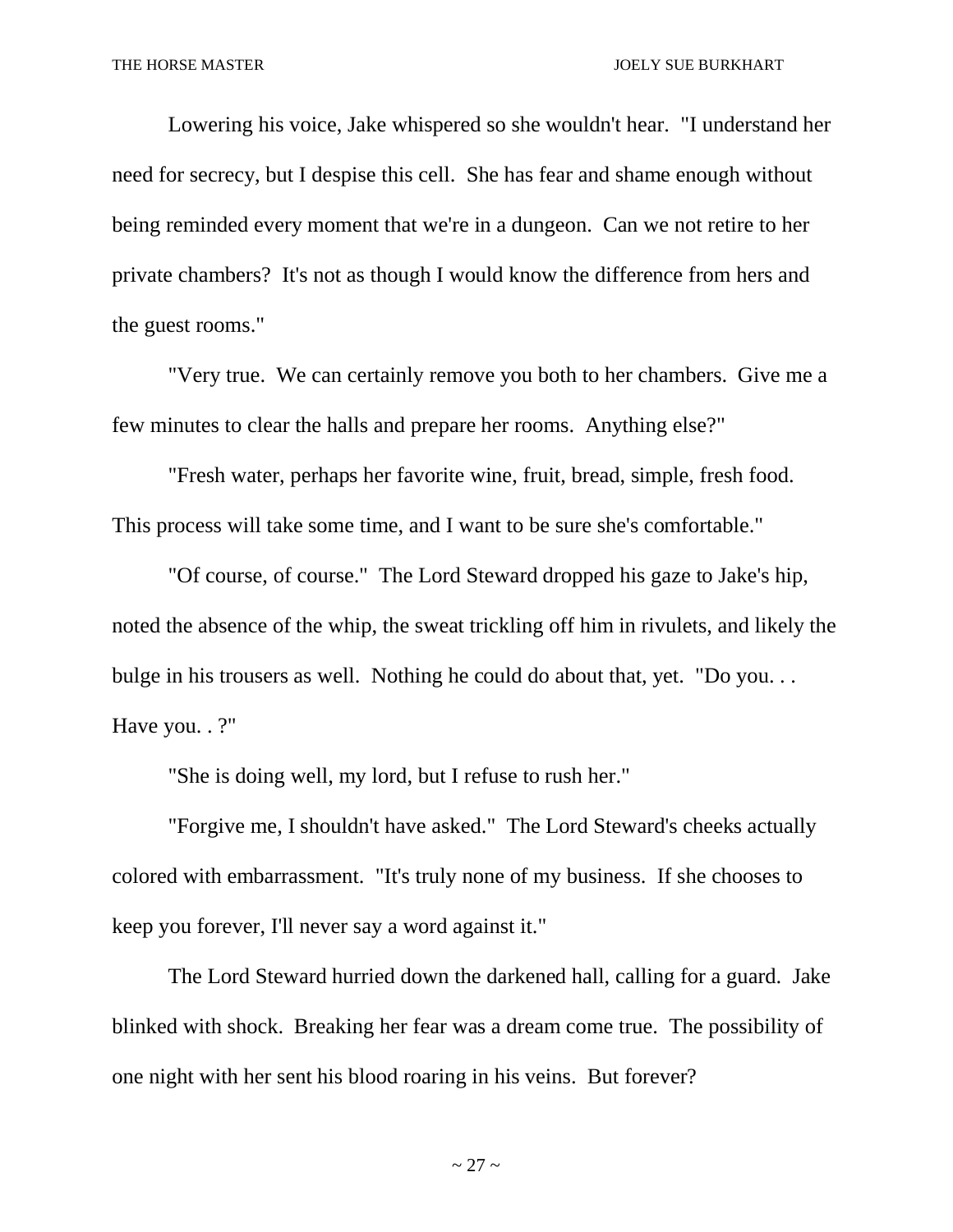She was the High Queen of the Green Lands, and he, a savage. *Dra'gwar*, dragon warrior, cursed by Somma Herself to flames and blood and death.

He loved her too much to risk her, to hurt her more than she already suffered. He would treasure this time with her. He would heal her, remove all traces of her fear. If she wished, he would awaken desire in her and use every skill he possessed to pleasure her. And then, he would leave her to her throne. He must.

#

Still blindfolded and engulfed in a heavy cape with her hands bound before her, she walked beside Jake. Halting steps at first, shying at any noise, imagined or real. He used his much larger body to offer the protection she sought, shielding her with his bulk. He guided her down the empty hallway and up an endless flight of stairs, down hallways and up more stairs.

When he didn't rebuff or correct her accidental touches, she nestled closer beneath his arm. She even dared to lay her cheek against his chest while they waited for the Lord Steward to open the last door to her chambers. The more she touched him, the calmer and steadier she became.

Inside, the servants laid out a scrumptious feast appropriately fit for a Queen. A cheerful fire warmed the room with cozy intimacy, and candles covered

 $\sim$  28  $\sim$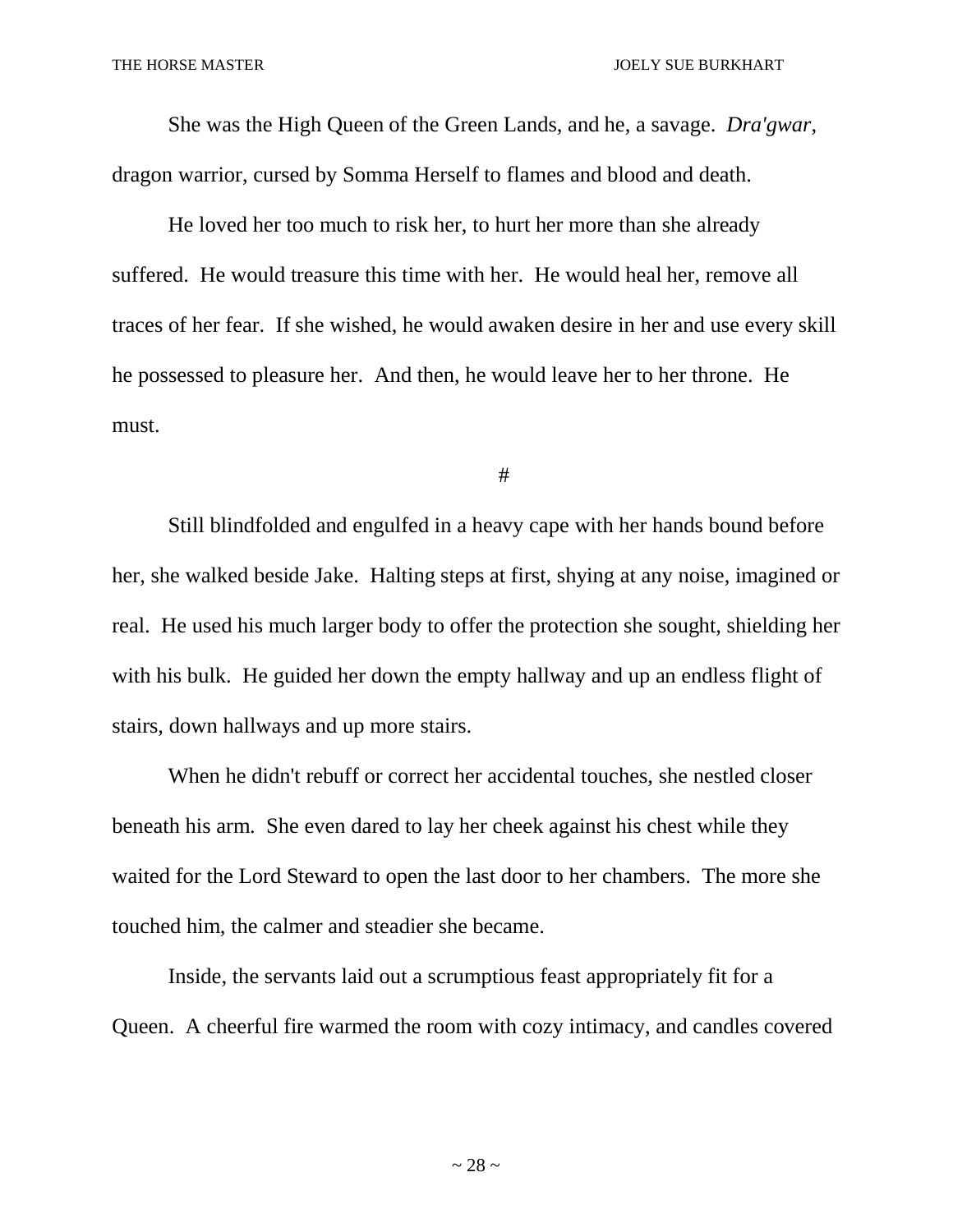every flat surface, casting a soft gentle glow throughout the room. Even her bedcovers were turned down, rose petals strewn in the luxurious satin sheets.

At his raised eyebrow and hard stare, the Lord Steward merely smiled. "If you require anything else, sir, please let us know."

Sir? Since when had he progressed from stable hand Jake to sir? The Lord Steward shut the door behind him, leaving Jake alone with the High Queen in her royal chambers. She, blindfolded, bound and naked beneath the cape; he with his whip coiled once more on his hip and naked from the waist up.

Now he was the one uneasy with dread. The Lord Steward's deference merely increased his disquiet. Combined with his words earlier about her keeping Jake forever. . . What did they expect of him? He couldn't stay with her, no matter how much he longed to. No matter how much he loved her.

She shifted her weight slightly, a subtle reminder from mare to Master that she waited expectantly. Despite the blindfold, she watched him on a deeper unseen level that both pleased and unnerved him.

Soundlessly, he eased behind her, circling with absolutely no hint of whispering cloth or movement to draw her attention. Still, she followed, pivoting on the balls of her feet, body perfectly in tune with his.

How? She couldn't see or hear him.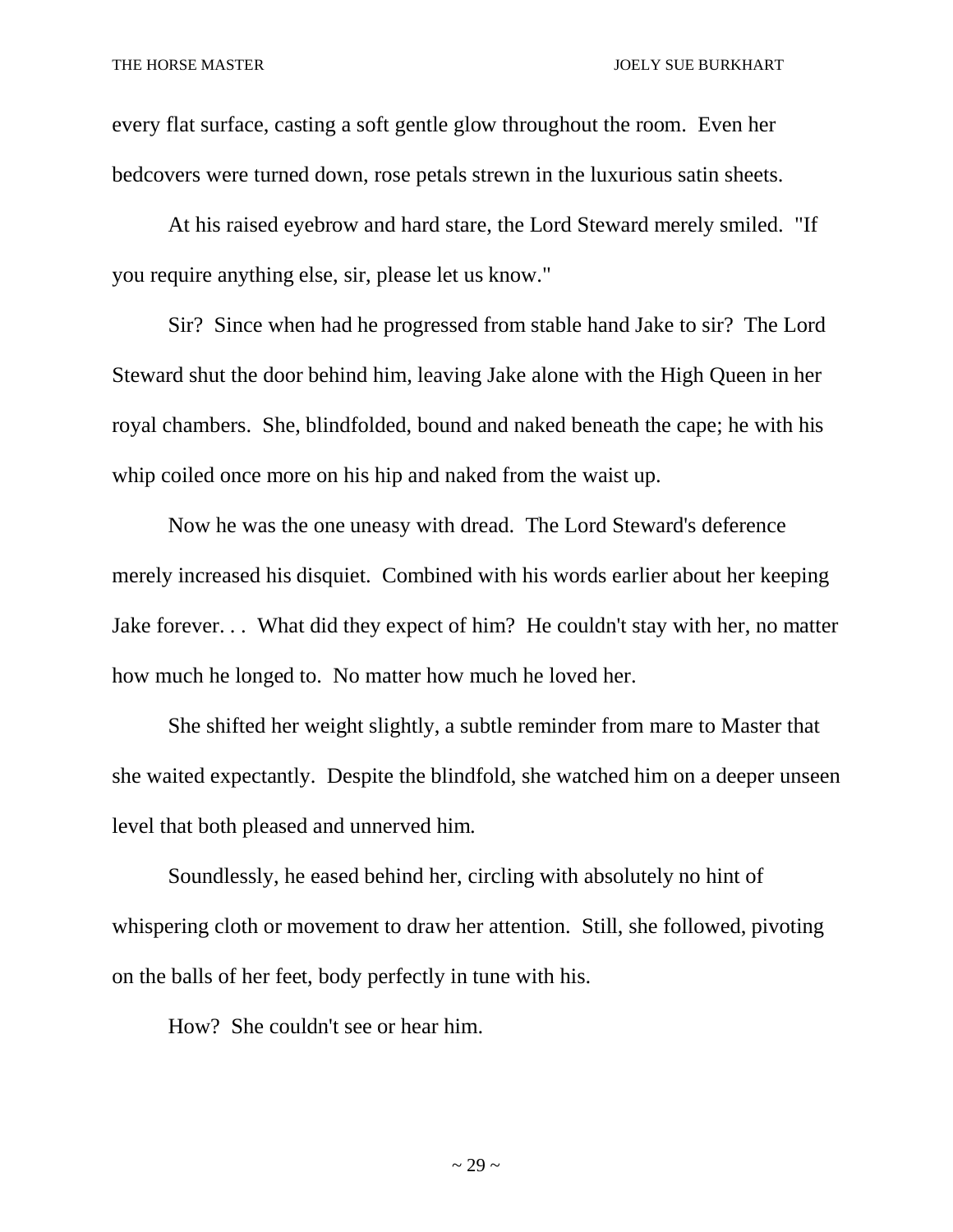Uncoiling the whip, he drew it in a whistling circle above his head, deliberately giving her warning. He gave it a sharp, ominous crack in her direction.

A small quake shimmied through her at the noise, but her unseeing gaze never left him. She didn't cry out. She didn't even flee. Instead, she took a hesitant step toward him, her delicate nostrils flaring like a wild mare scenting a predator. "You smell different now. Not exactly different, I suppose, but more."

Fire coursed through his veins, blazing away his unease. Could she truly smell him so well that she sensed his very presence? "What do you scent, *za'hira*?"

"When. . . when I was hurt. . . an elderly Keldari woman gave me a gift. Fire Tea, she called it, filled with all sorts of spices. The priests wouldn't let me touch it until they tested it themselves, but I loved it."

"You did?" Startled, Jake laughed. "Fire Tea is a desert staple. We take the precious few plants that survive the blasting heat, roast the leaves and seeds on a rock, throw them in a pot with a little water, and steep it until it's black and thick enough to eat with a spoon. If it doesn't kill you, we call it tea."

Abruptly he realized exactly what the tea meant, how it was used in the desert, and he choked. Why in Somma's name would the *rashida* give a foreigner tea said to feed the dragon fire within?

 $\sim$  30  $\sim$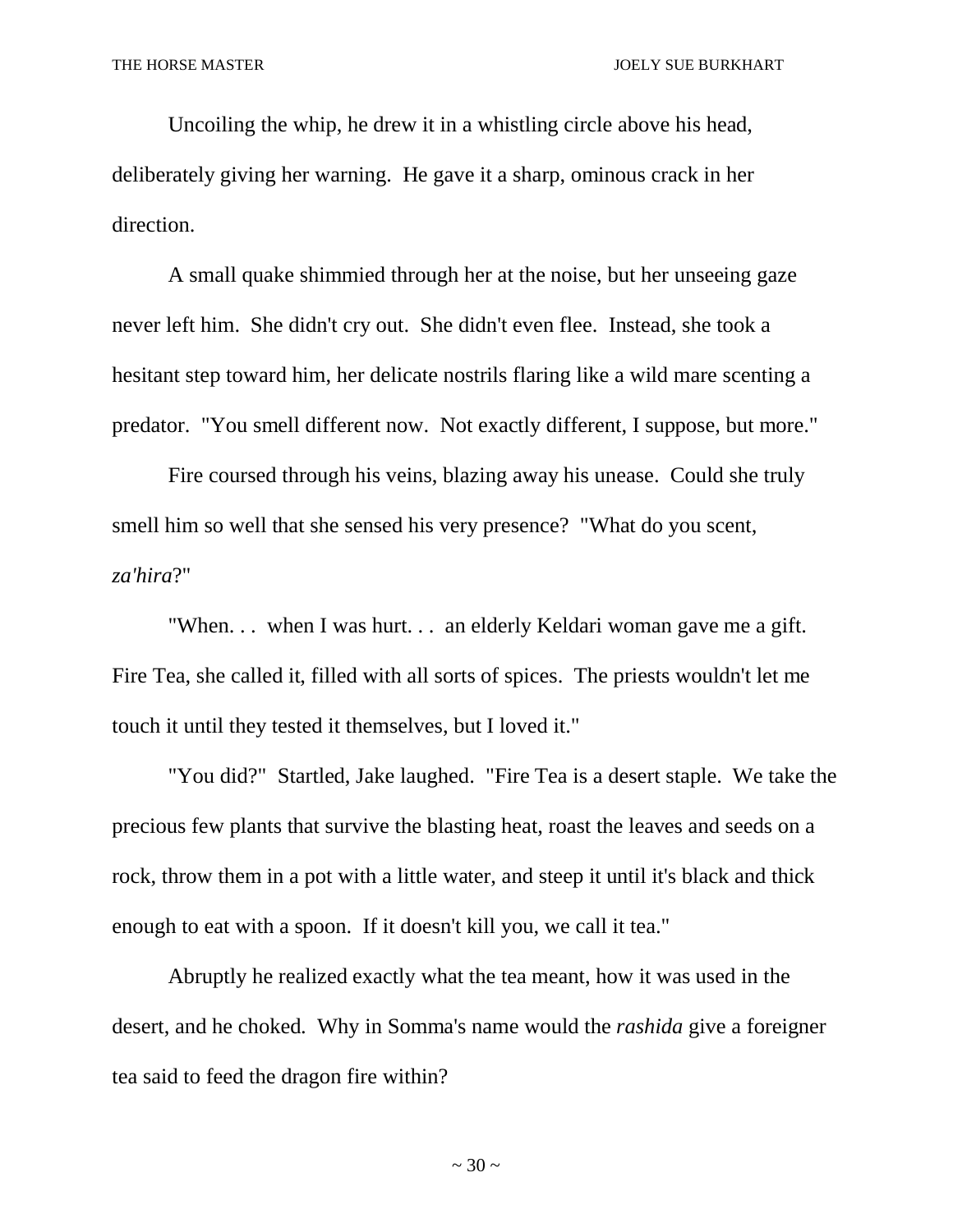"It smelled delicious, roasted spices, exotic and nutty, hot and sweet at the same time. It burned my mouth, my throat, my stomach, but it was a nice heat. It lingered for hours, sometimes days, and kept me warm when the. . . memories. . . came. I saved the last bit for years until the aroma was long gone. I even. . . slept with it, beneath my pillow." She laughed softly. "I imagined it kept the nightmares at bay."

Eyes burning, Jake cleared his throat, trying to find his voice. If only he could have held her through those nightmares. "Did it?"

"Yes, but probably only in my head. My heart." She raised her blinded gaze, giving an impatient toss of her head when she couldn't see him. "You smell like that tea. You smelled the same way when you. . ."

Agitated, she twisted her hands in the ropes. Immediately, he went to her, soothing her with a hand on her wrists. She bowed her head, clutching his fingers between her bound hands. "You held me while someone ran to the Palace. You. I remember. I wasn't afraid in your arms then. When I smelled that tea, I could sleep, because it reminded me of you. I could pretend I was all right. I'm not afraid in your arms now. You. . . You know. Don't you? You know who I am."

Gently, he untied the scarves covering her eyes and unwound them from her head. "*Iyeh*. I knew before I ever stepped foot into that room. Think you I would come tame any other but you?"

 $\sim$  31  $\sim$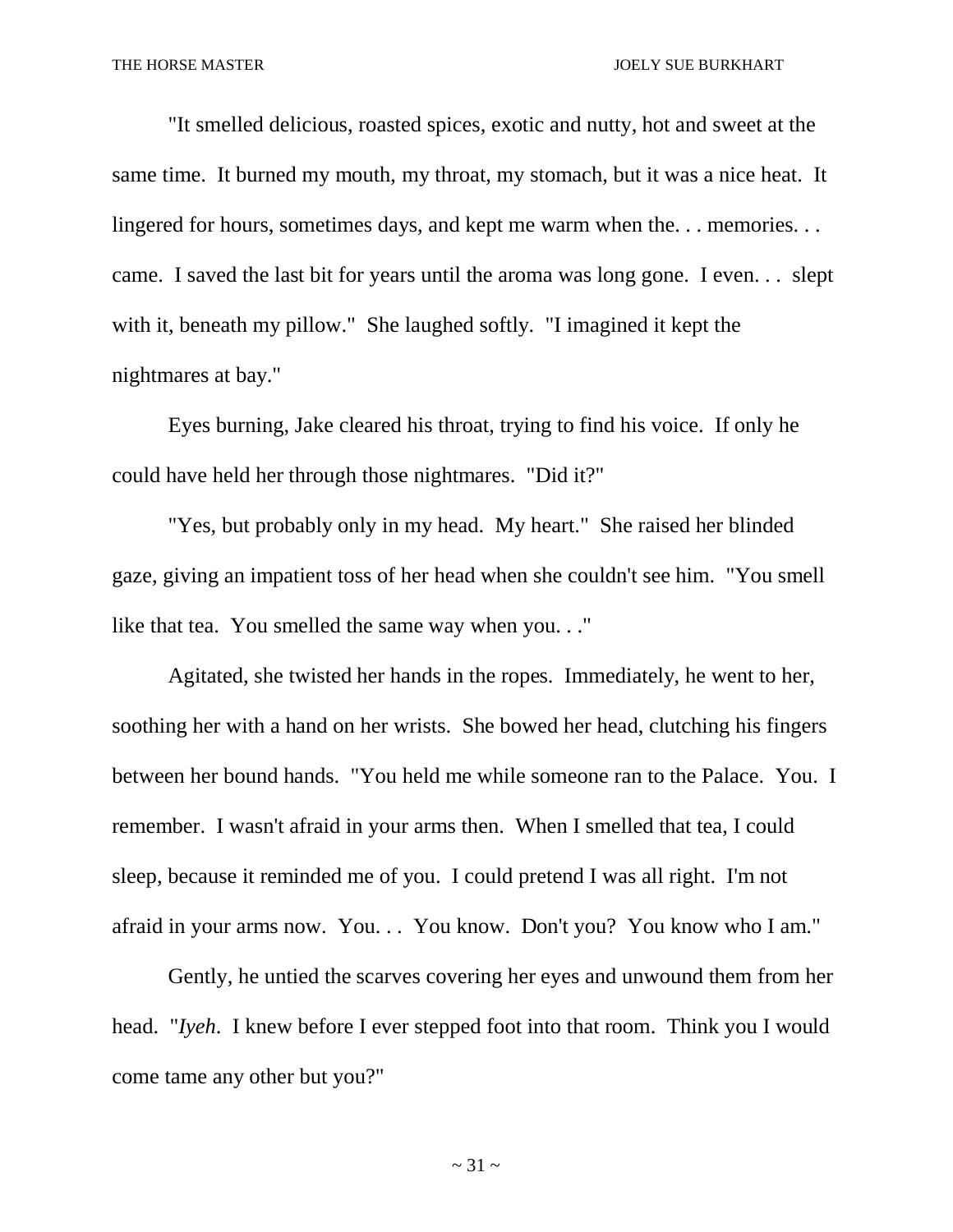"My father wouldn't let me out of his sight for years, until his death, actually. We were so terribly afraid." Her voice broke, tears filling her incredible deep blue eyes. She didn't weep when tortured and raped so cruelly, but she cried now. "I. . . I was pregnant."

Jake trembled, fire bubbling up inside him so violently he bit back a roar of fury. That creature of Shadow, torturing her, maiming her, forcing her to accept its child?

"Father begged me to rid myself of the baby before it could be born. It was half me, though, half the Lady, half the Light of the world. The priests told me nothing happened that wasn't part of the Lady's will. No matter how grim, terrible, or hurtful, the Lady was with me, in my heart, and whatever I chose would be right.

"So I. . . I sent the baby boy north. I couldn't keep him, couldn't bear the memory of his father, but I couldn't have him killed, either. He was innocent, no matter what his father did to me."

She shuddered, pain and horror ravaging her face. "We kept it absolutely secret. I was so afraid. Afraid of what the people would think." Her voice dropped so low he could barely hear her. "Afraid of what you would think. I didn't drink the tea until he was gone. The priests weren't sure what it might do to him, and  $I. . .''$ 

 $~1.32$  ~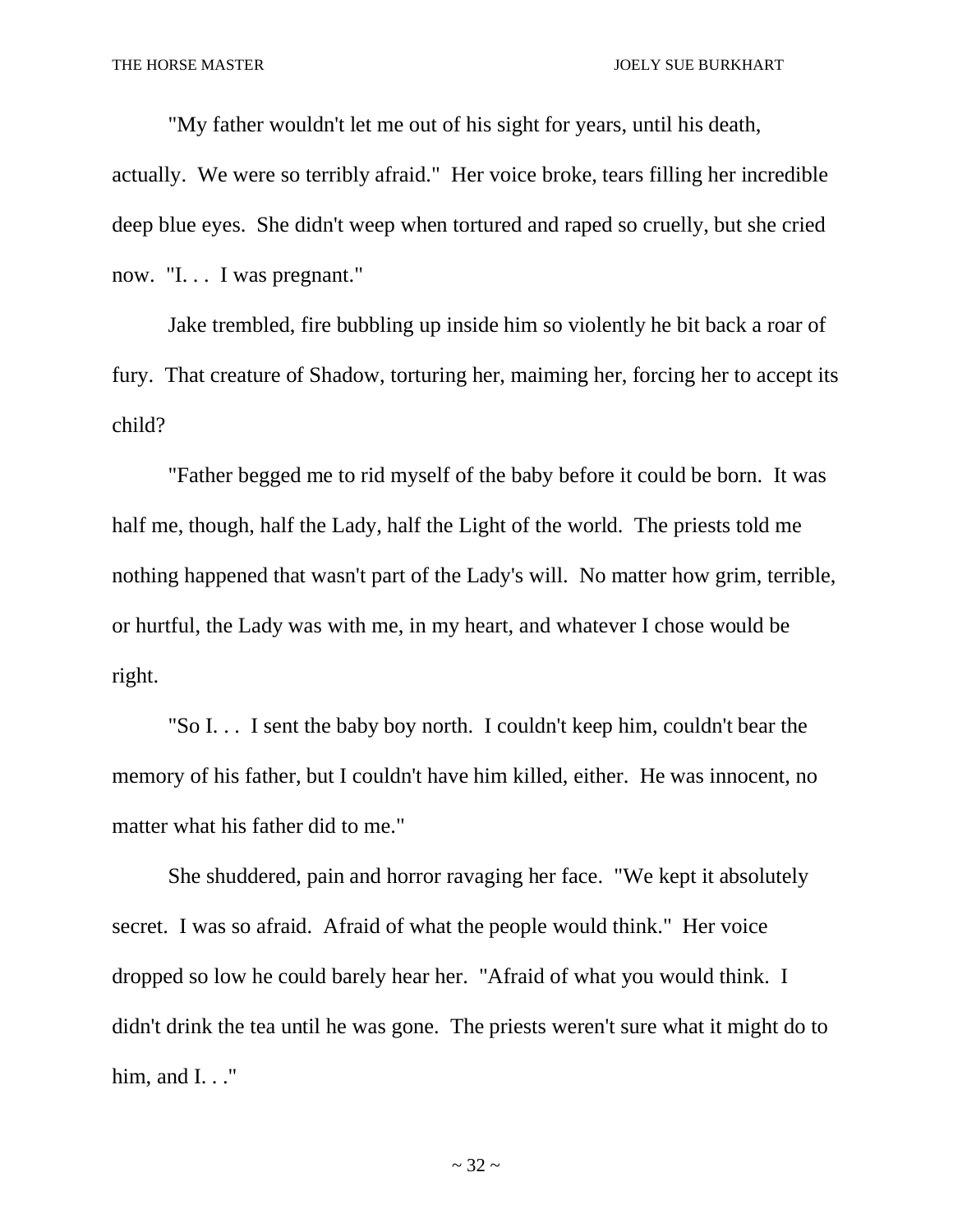Jake cupped her chin in his hand and tilted her face up to his. She searched his eyes, looking for condemnation, understanding, forgiveness, for what, he didn't know. All he knew was that he loved her, her courage, her compassion, her strength. He let all that emotion blaze in his eyes, roaring to match the fire burning in his veins.

"I loved that tea because it reminded me of you. Because I loved you."

His heart split open, his stomach rolled, his knees shook. "Why didn't you send for me, then? Blessed Somma, I would give my last drop of water for you! My last drop of blood! Five years. . ."

He jerked her into his arms, clutching her to his heart. His blazing agonyfilled heart. Sweat dripped off him, burning his eyes. His skin felt sore and tender, baked by the internal furnace blazing to life in him.

Fire threatened to overwhelm him. Burn her. Forge him into something else entirely. *Dra'gwar*. Exactly why he couldn't stay with her forever. He couldn't risk her.

Breathing hard, he doused the flames, calmed the volatile emotions, locked the raging fire back deep inside where she wouldn't be hurt. He would rather strangle himself with his whip than injure or scare her.

"I didn't feel. . . worthy."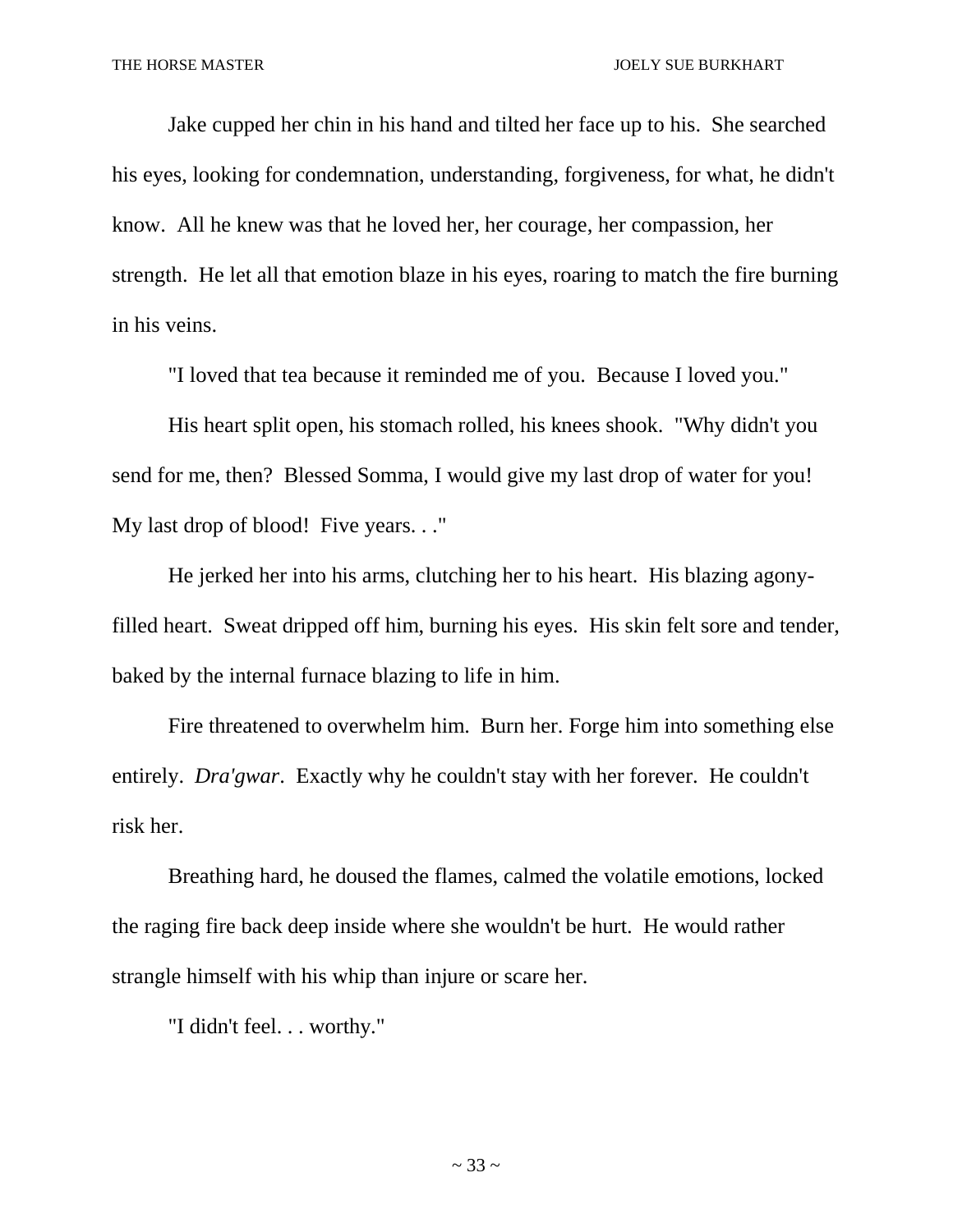"What?" He winced at his own roar. With effort, he brought his voice and rage back under control. "I'm a Keldari stable hand, Your Majesty. I would wipe your boots and count myself blessed."

"Don't call me that," she retorted just as fiercely. Shaking in his arms, she dropped her gaze. "Please, not you."

He tugged her chin back up, horrified to see tears glimmering in her eyes once more.

"You don't understand," she whispered. "He told me such awful things."

"Who? The tainted monster of Shadow that your soldiers executed on sight? Why would you care what he said?"

She jerked her chin, whirling, trying to flee him. "Because he was right."

#

Grimly, he freed her chin to avoid bruising her, but he locked his fingers into the ropes still binding her wrists. Fighting, stumbling over the cape dragging about her legs, she fell, still kicking and crying.

He forced her flat on her stomach, her arms stretched out over her head, his knee planted in the small of her back. He pinned her while she kicked and screamed, just as he would a mare rejecting the Master's bit. Panting, she finally calmed her struggles, but the sound of her sobs shredded his heart.

"Tell me," he ordered harshly. "Tell me what he said."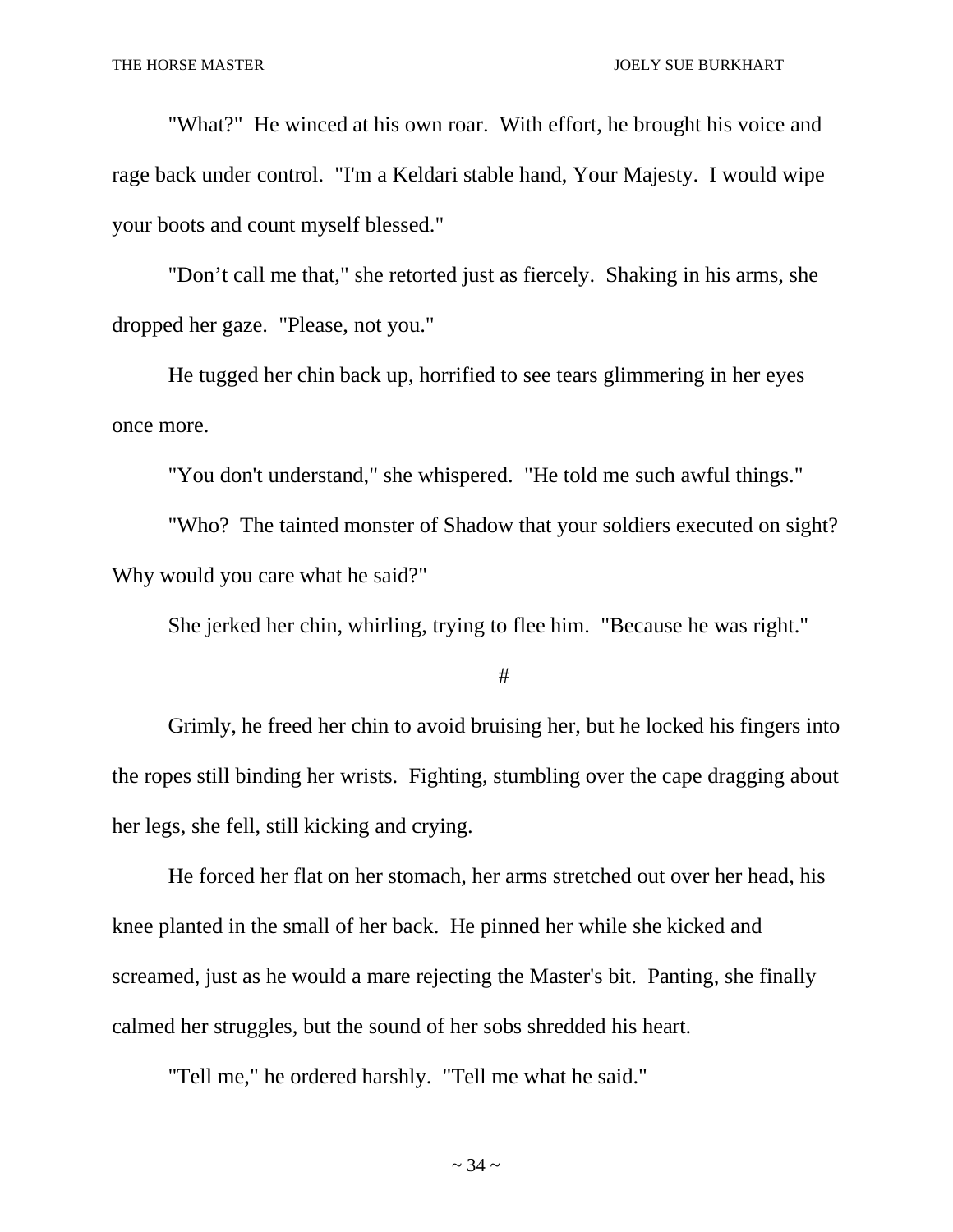"I drew him to me. The taint in me called him. He only did to me what I secretly desired, feeding the darkness already there."

"Filthy lies." He bit off the words, trembling as wave after wave of fury pulsed through him. Talons twisted his gut in agony, fire burned his lungs, and oh, Somma, the wings. Wings fought inside him, stretching him until he feared he would burst.

Roses. Pain. Tears. Her need of him calmed him, brought the fire back to a manageable blaze, and lulled the rising beast for a time. But soon, too soon, the beast would slumber no longer.

"He was right," she said flatly, her voice ragged. "At first, I was afraid, but he didn't hurt me immediately. Not so much. Just enough that I. . . I. . ."

"You enjoy small pain." He said it hard, baldly. Any tenderness in his voice and manner could be mistaken by her as weakness or pity. Now, more than ever, she needed the Master. "Say it."

"I enjoy small pain."

"You enjoy my conquering."

"Yes," she whispered, shuddering beneath him.

"Not as High Queen, but as a woman in your bed, you like a man to be in control. You enjoy a Master commanding you."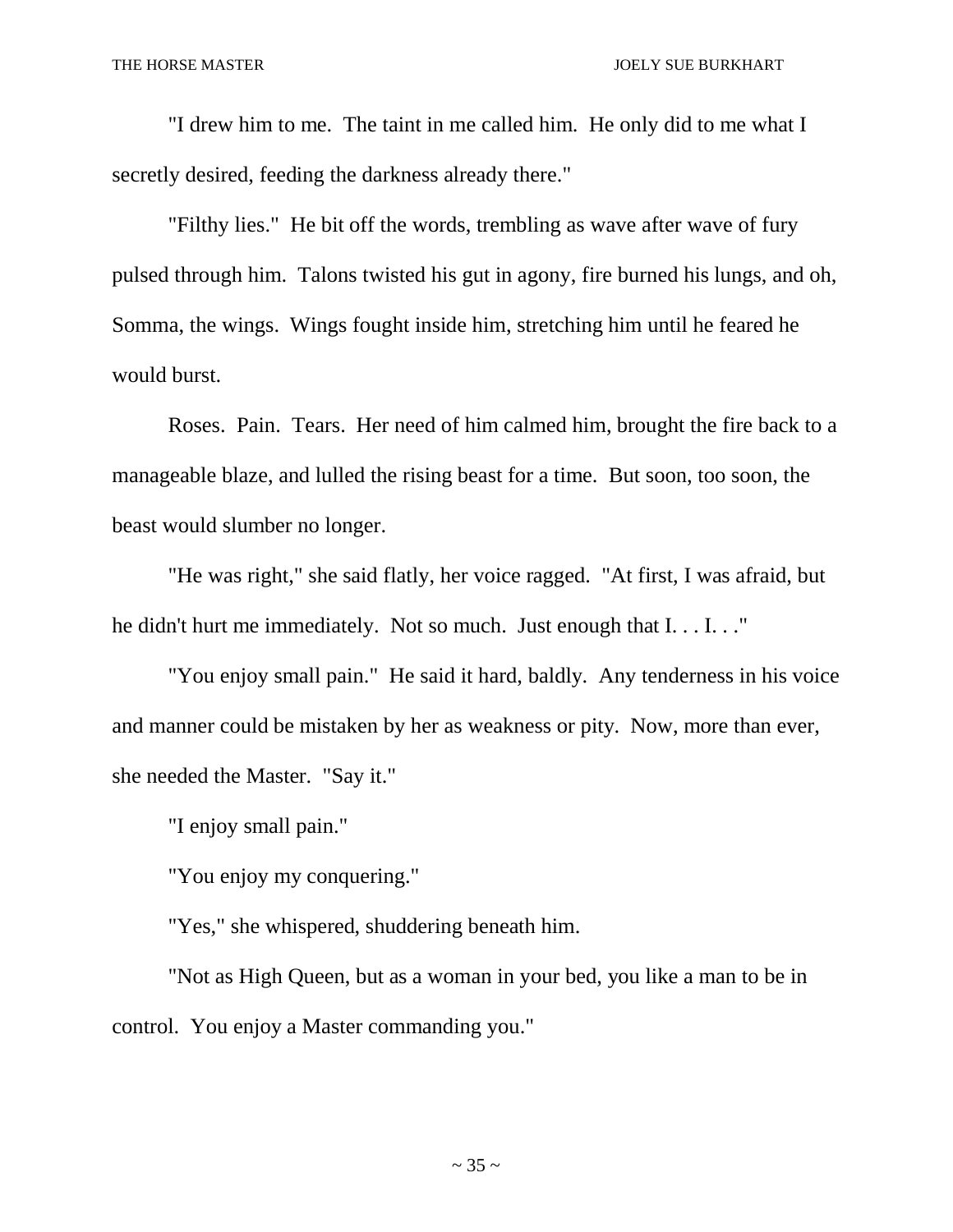Shame washed over her, her scent of roses turning to ashes in his mouth and nose. "Yes."

"You like my whip. My leather. My ropes. Say it!"

"Yes, damn you! Yes!"

"Now I will tell you the truth, *za'hira*. I say this as your Master, as one who treasures every inch of your luscious body, every beat of your heart, every drop of blood in your veins. When I say it, you will believe me." He waited for her response, and when it didn't come quickly enough, he gave a little jerk to the rope binding her wrists. "Am I your Master?"

"Yes!"

"Then say it."

"I believe you, Master Jakon Rav'tellan."

"Just because a woman enjoys small pain, does not give a man any right to give large, harder pain. A Master knows the difference. The monster who hurt you might have recognized this need in you. *Iyeh*, you might have been startled by it. Afraid, even ashamed, at first, young and untrained. A Master would have taught you to find pleasure in your body's needs. No one, I repeat, *no one*, had any right to ruin your trust by hurting you so badly."

She didn't disagree, but he knew from the lingering tenseness in her body, the way she hid her face, that she still doubted.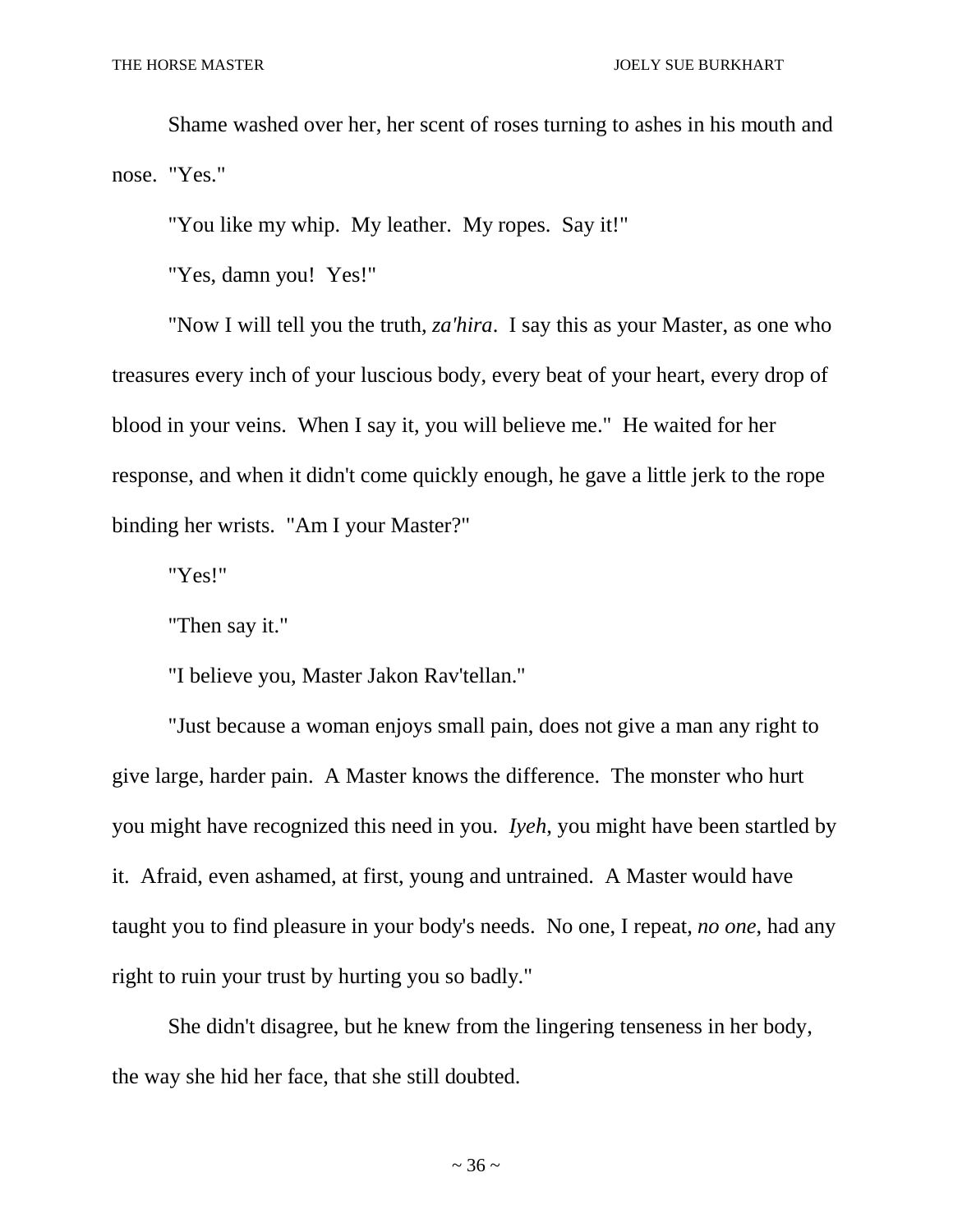"Let us trade secrets, *za'hira*. Intimate secrets. I'll tell you something only a lover should know, and you judge me worthy or unworthy of love."

He removed his knee from her back and helped her up so they knelt face to face on the floor. Tenderly, he wiped her tears, smoothing her damp hair back from her face.

"I like teeth," Jake said, allowing some of the raging desire to flare on his face. "I like to be bitten when making love to my woman, and I like to bite my woman in return. I'm not talking soft tender little love nips, but teeth hard enough to leave a mark deep in my woman's skin. I want to bite so hard that I can taste my woman's blood when I spill my seed inside her, and if I'm not bleeding in at least a dozen spots when I finally find release, then I have failed to give my woman enough pleasure."

She stared at him, wide-eyed and barely breathing. Shock flickered across her face. Then her jeweled eyes sparked with desire and a wave of smoldering roses filled his nose.

"Now I ask you this. A woman knows this need in me, and instead of biting my neck or chest or arm, or any where I would greatly enjoy, she eats off my manly bits. Is that my fault? Did my need excuse her actions and give her permission to maim me forever?"

 $~\sim$  37  $~\sim$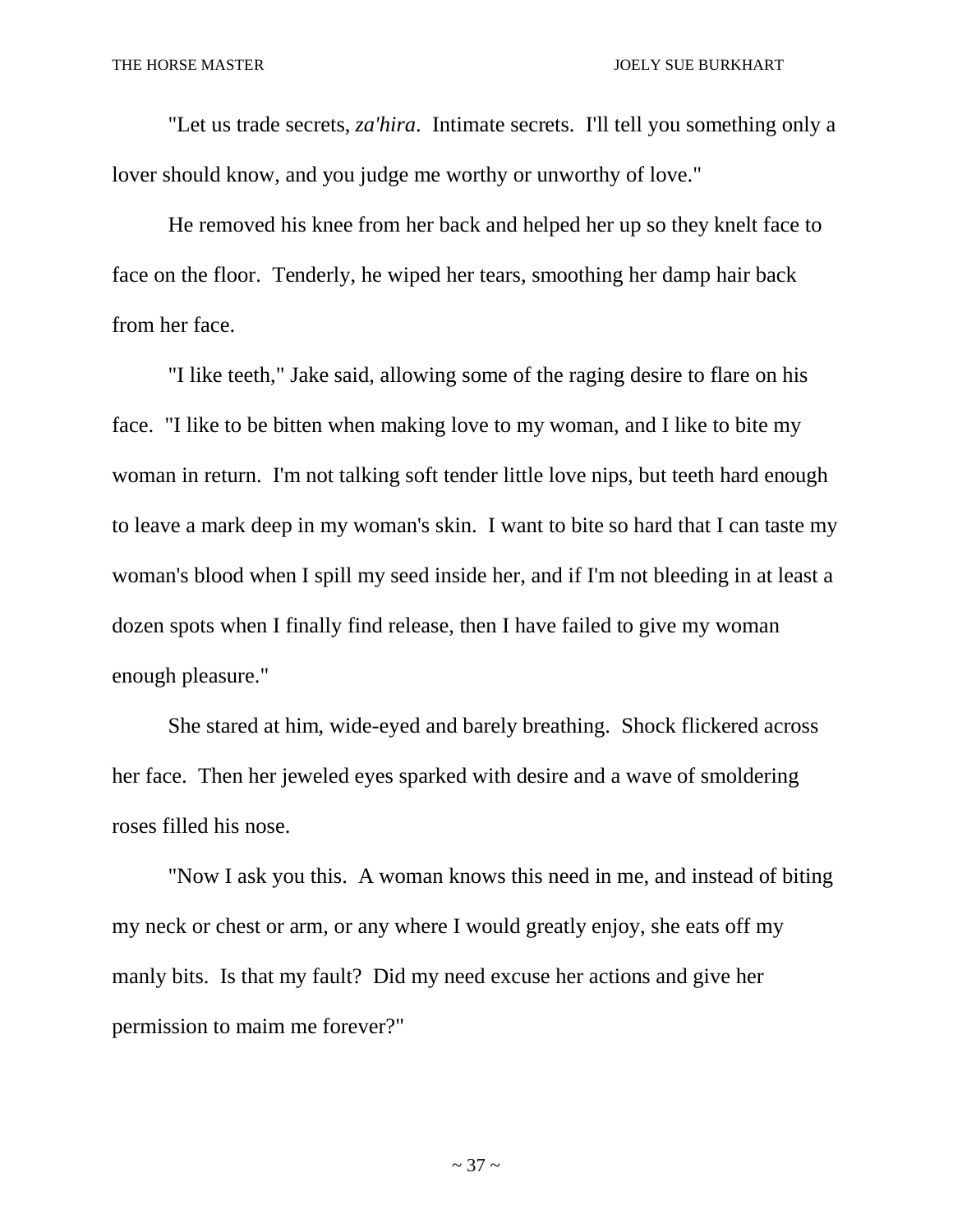A ghost of a smile softened her face, wiping away the shame and agony she bore all these years. "How about your. . . rump? Is that allowed, Master?"

"You want to bite my ass?" He laughed, joy and love swelling his heart in his chest until it hurt to breathe. "Absolutely, *za'hira*."

Her lips twitched. "Manly bits?"

"I didn't wish to offend the High Queen with my crude language."

At the mention of her title, her face turned solemn again. So much lay between them. Politics, countries, years of suffering. A wasteland as endless as the Keldari desert. Not to mention his own dread curse of fire that would eventually force his departure.

Cupping her precious cheek in his calloused palm, he rubbed his thumb back and forth across her lower lip. "You, my love, could put this incredible mouth on my cock, and bite me, and I wouldn't flinch a muscle. I trust you. I love you. I would surrender my whip and my last saddle to lie with you and break your fear, to give you the pleasure you deserve. I want to feel the rush of your magic on my skin and know that you're healed."

He sighed. Ah, this last part hurt, but he must be honest with her. "And then I will leave you to take a proper royal husband, while I return to Keldar where I belong."

 $\sim$  38  $\sim$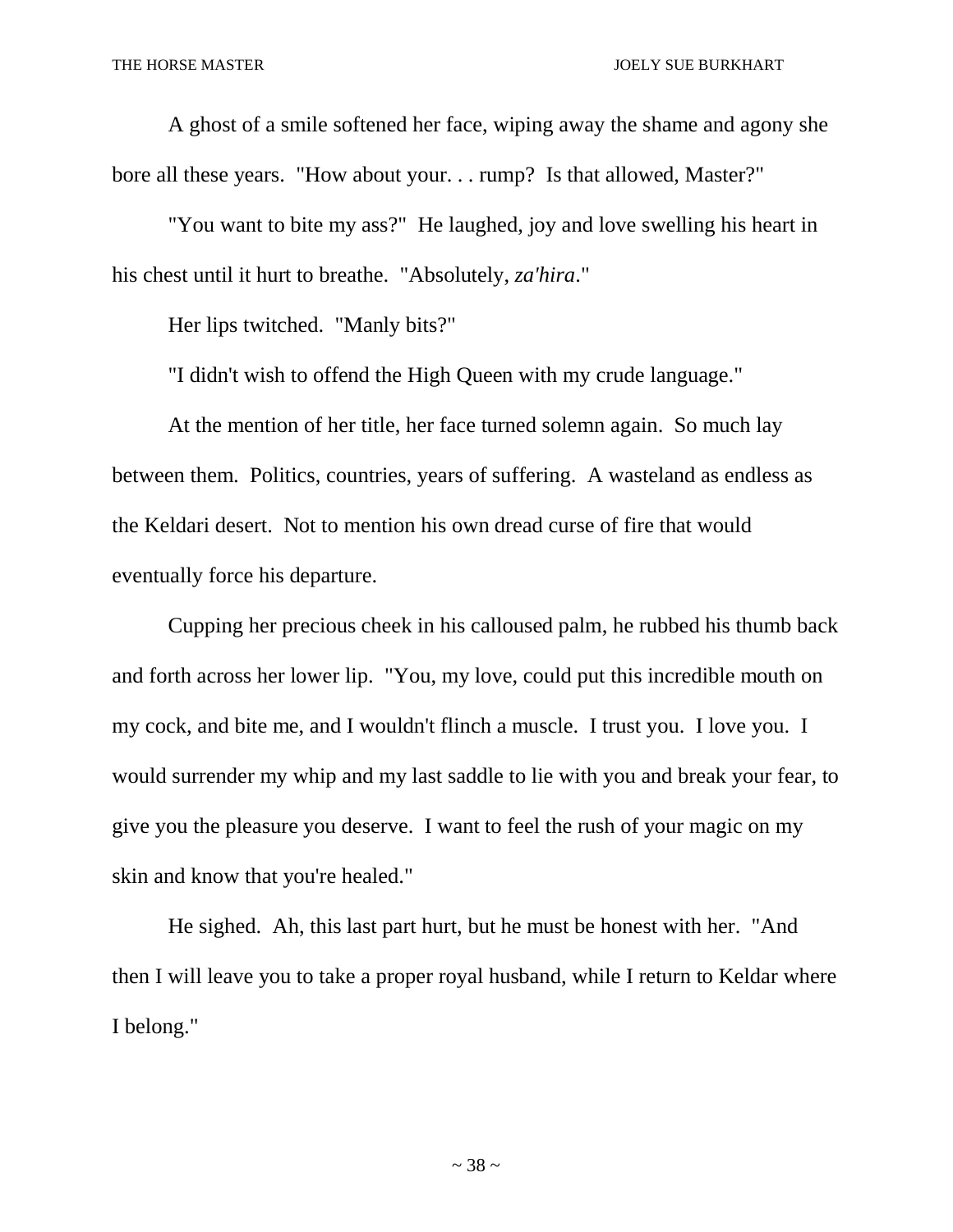The High Queen lifted her chin, her eyes narrowed. "You must be mistaken. This mare is a one-man horse. If you lie with me, my Keldari Master, then I'm keeping you. Forever."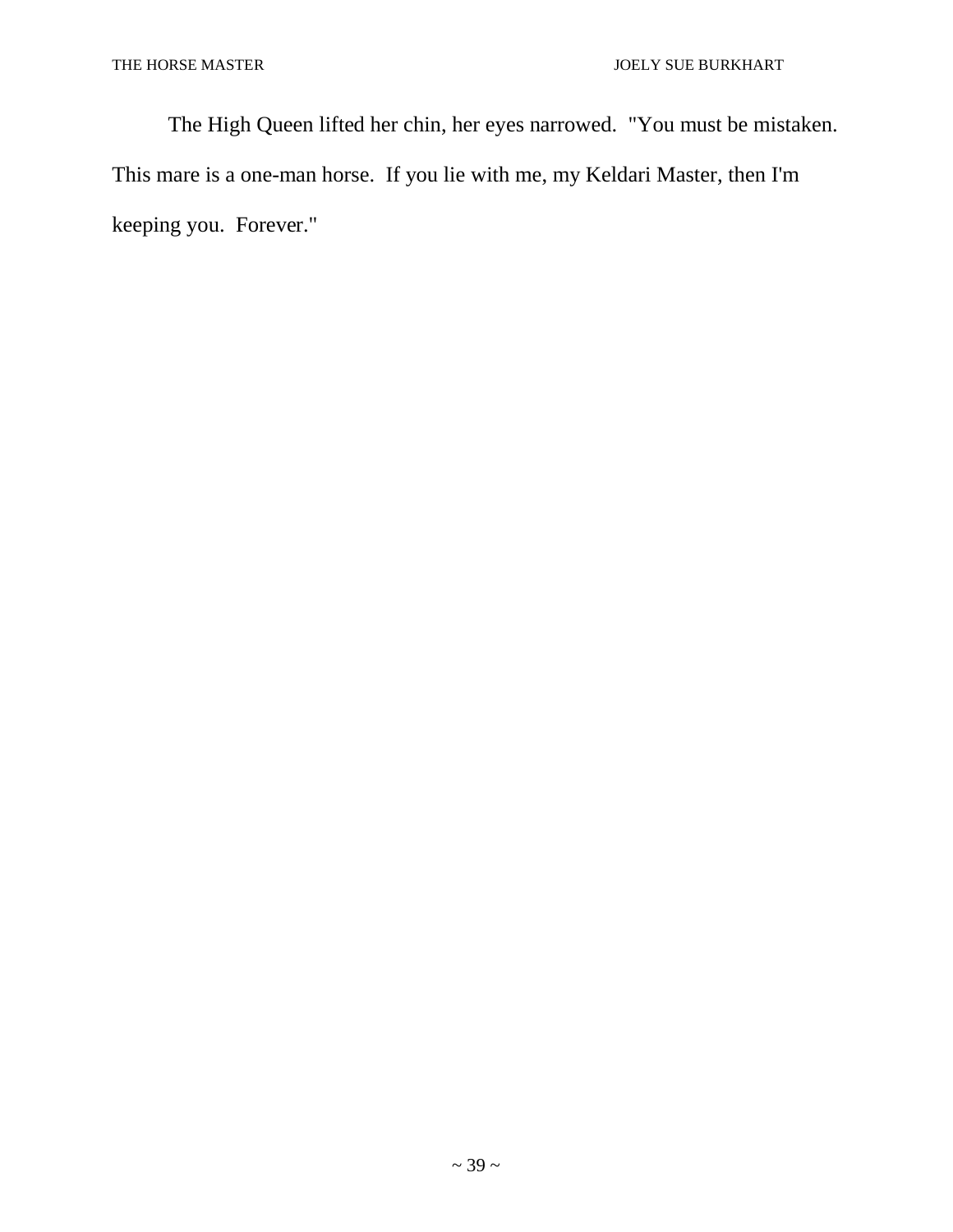#### **Chapter Three**

His heart bled. "I will always love you, but I cannot stay with you, no matter how much I long otherwise."

She drew back, her regal bearing straightening her shoulders. "And why not?"

"Surely you know why. There are many reasons."

"Name them."

Frustration tightened his jaw. "You're the bloody High Queen of the Green Lands!"

She arched her brow at him haughtily. "Indeed. Is that your only pitiful excuse?"

"I'm a Keldari stable hand."

She let her gaze drop to his bare chest, and the open appreciation gleaming in her eyes was nearly his undoing. "And you're my Master. Mine."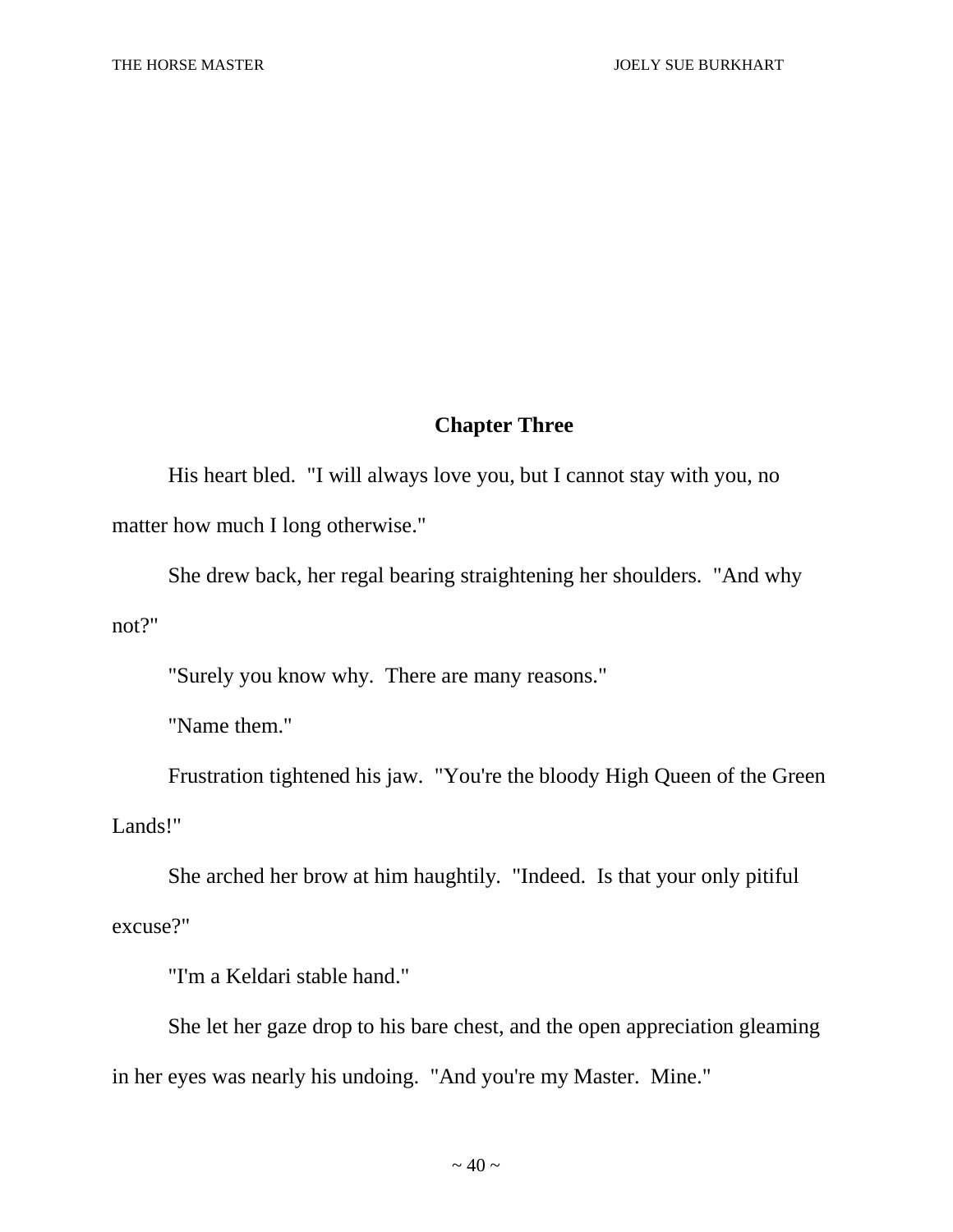"Your Majesty, please, you can't honestly--"

"Don't call me that," she said, her mouth hardening with determination. "Or if you do, at least believe in my authority. As High Queen, I'll marry as I wish. No one will dare tell me otherwise. Any children. . ." Her chin trembled, her voice catching.

His heart broke, remembering her sorrow, her fear all these years that he would believe her impure or tainted.

"Any children we may have will be legitimate heirs to the High Throne by my blood alone. A little Keldari fire mixed in with the Lady's blood will only strengthen the royal line."

Fire. He shuddered. "You have no idea of what you speak."

"Then tell me."

He clenched his hands into fists on his thighs and bowed his head, fighting the most bitter battle of his life.

"Trust. It all begins with trust." She reached up and awkwardly untied the queue with her bound hands, letting his hair fall loose. She pulled the long black strands over his shoulder, pooling his hair into his lap between them. "Oh, Jake, your hair. It's gorgeous." She picked up a handful and buried her face in his hair, shivering with delight. "It smells like you, like your leather. Shiny, soft, wonderful. Why do you keep it pulled back so fiercely?"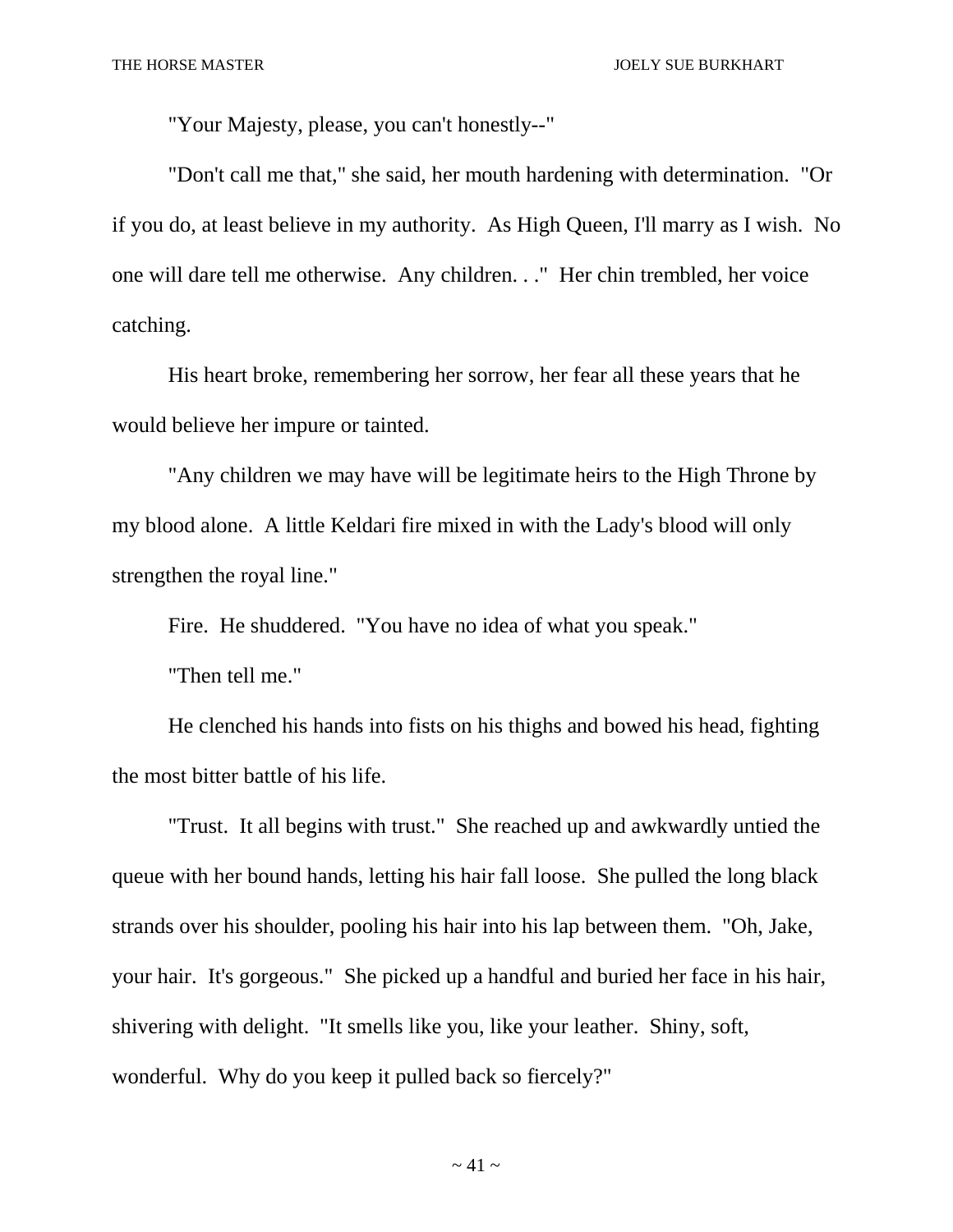"Control," he ground out. "I mustn't lose control. Ever."

"Masters can never be vulnerable? Masters can never let anyone inside their hearts?"

"You are in my heart, *za'hira*, but if I relinquish control, I could kill you."

"Never," she retorted. "You would never hurt me. I know that." She rubbed the back of her hand against his face. "Can you untie me now? I want to touch you. If that's allowed."

He retrieved a knife from the table and knelt again to slice the silken ropes from her wrists. "You may always touch me, *za'hira*. If I wish to limit your natural reactions, I will tell you so in advance. Or simply restrain you."

As soon as the ropes fell away, she raised both hands to his face. Closing his eyes, he let her touch sink into him, easing the strain burning his muscles. She stroked delicate fingers over his eyes, his cheeks, his nose, his mouth, down his neck. Heaven.

Then she pressed her mouth to his.

Fire. It roared up inside him, searing his throat, bubbling into his mouth, hot and hungry and terrible. He scrambled away, breaking contact with her before it touched her. "Forgive me. I didn't mean to frighten you."

Breathing hard, he tried to push the fire back down inside him, but it stayed just beneath his skin. So hot. His flesh felt blistered from the furnace blazing

 $\sim$  42  $\sim$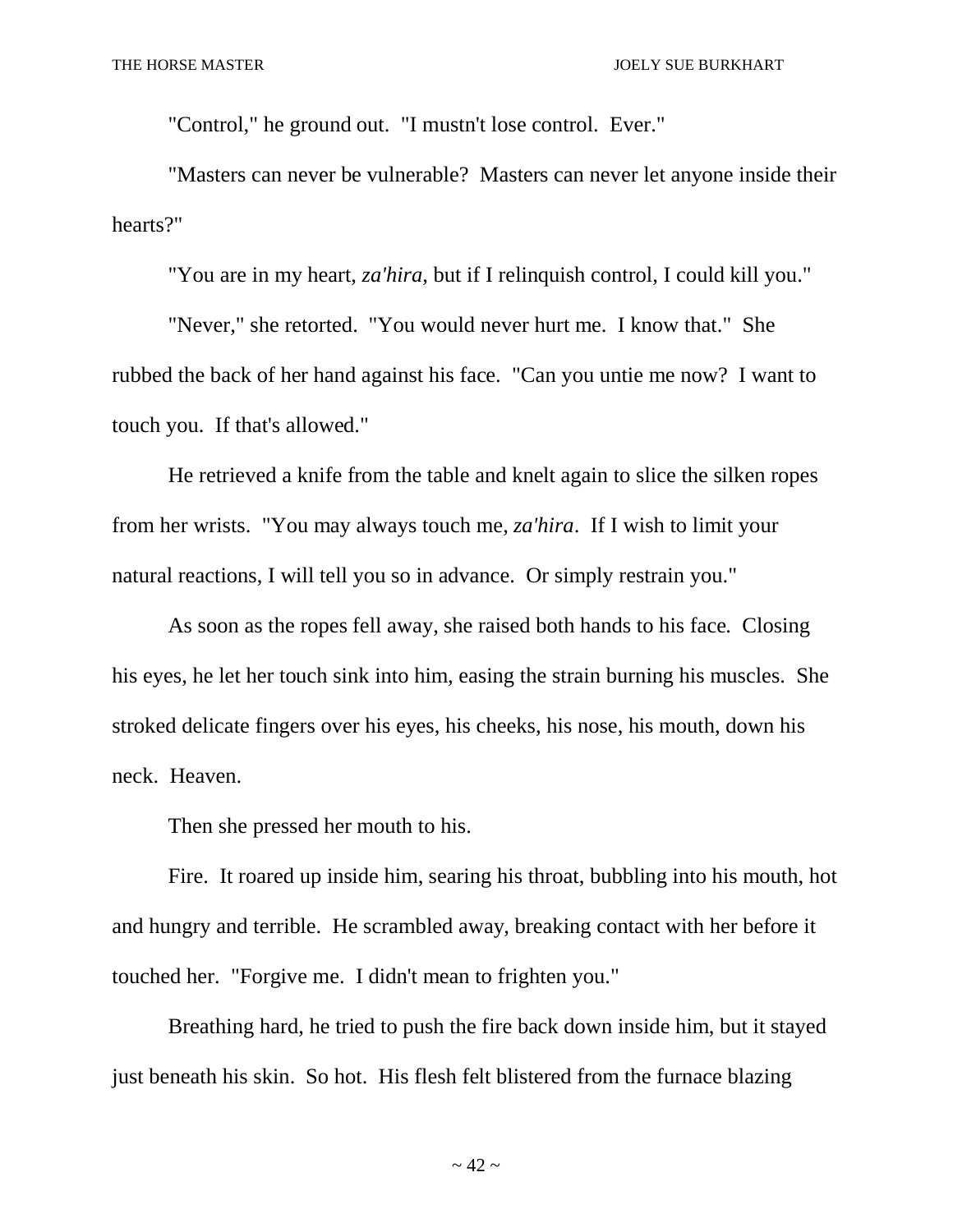inside him. Sprawled back on his elbows, he tried not to move for fear of splitting his skin wide open.

"I felt--"

At her whisper, he searched her face, relieved to see she wasn't afraid or hurt by his violent reaction. Her eyes were dazed, her lips soft, her fingers sliding back and forth over her mouth.

Wings stretched. Fire curled inside him. Painfully hard, he tried to adjust his trousers but there simply wasn't room. Her eyes locked on his groin, her fingers stroking her mouth, and he groaned.

"Kiss me again."

"Somma, *la*! I almost burned you."

"I know."

The pleased wonder in her voice made him grind his teeth. "You mustn't kiss me!"

She reached out her pale, slender hand and trailed her fingers across his chest. Her flesh gleamed against the baked tan of his skin, the darkness never fading all these years in the Green Lands. His head fell back, unable to resist the onslaught of fiery need pouring through him.

"Tell me about the fire."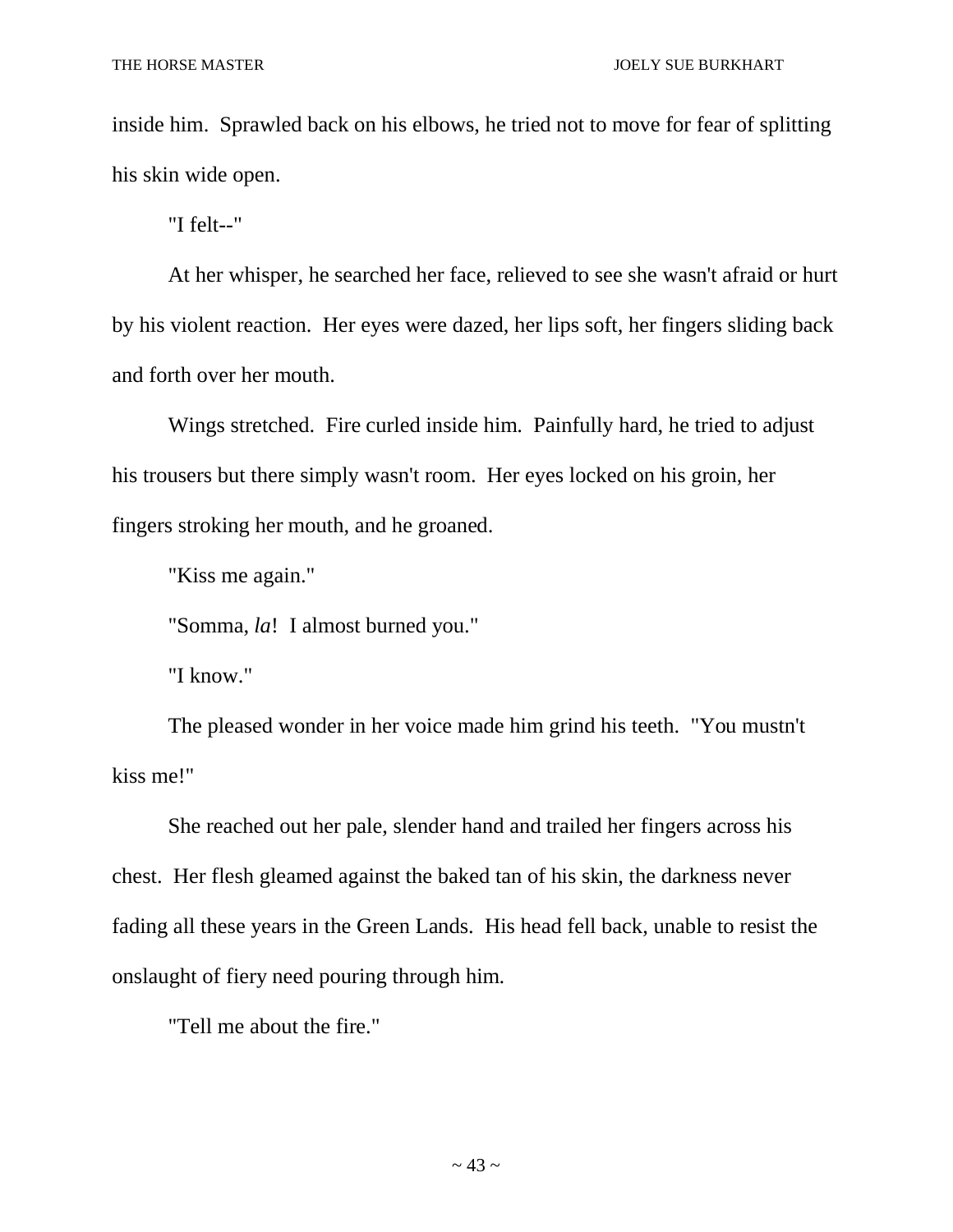"I'm cursed," he gasped. "A dragon lives in me. The older I get, the less control I have. Eventually, it will tear its way out me and destroy everything in its path."

She let the heavy cape slide from her shoulders, baring her glorious body for his gaze.

He couldn't seem to catch his breath. So hot, blazing with fever, cooking his eyes in his head, stewing his internal organs. "Didn't you hear me? I'm cursed with fire and death. Someday soon, very soon, I'll transform into a dragon."

"That's very interesting." Instead of fleeing or recoiling in horror, she dared to curl against his sweaty, heaving side, her fingers playing with his nipple. "I'm blessed with the Lady's magic, assuming you'll continue teaching me about love between a man and a woman. Surely my blessing will break your curse, just as your Mastery will break my fear. Besides, you can't tell me all Keldari men turn into feral dragons and kill everyone around them, or your people would have died out by now."

He groaned again, trying to remember what they were arguing about in the first place. "Very nearly. There are fewer *dra'gwar* than ever, and the clans are constantly warring among themselves. Besides, you're not Keldari. You have no defense against my fire, no way to survive the flames. I love you too much to risk you."

 $\sim$  44  $\sim$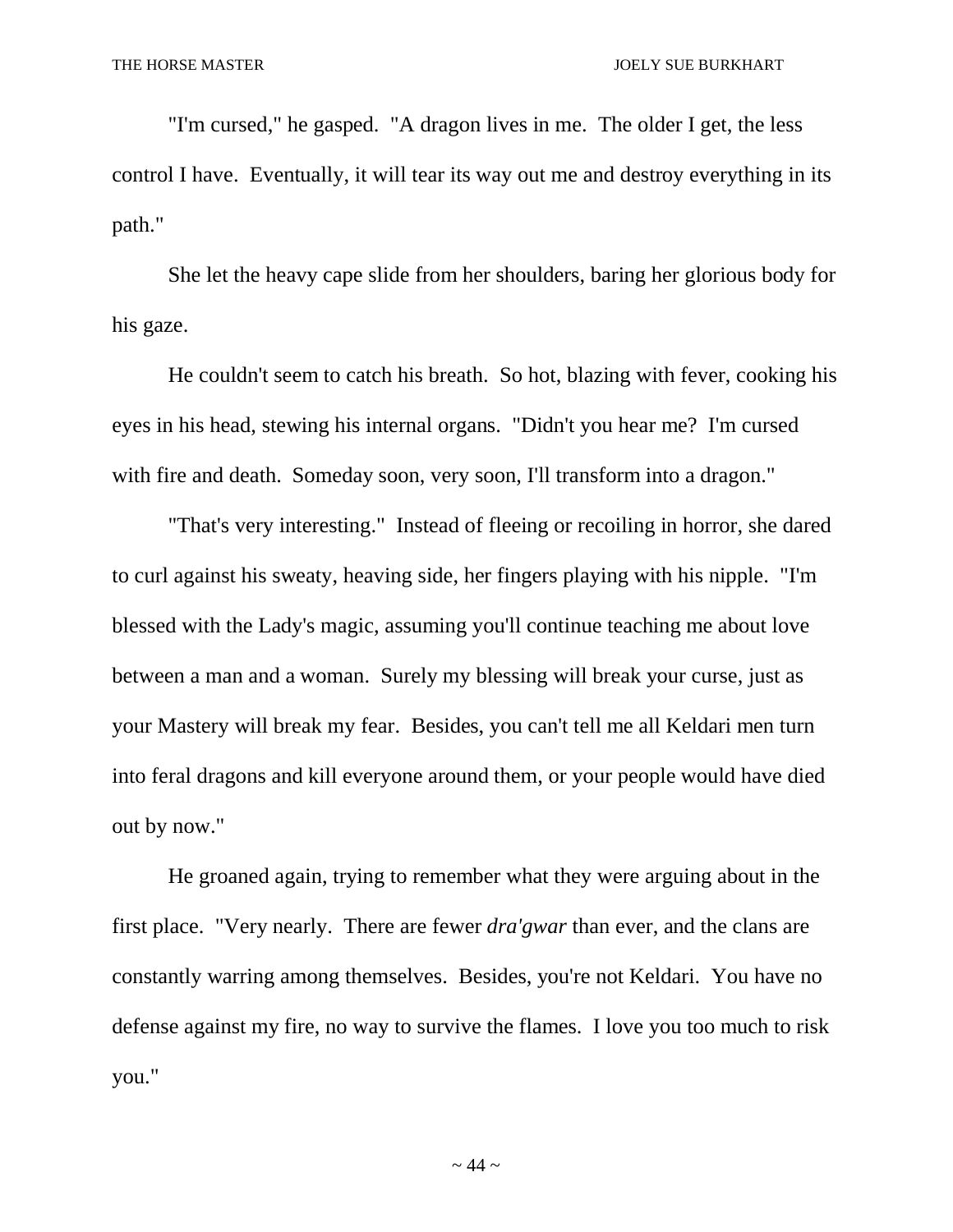"If I were Keldari and you felt this fire coming, what would you do?"

"It's a hard land, *za'hira*, and a hard life. I would give my fire to you and pray you survived. If not, you likely wouldn't survive the blasting sands and misery of constant thirst anyway. Then, if my fire didn't kill you, taking you as a *dra'gwar* mate is even more dangerous."

She kissed his chest, her mouth wet against his sizzling skin. "How would you give me your fire?"

"A kiss," he admitted hoarsely. She dug her teeth into the muscle above his heart, and he collapsed flat on his back. "I won't risk you. You're too precious to me, too important to your people. You've suffered violence already, and a full *dra'gwar* mating is all blood and teeth and fire."

"I like your fire so far. It makes you smell even better, and I liked the heat from your people's tea." She licked up his chest, his neck, nibbling on her ear. "I believe I will like your teeth. When you spoke of your secret, I felt. . ."

He didn't think he could get any hotter or harder, but he did. "Tell me."

"I ached, deep inside," she breathed into his ear. "My breasts tingled, heavy and aching. For you. And then I felt a pool of cool, pure water welling up inside me. The Lady's magic, I think. It's there, waiting for you to love me."

"And what of the blood?" Raped and tortured nearly to death, how would she feel about sharing blood with him? "I have no desire to increase your fear."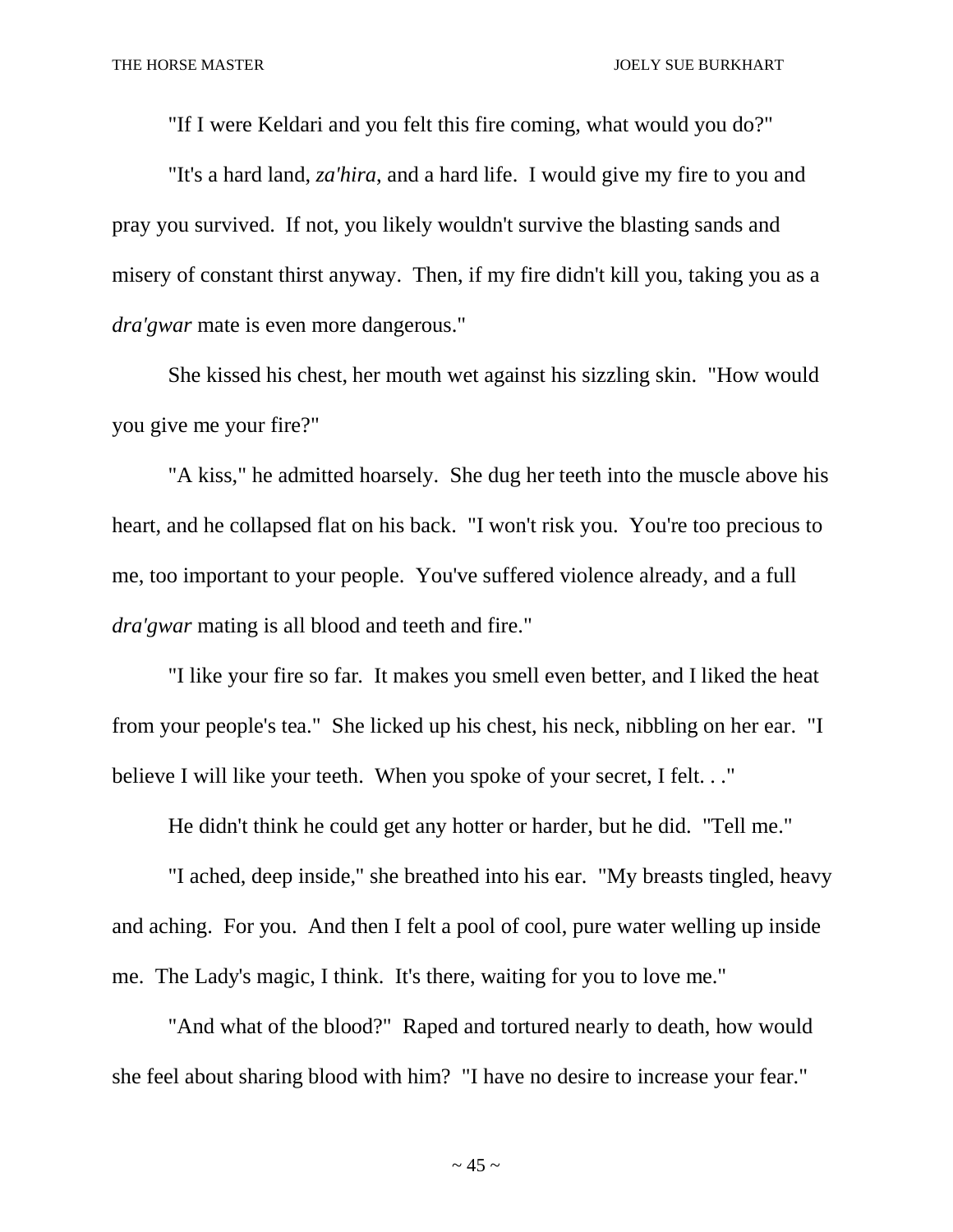Slipping astride his abdomen, she cried out, likely because he scorched her tender flesh. "I'm not afraid. I believe the Lady gave me to you, and you to me. When I needed you the most, when everything looked so grim and I was prepared to give up the Rose Crown entirely, you came. You touch me, and all the darkness and fears disappear."

She leaned down, holding his gaze with her own. "I've never wanted anyone the way I want you." Lightly, she brushed her lips against his. "I've never loved anyone the way I love you. If the unthinkable happens and I do die for some reason, then I'd rather die with you, fighting for you, then live alone for years and years, dying a little more each day. I've done that for five years, Jakon Rav'tellan. I'm done with cowering, hiding, and waiting. I want you, Master, and I'm going to keep you. Make me your dragon mate, whatever it takes."

#

Writhing flames surged inside him, engulfing his heart and mind and soul. He opened his mouth and sealed his lips over hers, burying his hands in her hair to hold her close.

Fire raged, pouring from his mouth into hers, bursting from his pores. His skin roasted, his flesh baked, fiery agony ripping through him. He smelled roasting spices, smoke, and melting rose petals.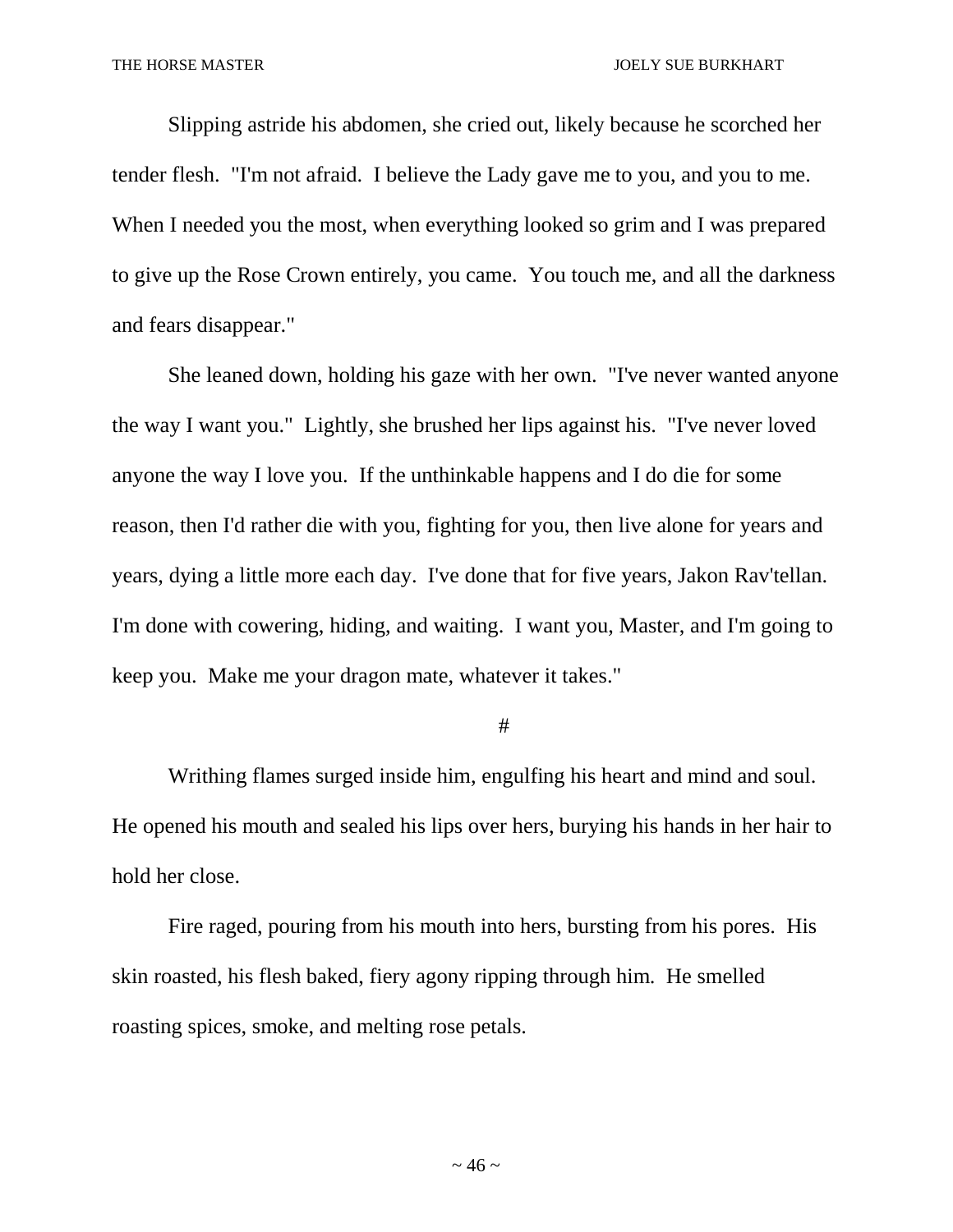He feared for her, but he couldn't stop. He couldn't contain the flames any longer. All he could do was hold her, burn with her, and pray to the Lady, Somma, Blessed Moon above, that She would keep Her Daughter safe.

Her tongue slid into his mouth, flooding him with crystal cool water to soothe the inferno within. Mercurial silver, the blessed water mixed with his fire, not dousing it entirely, but taking away the punishing agony.

The Lady's power. She was healed. And more, she survived his fire, easily and gladly, if her hungry mouth was any indication.

Fiercest joy swelled in his heart. He sat up, cradling her in his lap. Breaking the kiss, he surveyed her condition. She was just as sweaty as him, now, her hair dark, damp and tangled, her cheeks rosy, her eyes hot with fever. He thought her eyes beautiful before, but now thousands of sparks blazed in the deep blue depths, blazing like a midnight sky full of stars.

"How--"

He meant to ask her how she felt, but she pushed forward to kiss him again. She wrapped her hands in his hair, squirming in his lap. When he forced her shoulders back, drawing his mouth away, she moaned desperately. Lost in her need, in the rush of magic and fire, she had one thought only. She reached for the closure of his trousers.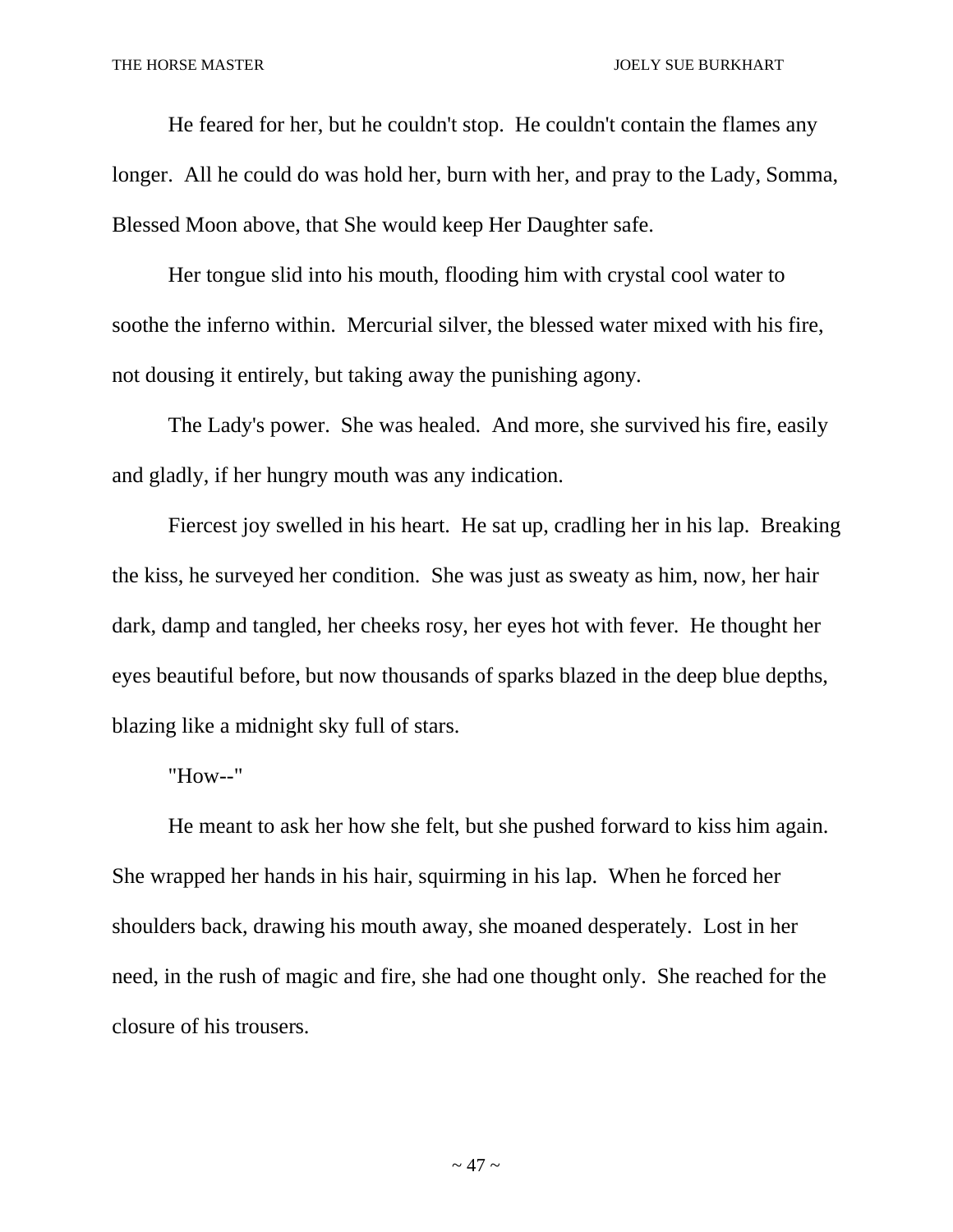Seizing her hands, he flipped her around so her back pressed against his chest. He lowered her to the floor beneath him, using the weight of his chest to control her. "Patience, *za'hira*. A *dra'gwar* mating has certain rules."

She panted beneath him, but his control calmed her. "Rules? What kind of rules?"

"Position, for one, at least this first time." Surrendering to his own secret need, he locked his teeth on her earlobe and tugged firmly. Her body jolted beneath his, but not with fear or pain. "We mate like dragons. Necks winding sinuously, teeth and fire to dominate and conquer. Are you sure you want to attempt such a thing?"

She pushed her ass back against him, seeking, begging. "I want you. All of you."

Pinning both her wrists to the floor above her head with his left hand, he smoothed his other down her flank and around to knead her buttock. "Do you have any fear of me taking you from behind like this? Speak truthfully, *za'hira*. I'll find another way if this position disturbs you."

Breathing hard, she took more of her weight on her knees so she could push harder against him. "Why would this bother me?"

He gave her more of his weight, effectively trapping her beneath him. "I have ultimate control in this position. I can hold you down and take you as hard as

 $\sim$  48  $\sim$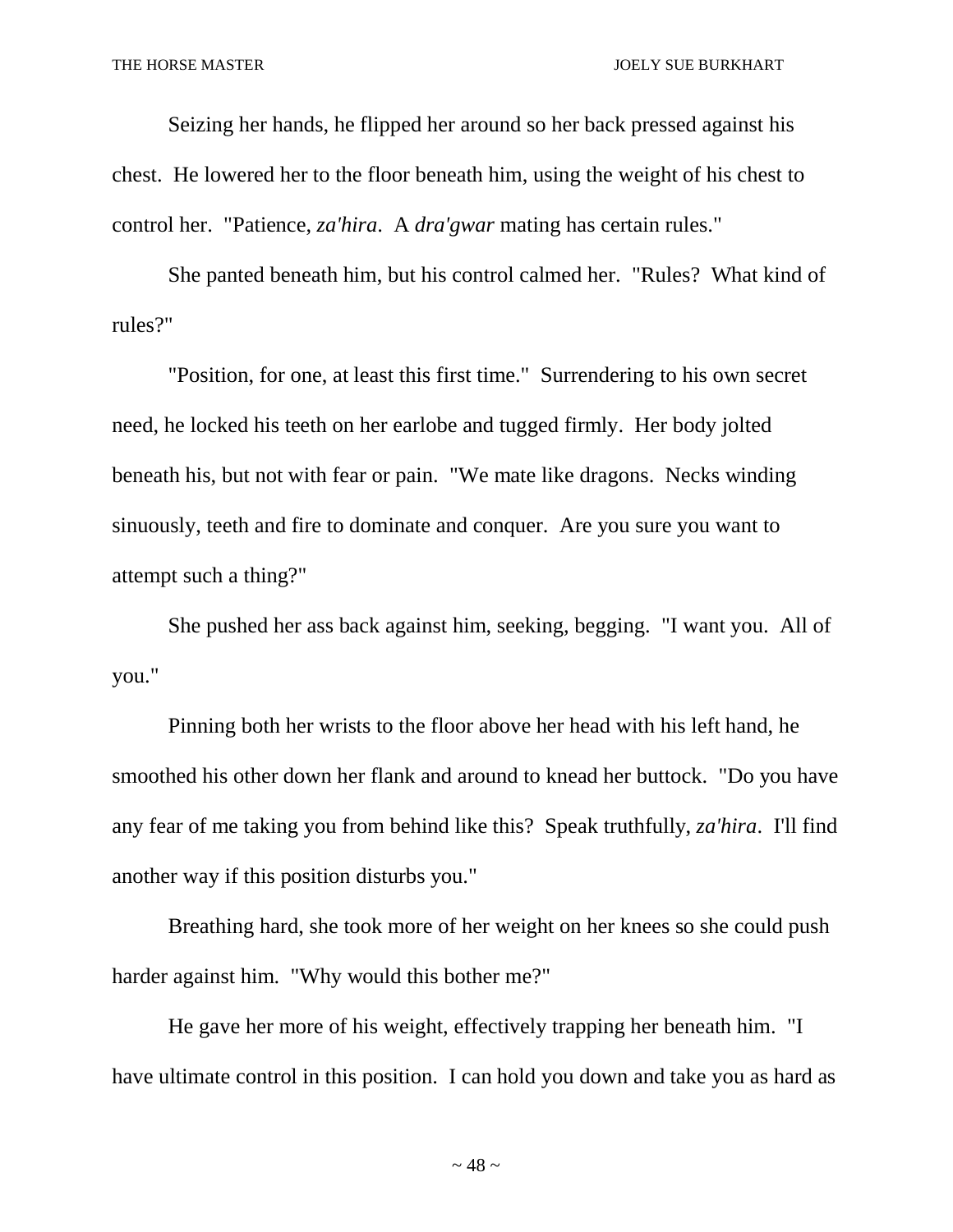your body will tolerate. A dragon pins his mate, you see. He must prove he's strong enough to dominate her, or she'll turn on him and kill him."

She laughed roughly, some of the darker sense of shame returning to her scent. "You don't have to worry about that. Master."

"A female dragon will also kill her mate if he doesn't give her enough pleasure. You have nothing to worry about there, either. *Za'hira*." He pressed his mouth to her ear, probing with his tongue. "Imagine me filling you up, as deep as I can go, pounding into you hard and fast, and you can't move a muscle. Does that frighten you?"

Her harsh, pleading cry was answer enough. Her body vibrated against his, singing tension tightening her muscles just from his words. Rising up enough to jerk his trousers open, he hissed at the feel of cool air on his heated flesh. Fire still blazed inside him, sizzling but not punishing, not with her magic gurgling inside him like some sacred font in the heart of the desert.

Leaning back over her, he nudged her knees further apart, slipping his palm down the front of her body to cup her mound. So wet, already, so hot, so open. His fingers parted her easily, carefully testing her entrance. She was tight, as he feared, but he couldn't detect any scar tissue that might increase her pain.

She moaned, a sweet cry indeed. Her body pitched against his, as much as he allowed, grinding herself against the heel of his hand.

 $\sim$  49  $\sim$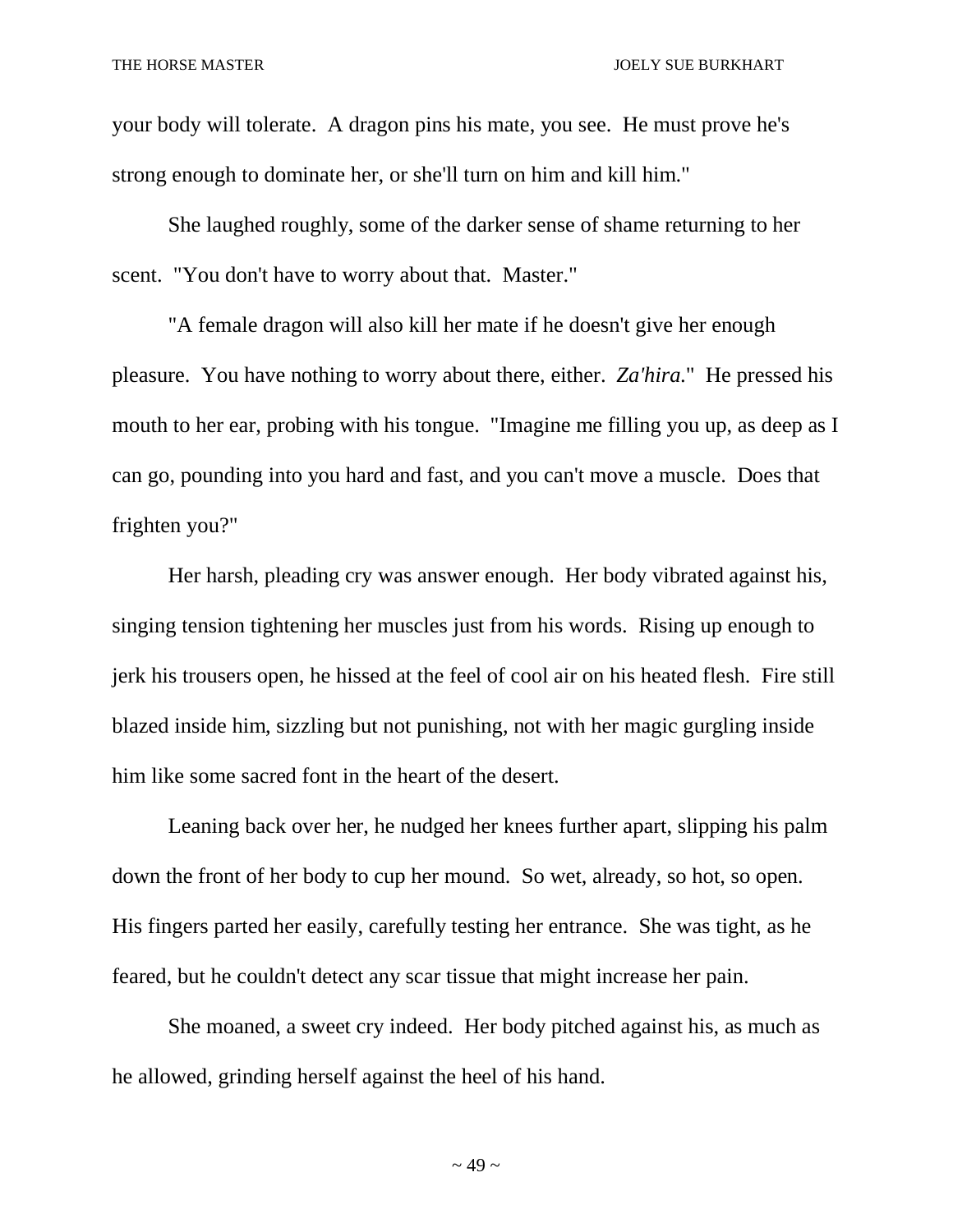"*Iyeh*, ready yourself for me."

Her breath caught in her throat, a strangled cry, aching need humming through her. A touch of fear as sudden pleasure soared inside her, fear he read in her scent, the barest shadow, a dip in the heady roses of spice and musk.

"Shhh, *za'hira*. I'm here, and I allow nothing to harm you. Nothing."

She gathered beneath him, muscles readying for headlong, careless gallop in freedom and joy. Steadied, she whispered, "Master."

"Take your pleasure from me. Let it roll through you, a wave of fire that only I can give. Surrender to it as you surrender to me. Take it, *za'hira*. Now."

She climaxed, shuddering on his hand. Thick with spice, heated roses swamped his senses. Fire cloaked his vision with dark smoke and red haze.

He tugged her hands further above her head, stretching her beneath him. Pressing his mouth to her ear, he shifted against her, gliding deeper between her legs. He tested her, letting her feel his size, his need, without penetrating. He must know if she had any lingering fear.

"Give me something to bite!"

Ah, an unexpected but delightful response to his unspoken question. "Who is your Master?"

"You," she moaned. "Jakon Rav'tellan."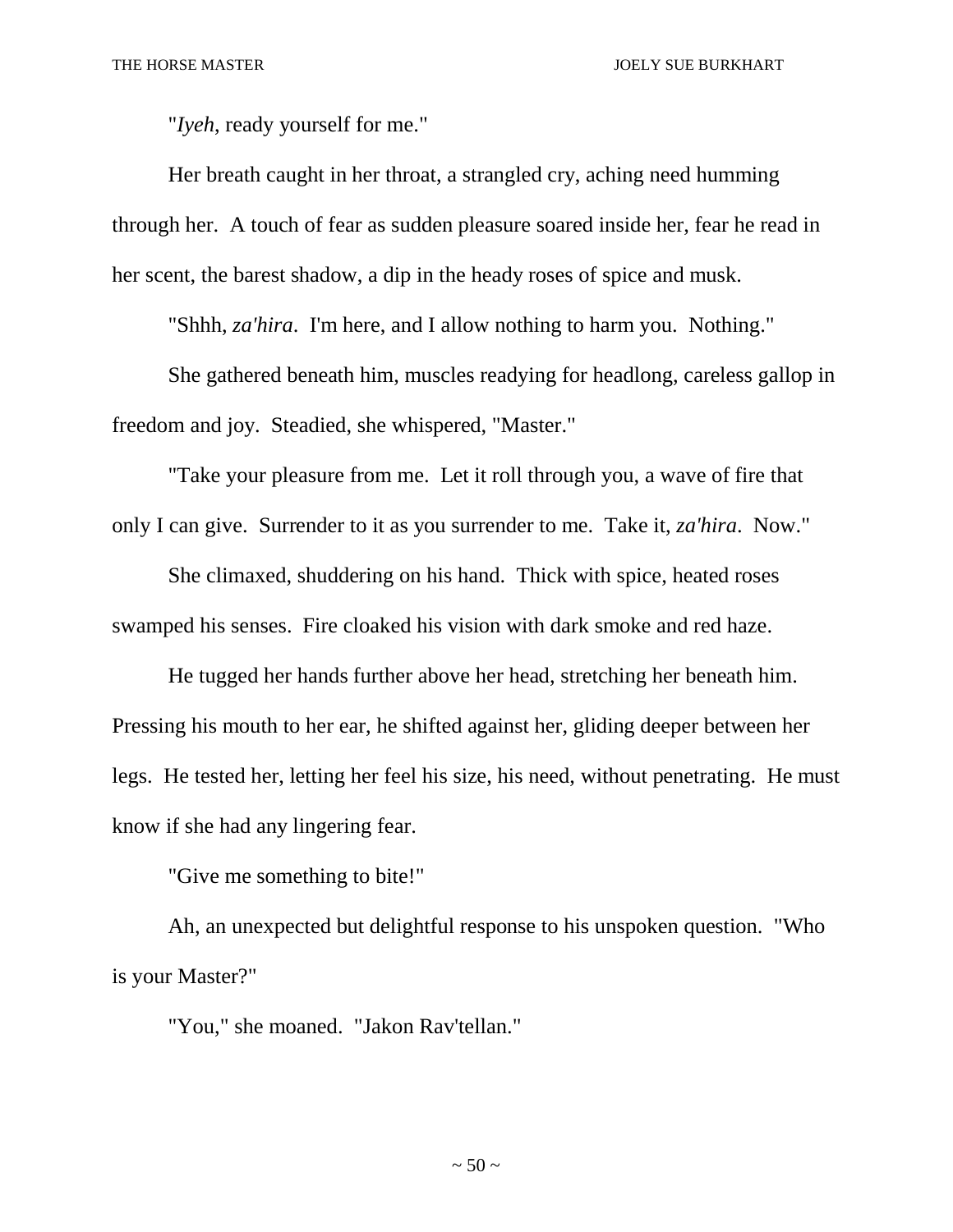Holding her wrists smashed against the floor, he sank into her slowly. Torture, such agony, with her clenching and shuddering beneath him. Fire roared in his ears, consumed his heart, melted his very bones. "Take my body, *za'hira*. All of me. Take every inch, and trust that I will give you nothing but pleasure."

"Oh, Lady, please, hurry!"

Gritting his teeth, he used a fistful of her hair to draw her with him as he rose onto his knees. He arched her back, wrenching her mouth around to find his throat, even while he remained sheathed inside her.

"Take my blood, *za'hira*. Put your mark upon me. Taste my blood, my love, my fire, and bind yourself to me forever."

Her teeth sank into his throat, clamping with such force he could hardly breathe. Rubbing his left palm over her breasts, abrading her sensitive flesh with the callouses she didn't mind, sliding down her stomach, he held her tighter to him while he pushed deeper. No thrusting, just filling her up, rock hard and straining.

He knew the moment her teeth broke his skin. The moment she tasted his blood. Growling, he let the thunderous wave of fire crash through him, through his blood, into her. Her spine bowed and she convulsed, her mouth and body clenching around him, sucking him down in a tidal wave of need.

 $\sim$  51  $\sim$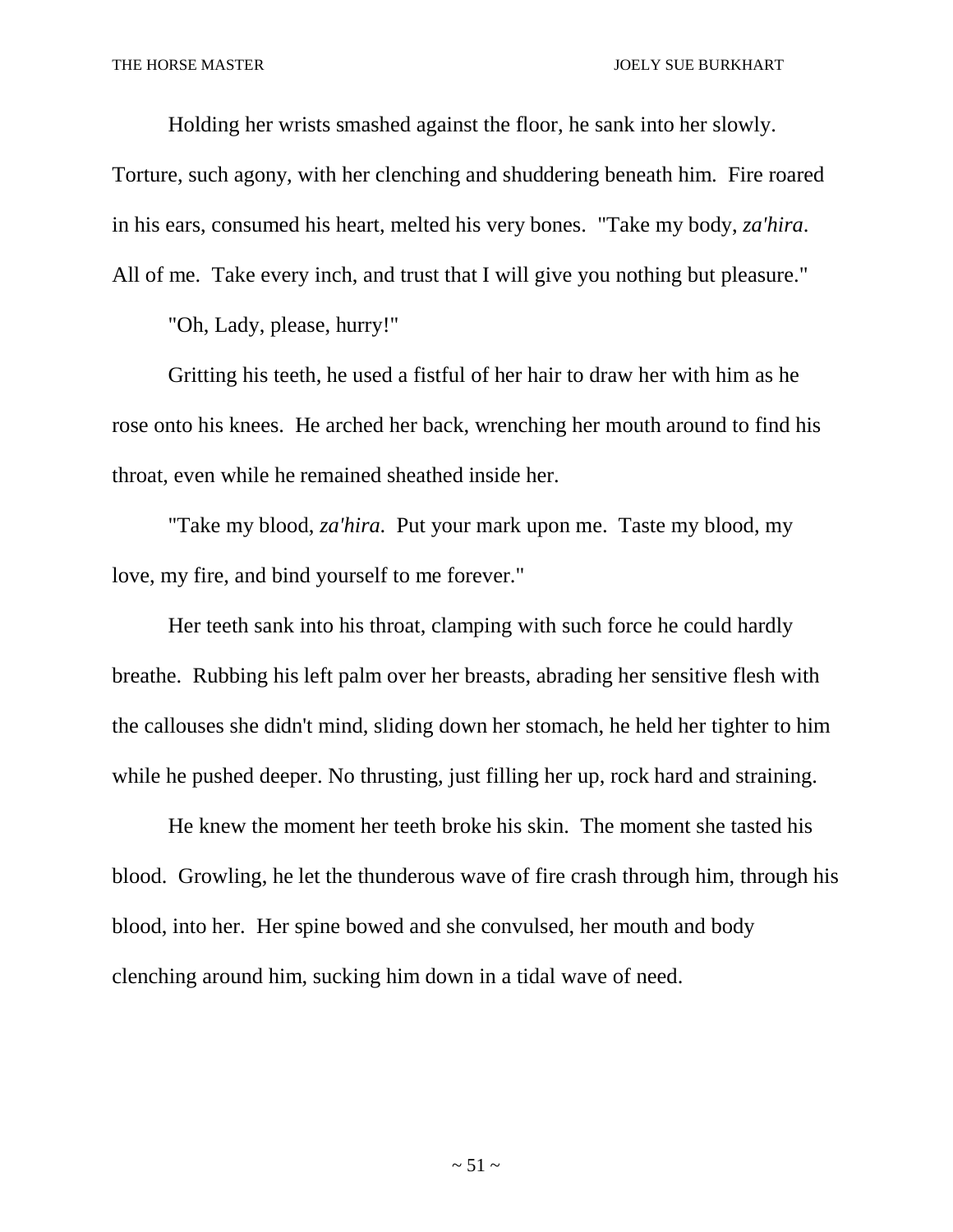"*Iyeh*, my love," he rasped, using his fingers to draw her climax out as long as possible, locking her hips to his. "Give me a deep, hard mark that will never fade."

Shaking, she sagged against him. He tenderly eased her back to the floor, pillowing her head on his left forearm. Seated hard and thick inside her, he breathed heavily, gathering all his control, all his desire, all his fire. "Now, *za'hira*, I will take your body."

She wrapped one hand around his bicep, the other gripping his hand. As soon as she was braced, he withdrew ever so slowly, relishing the torment, her ragged cry, the incredible gripping heat of her body. His fire danced inside her, licking hungrily through her veins, through his, melting them flesh to flesh.

Thrusting deep, he couldn't stop the roar from ripping out of his throat. Flames washed over them. Somma, so much fire, so much love. He wouldn't last long. He hammered his hips against hers, fighting to keep a rein on his body.

Teeth sank into his forearm. Fire exploded upward, molten lava rushing through his veins. Fisting his right hand in her hair, he jerked her head back, baring her throat in a straining arc. Curling over her, he gripped her neck in his jaws and fought the beast inside him. Fought to keep from shredding open her throat. Blood filled his mouth, and he spasmed, drowning in fire.

 $\sim$  52  $\sim$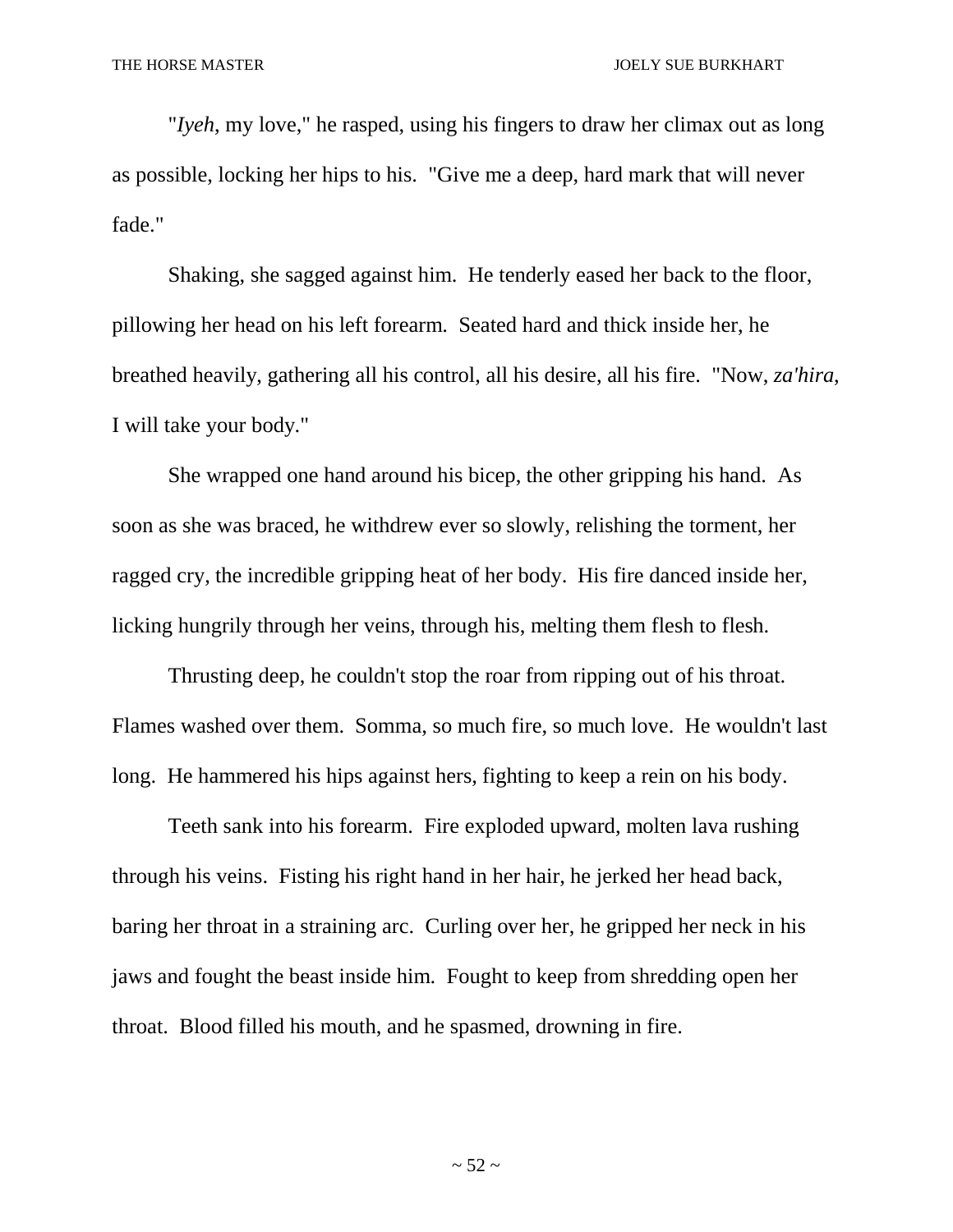Blazing wings unfurled inside him, the dragon screaming with release, and the world erupted in flames.

#

For a moment, Jake feared he slipped his skin entirely. Slowly, though, he realized he was still a man, still buried inside his woman. He crushed her beneath him, but she made no protest until he eased off her to stretch out beside her.

Ah, the cool marble floor was a blessed relief against his steaming skin.

She rolled toward him, but he stopped her with a hand on her chest. He pushed her flat on her back and sat up, determined to examine her for injuries.

Blood trickled from the bite mark on her throat. Her fragile skin already showed bruising, and the imprint of his teeth looked vicious and raw. He leaned down and licked the mark gently, cleaning away the blood.

Fingers scrambling on the tile, she moaned, little aftershocks of pleasure shaking her body against his.

"I should regret such violence done to your precious flesh, but I must admit I love seeing my mark in your skin."

"You touch it, and fire roars through me all over again." She touched the bite she left in his neck, and his eyes rolled back in his head. Laughing softly, she said, "I guess that answers my question. You feel it too."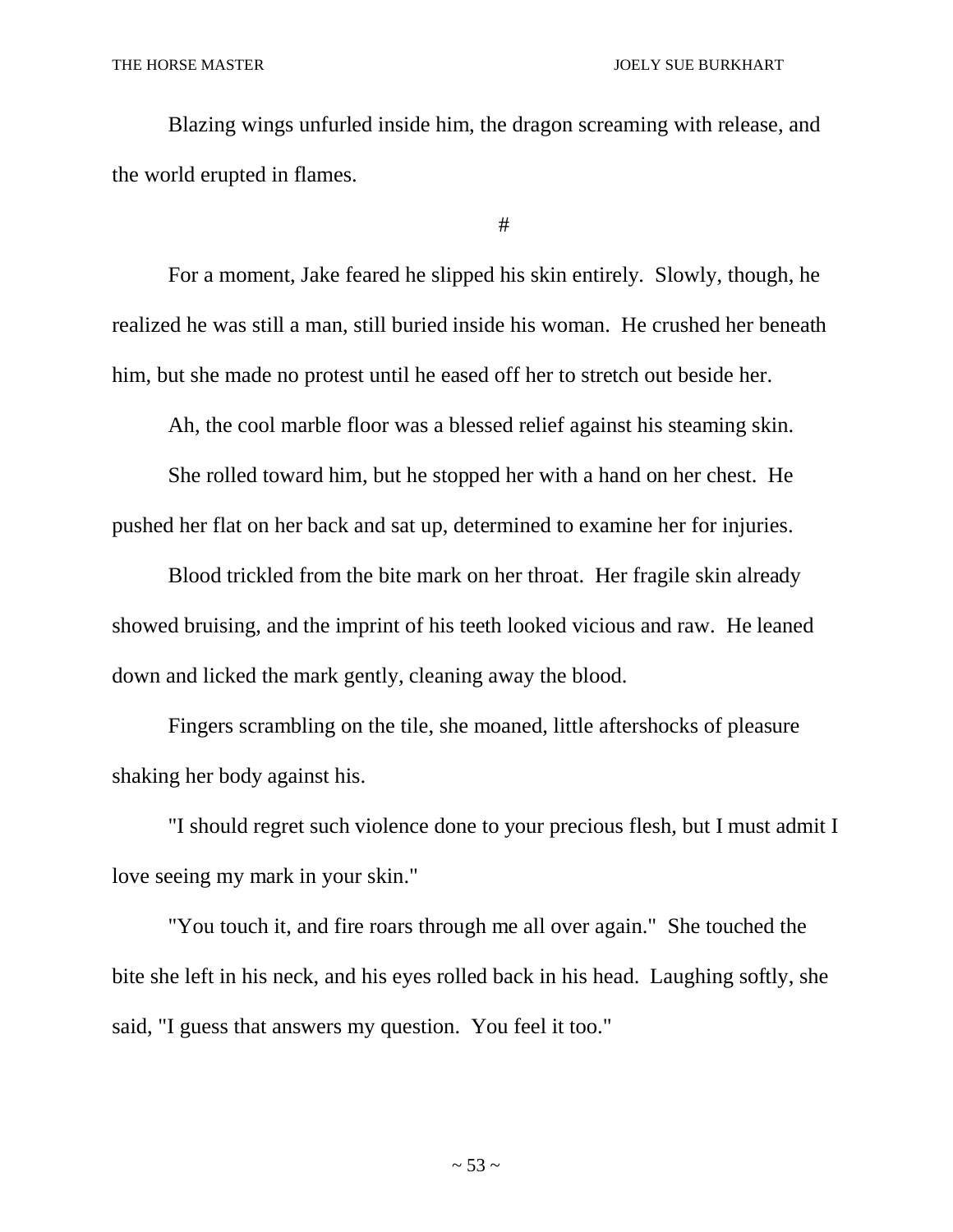She lifted her head as though to lick her brand in his flesh, but he kept her pinned to the floor. "Later, you can torment me to your heart's desire, but first, I need to make sure I haven't injured you."

"I'm fine."

He frowned, noting the darkening red skin on her knees and hips. "Forgive me, *za'hira*. The hard marble floor was a most inappropriate way to take you as my mate." He sighed, his heart heavy. "For years, I dreamed of loving you. I knew you'd been hurt badly, so I was determined to lie on my back and let you have your way with me, at least the first time. I wanted to let you accept me at your own speed. Instead, I claimed you like a dragon in rut. After the Shadow you already bore--"

"I loved it." She interrupted, cupping his face in her hands. Her eyes blazed, swirling and sparkling with his fire. Every strand of her hair glowed as if lit with soft golden candlelight. "How could I fear the Shadow with your fire blazing in my heart? I love you."

He pressed his forehead to hers, regret thickening his voice. His heart hurt so badly he couldn't breathe. "My love, my heart, I beg your forgiveness if I hurt you or frightened you in any way. You trusted me, *me*, and I took you as *dra'gwar*. Somma, I could have killed you. I could kill you next time."

 $\sim$  54  $\sim$